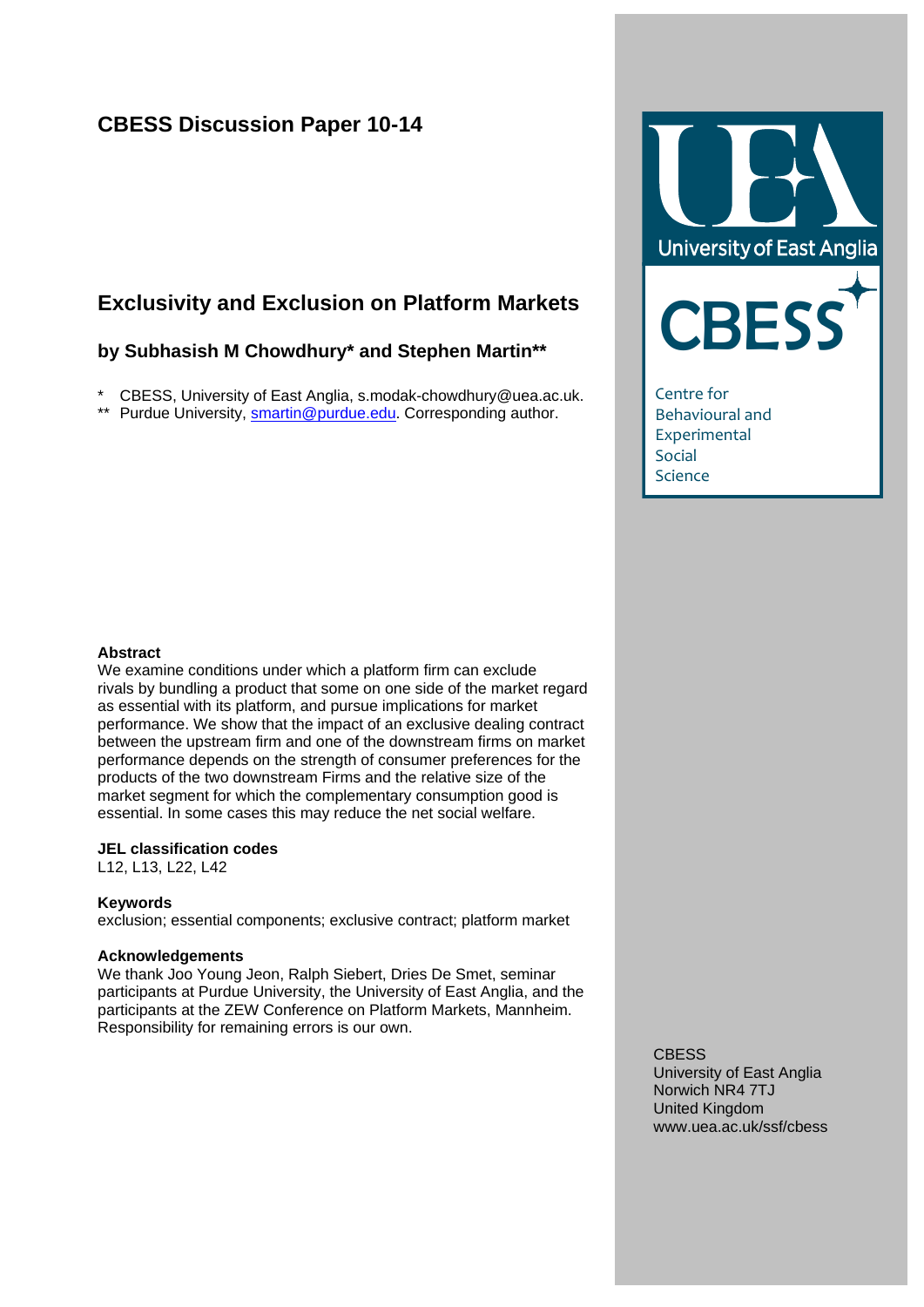# 1 Introduction

We model a platform market in which a portion of agents on one side of the market require that a complementary good be supplied to be willing to transact on the platform. We show that if the fraction of such agents is sufficiently great, an exclusive dealing arrangement between one platform and the supplier of the complementary good can make rival platforms unprofitable, excluding them from the market, although they would not be excluded (and consumer welfare and net social welfare would improve, under some circumstances), absent the exclusive dealing arrangement. We also find conditions under which this exclusion can be welfare improving.

Our stylized model is exemplified by a real-world episode from the Dallas, Texas newspaper market.<sup>1</sup> The newspaper industry is a prototypical example of a platform market. It can be modelled as involving four sets of players: newspapers, readers, advertisers and press syndicates. Newspapers are platforms, with readers and advertisers as the two interacting groups. A newspaper commonly publishes features, articles, comics, puzzles, etc., along with news and advertisements. Newspaper employees prepare some published material; the remainder is purchased from press syndicates. Press syndicates are upstream firms that sell specialized material to newspapers; they are not news wire services. Some press syndicates specialize in the distribution of comic strips, acting as agents for cartoonists, often under exclusive territorial contracts.

On August 2,1989, the Dallas Morning News ('Morning News') signed an exclusive contract for 26 columns and comic strips provided by the Universal Press Syndicate, offerings that had until that time been available through the Dallas Times Herald ('Times Herald'). The two newspapers had competed for more than a century. Universal Syndicate conceded that it thought the move was 'predatory', but that the cancellations were required by its contract with the Morning News. The Times Herald suffered a circulation loss of 9,000  $-10,000$  in weekday and 15,000 in Sunday circulation, and filed an antitrust lawsuit asking for \$33 million in actual damages and up to three times of that amount in punitive damages against the Morning News and its parent company.

<sup>&</sup>lt;sup>1</sup>See the Appeals Court decision in Times Herald Printing Co. v. A. H. Belo Corporation et al. (Court of Appeals of Texas, Fourteenth District) 820 S.W.2d 206; 1991 Tex. App. LEXIS 2899; 335-66 Trade Cas. (CCH) P69, 680 (1991). Also see Gelsanliter (1995).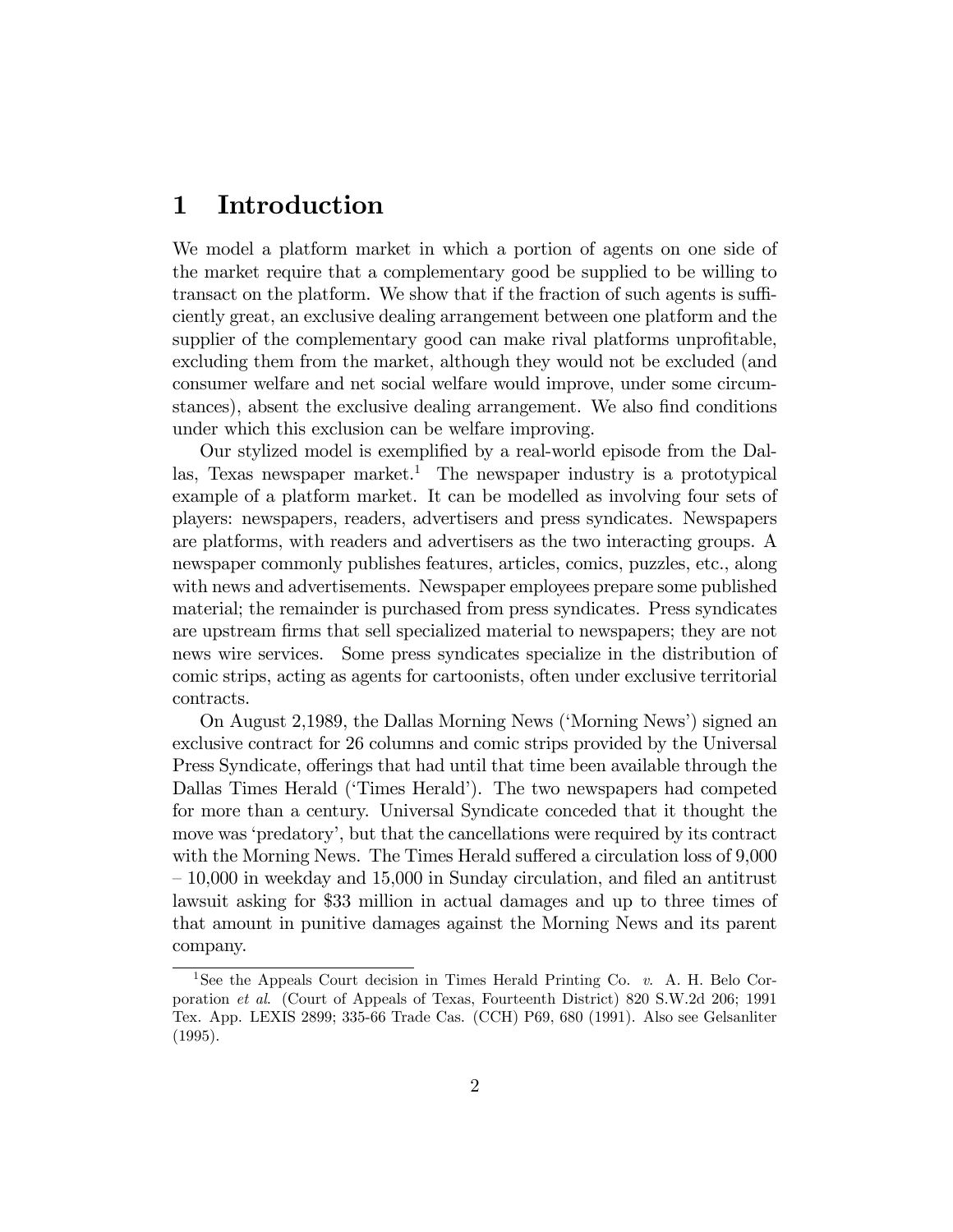A state judge in Texas refused to grant the Times Herald a preliminary injunction to prevent the movement of the syndicated features, on the ground that the Times Herald could be supplied with substitute syndicated features by competing syndicates. The Times Herald subsequently lost a District Court jury trial and an appeal of the District Court outcome. However, the Morning News paid \$1.5 million to the Times Herald as part of an outside settlement. The Times Herald did not recapture its lost reader base and advertising revenue. The Morning News' parent corporation purchased the Times Herald on December 8, 1991 and stopped its publication the next day.<sup>2</sup>

A similar episode occurred in the U.S. television industry. Project Runway, a reality show based on fashion design, was shown by the Bravo Network from 2004 to 2008. On July 2006 the showís producers made an exclusive deal to move the show to Lifetime Television starting from 2009. Litigation followed, and was privately settled after Bravo Network prevailed in early stages. Bravo Network subsequently launched a competing program ("The Fashion Show"), which enjoyed about one-quarter Project Runway's number of viewers, and correspondingly less advertising revenue. The switch of Project Runway to a rival network has the potential to exclude the Bravo Network from the market.<sup>3</sup>

Some other examples of this setting are the "killer app" available only on a single platform; see Viecens  $(2009)$ , who notes "tendency of firms which operate software platforms to integrate with so-called killer applications.<sup>"</sup> An exclusive license, in this perspective, is a form of contractual integration.

We model a vertically-structured two-sided market. An upstream firm provides what for some consumers is an essential complementary consump-

<sup>&</sup>lt;sup>2</sup>The rise of the internet has made print media a declining industry. Our stylized model is not meant to imply that the Morning News' exclusive arrangement with the United Press Syndicate was the unique factor responsible for the demise of the Times Herald. The general increase in concentration in the newspaper markets of US cities, and the corresponding reasons and consequences are discussed in Bucklin et al. (1989) and Genesove (2003). But the fact that the Times Herald's otherwise unsuccessful legal action resulted in a \$1.5 million private settlement is consistent with the view that the exclusive arrangement was one factor in the demise of the Times Herald.

<sup>3</sup>See New York Supreme Court case 601011-2008, NBC Universal, Inc. and Bravo Media Llc. v. Weinstein Co. Llc., Defendant-Intervenor: Lifetime Entertainment Services; Huff, Richard "Project Runway' quits Bravo for Lifetime," NYDailyNews.com 7 April 2008; Lafayette, Jon "NBCU wins round in 'Project Runway," TVWeek.com, 26 September 2008; Associated Press, "Project Runway' is cleared for move to Lifetime from Bravo,"  $1$ April 2009.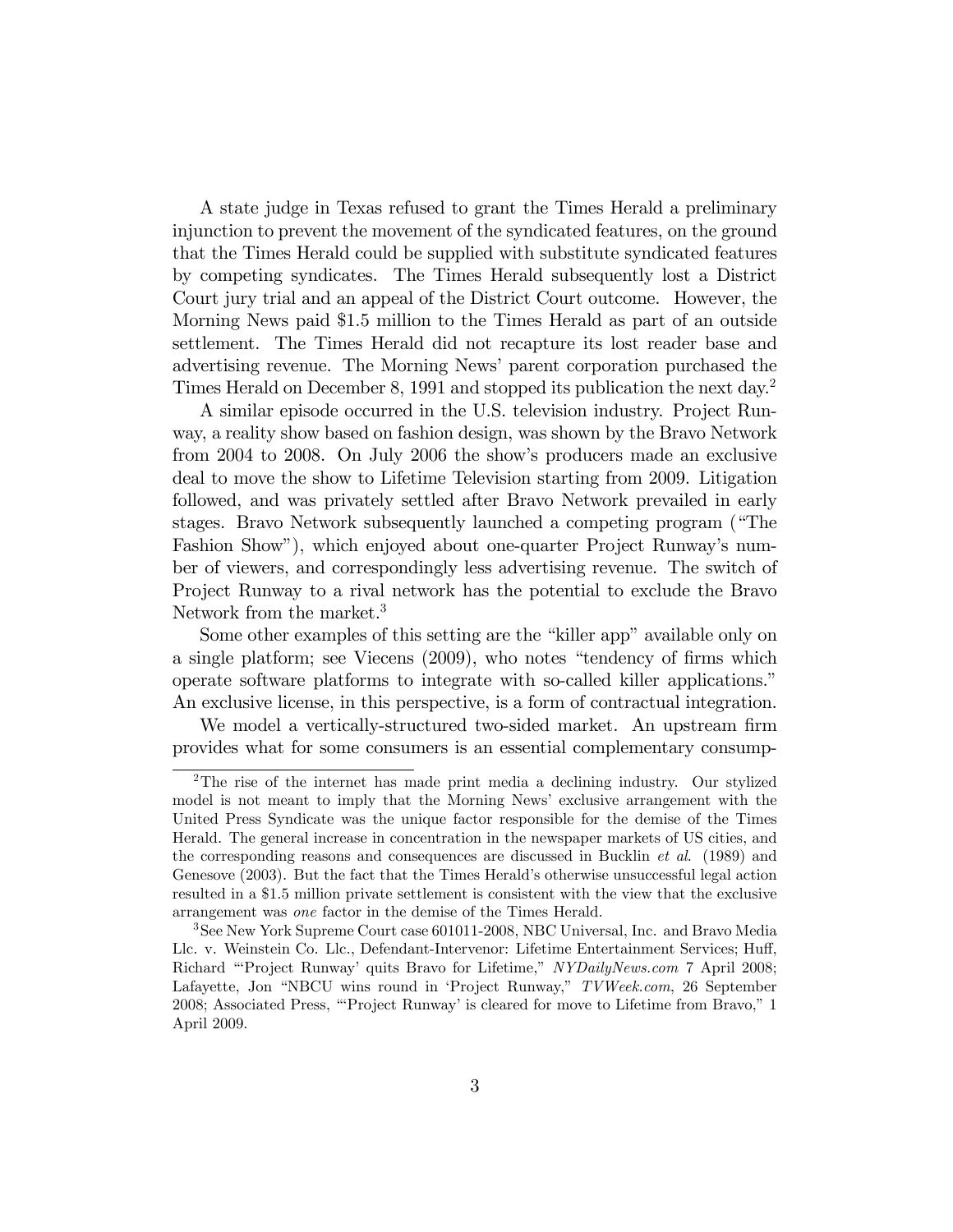tion good<sup>4</sup> to two downstream firms that supply differentiated platforms to two sides of the final market. We show that the impact of an exclusive dealing contract between the upstream firm and one of the downstream firms on market performance depends on the strength of consumer preferences for the products of the two downstream Örms and the relative size of the market segment for which the complementary consumption good is essential. We show that for strong preferences about the views expressed in a newspaper (which we model as "transportation cost" in a Hotelling framework), and a sufficiently large fraction of the population that regards comics as an essential component of a newspaper can exclude the unlicensed firm from the market. If readers' preferences are pronounced, an exclusive contract can also leave the market with a fraction of buyers who do not purchase any newspaper.<sup>5</sup>

In Section 2 we review the parts of the literature on two-sided markets most closely related to the present study. Section 3 contains the setup of the model, describing assumptions about readers, advertisers, and newspapers. In Section 4, we present results for the monopoly case. Section 5 contains the basic model. In Section 6 we extend the basic model of reader demand to the case in which some consumers regard syndicate-supplied material as an essential component of a newspaper and characterize equilibrium outcomes. Section 7 discusses equilibrium licensing behavior, and Section 8 examines the welfare consequences of an exclusionary exclusive license. Section 9 concludes. Proofs are given in the Appendix.

# 2 Related Literature

## 2.1 Two-sided Markets

Rochet and Tirole (2006) define a two-sided market as a special type of market in which there are two distinct user groups of a particular 'platform' (a product or a service) and the users benefit from the capacity of the platform to connect the two user groups. The platform is able to charge distinct

 $4$ The "essential component" aspect of features evolves through habit formation of newspaper readers. See Argentesi (2004).

<sup>&</sup>lt;sup>5</sup>These results are obtained in a model of a market where there is a single supplier of an essential complementary good. Qualitatively similar results will obtain if there are multiple suppliers of vertically-differentiated varieties of the complementary good and one is perceived by consumers to be of markedly higher quality than the others. It is essential for exclusionary effect that consumers regard the complementary good as essential.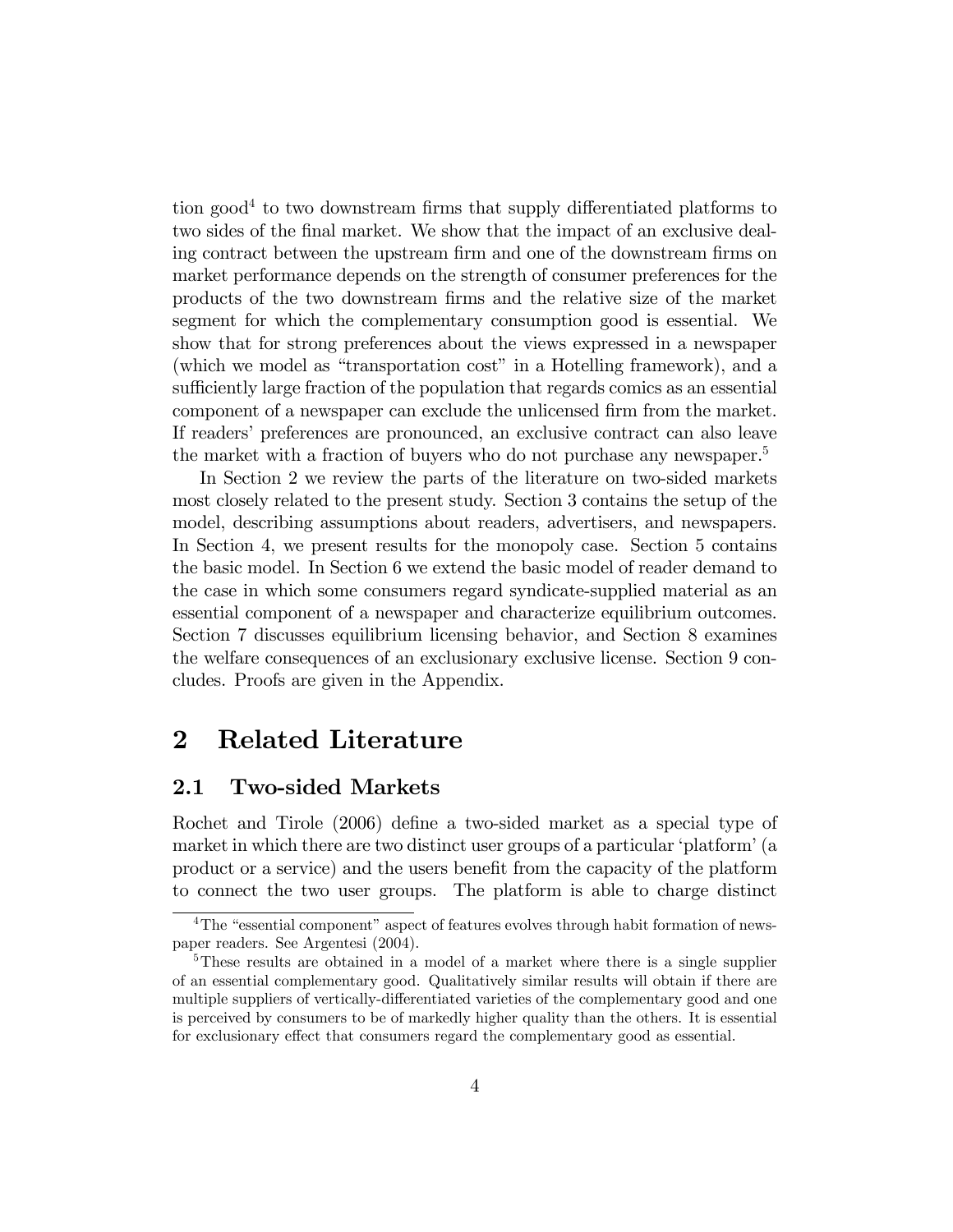prices to the two user groups. Examples of this type of market include credit cards, travel agencies, video games, personal computer operating systems, and newspapers. There is a large theoretical literature on two-sided markets, $6\overline{6}$ and here we limit our discussion to the parts of this literature that are directly related to our work.

There are several kinds of markets (newspapers, television channels, credit cards) in which platforms compete as oligopolists to supply the same to user groups. Rochet and Tirole (2003) introduce a general model of platform competition (closely related to the credit card market) and show how prices and end-user surpluses are determined. In a platform duopoly, end users have to decide whether to transact with only one or with both platforms. Since the decision of end users on one side of the market affects the incentives of end users on the other side of the market, end users face a tradeoff. We can use Rochet and Tirole's results to justify the assumption that if consumers "single" home," reading at most one of all available newspapers, then advertisers will advertise on both newspapers.

Caillaud and Jullien  $(2003)$  deal with the chicken-egg problem<sup>7</sup> in an intermediate service market. They build a model of imperfect competition among intermediaries and analyze efficient allocations and pricing strategies. When users use only one of two intermediaries (the case of single homing), the efficient allocation is one where all users join the same intermediary. If users are allowed to join both intermediaries, all users are willing to join both intermediaries and the optimal pricing strategy of platforms is to charge a transaction fee rather than a registration fee.

The extensive literature that follows Rochet and Tirole (2003) analyzes different aspects of competition in platform markets. We adapt the basic model of Armstrong (2006) to analyze one type of exclusionary conduct in a two-sided market.

Armstrong (2006) develops three related models of two-sided markets: a monopoly platform, a model of single-homing and a model of competitive bottlenecks (similar to the multi-homing model of Caillaud and Jullien, 2003). In the competitive bottlenecks scenario, platforms compete for a group of single-homing users (Armstrong, 2006, p. 679):

 $6$ See Rochet and Tirole (2002) and Schmalensee (2002) for applications of models of two-sided markets to the credit card industry, and Rochet and Tirole (2006) and Rysman (2009) for comprehensive surveys of the literature.

<sup>&</sup>lt;sup>7</sup>This is that failure to capture one side of the market results in losing the other side, regardless of the prices offered.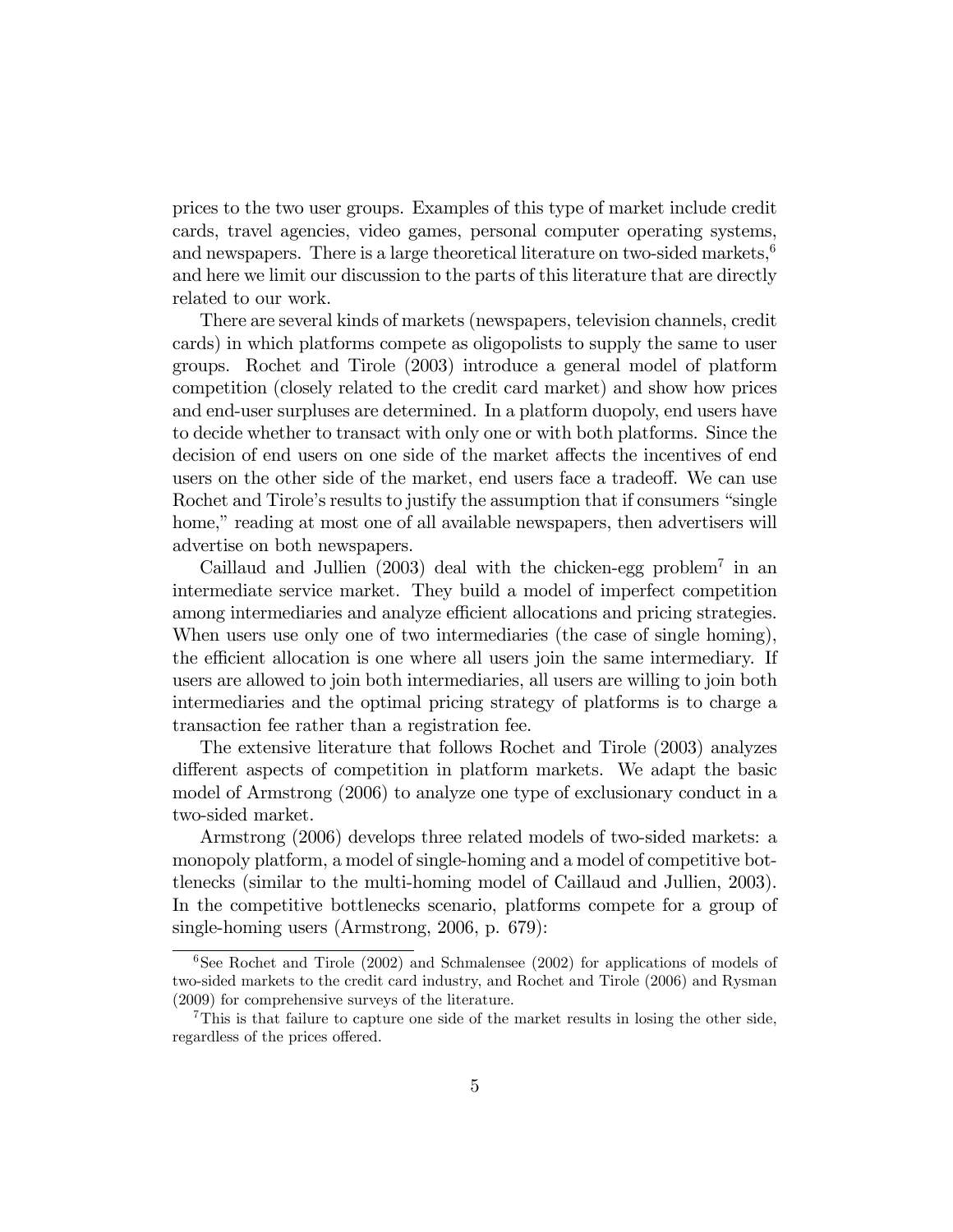Here, if it wishes to interact with an agent on the single-homing side, the multi-homing side has no choice but to deal with that agent's chosen platform. Thus, platforms have monopoly power over providing access to their single-homing customers for the multi-homing side.

Using a similar structure, Armstrong and Wright (2007) consider a model of two-sided markets where each side of the market has a different level of product differentiation. Asymmetric product differentiation, if exists, causes competitive bottlenecks in the market.

## 2.2 Exclusion in Two-Sided Markets

Church and Gandal (2004) argue that the direct denial of compatibility, and the restriction of the compatibility of complementary products, are exclusionary in the telecommunications industry. Nocke *et al.* (2007) show that exclusion can reduce welfare if platform effects are weak, but that if platform size is large, exclusion can improve welfare. Hagiu and Lee (2009), Weeds  $(2009)$  and Stennek  $(2007)$  discuss exclusionary effects of exclusive contracts between distributors and TV channels. They also argue that exclusive contracts may be welfare improving.

The case of an essential commodity in consumer demand is little discussed in the literature. To our knowledge, Hogendorn and Yuen (2009) is the paper most closely related to the present one. They analyze a situation in which a player in one side of the market provides an essential consumption good to the other side and, for that reason, enjoys a higher reservation price.<sup>8</sup>

The newspaper market is often analyzed with respect to media bias and partisanship.<sup>9</sup> However, some investigations suggest that it is characteristic

<sup>&</sup>lt;sup>8</sup>In models of vertically-differentiated products, it is generally the case that higherquality varieties have higher equilibrium market shares. Considering for simplicity the case of duopoly, if one variety is of drastically lower quality than another, the low-quality variety will have zero equilibrium market share. The central result of this paper is that exclusion can occur *without* such quality-difference effects. If we modify the model so that readers who regard comics as essential have higher reservation prices for a newspapercomics bundle, the exclusionary effect of bundling would be reenforced.

<sup>9</sup>Ellman and Germano (2009) use a two-sided framework to analyze media bias in the newspaper industry. They show that a monopoly newspaper is prone to under-reporting news, to the detriment of its advertisers. We use the concept of media bias or partisanship as a Hotelling transportation cost to consumers.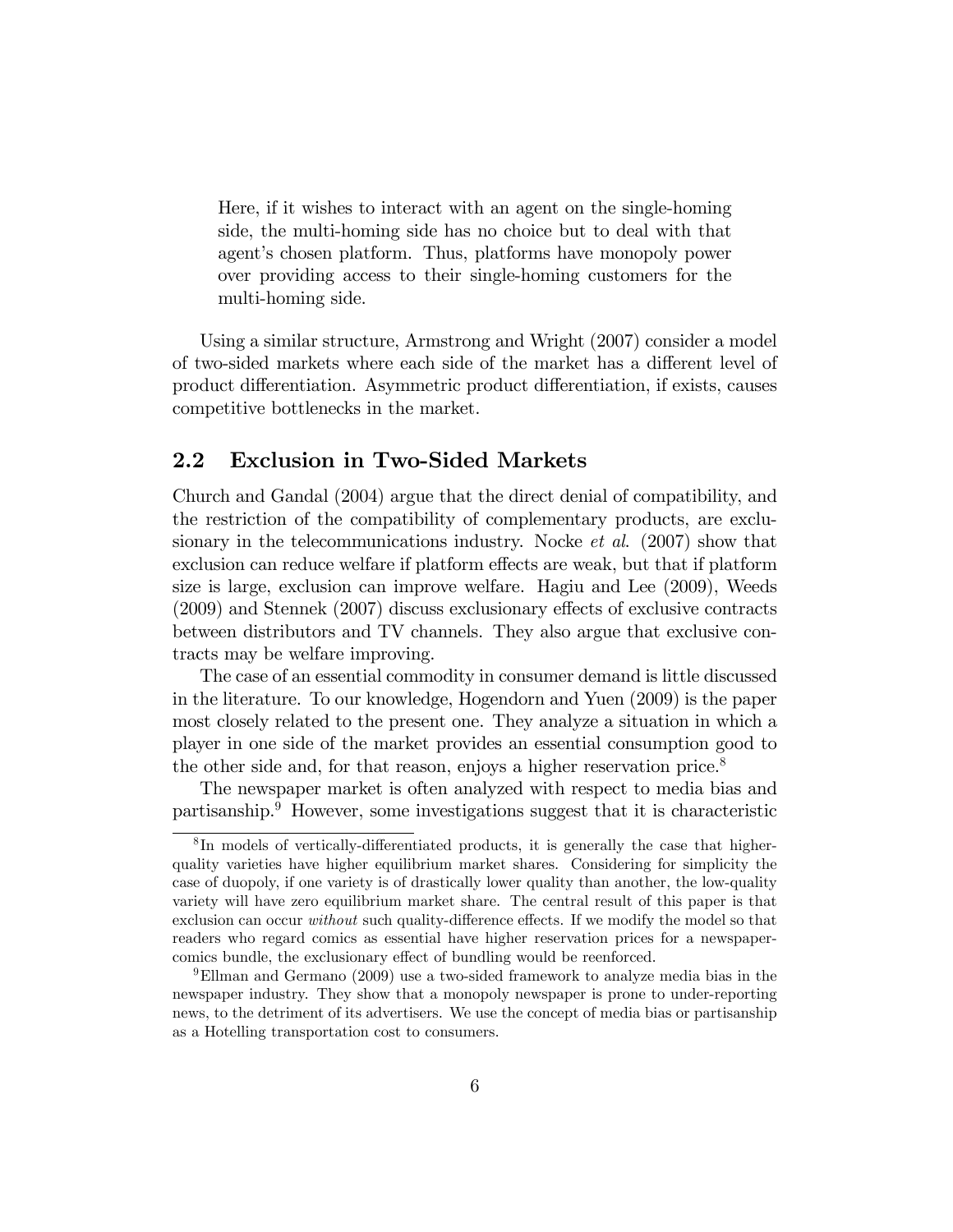of Örms in this market to supply components to readers, along with the primary product. Dewenter (2003) shows that newspapers, among other media, can form consumer habits that translate into demand for a commodity that becomes an essential component of the media product. Argentesi (2004) shows empirically that weekly supplements (comics, puzzles, etc.) increase readership of and as a result advertisement in, newspapers. If a newspaper is denied the possibility of supplying habit-forming content, content that a portion of the population regards as essential, the newspaper will see its reader base decline.

# 3 Setup

The basic model is a specialized version of that of Armstrong (2006). There are two newspapers, A located at the left end and B located at the right end of a Hotelling line of length 1. Newspapers sell advertising space to advertisers and print copies of newspapers to readers. We normalize the mass of readers and the mass of advertisers to be one.  $n_R^i$  denotes the number of readers of newspaper *i*, and  $n_a^i$  denotes the number of firms that advertise in newspaper  $i^{10}$ 

## 3.1 Readers

The net utility of a reader of newspaper  $i$ , before allowing for "transportation  $\cos t$ <sup>"</sup> t is

$$
u_R^i = \alpha n_a^i - p^i. \tag{1}
$$

We assume readers single-home. For a reader located at  $x$  on the Hotelling line, net utilities are

$$
u_R^A - tx \tag{2}
$$

from newspaper A,

$$
u_R^B - t(1-x), \tag{3}
$$

from newspaper B.

 $10$  In what follows, unless otherwise noted, references to "newspaper i" should be understood to carry the qualification "for  $i = A, B$ ."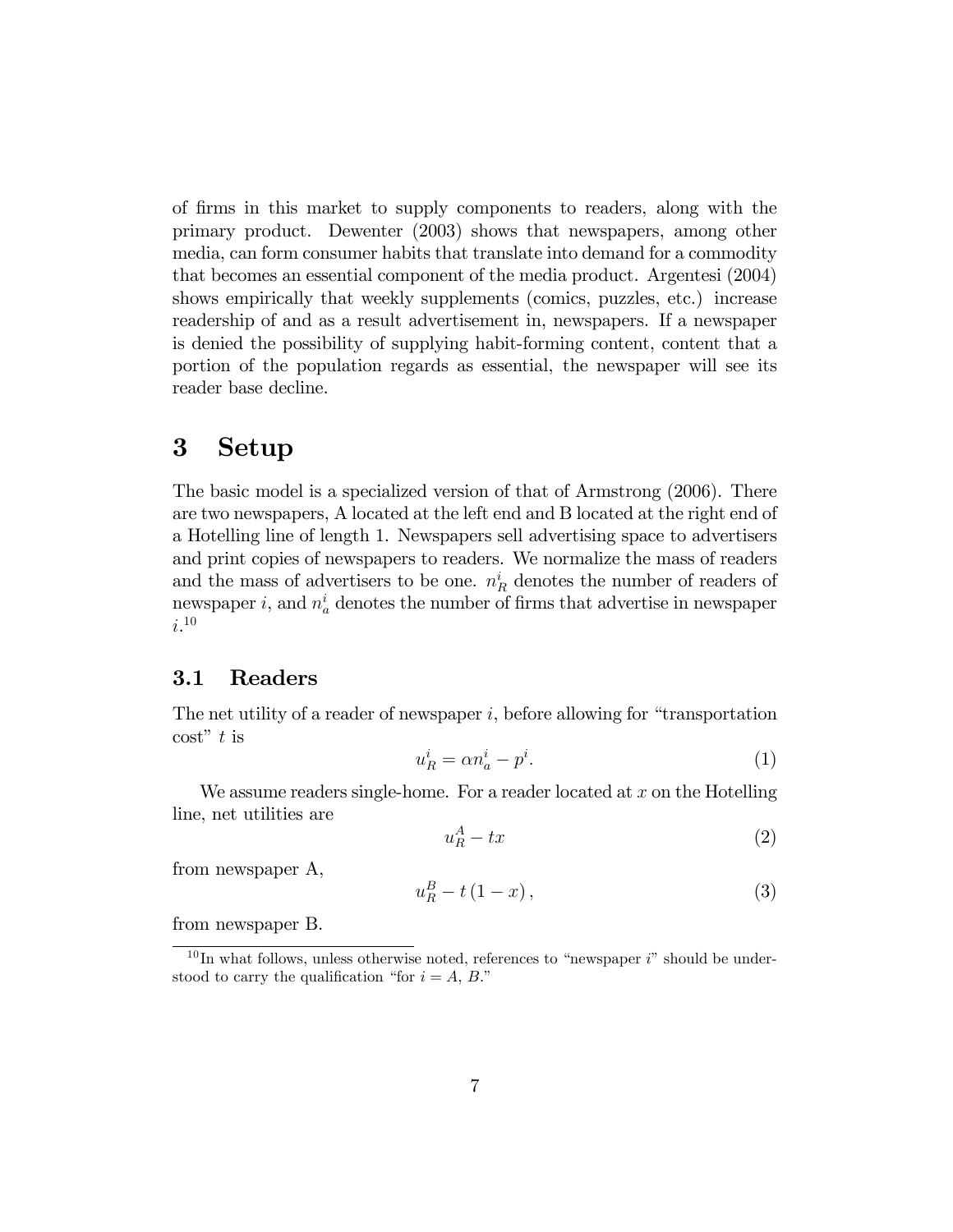Boundary readers are at a location the yields the same net utility from either newspaper,  $u_R^A - tx^* = u_R^B - t(1 - x^*)$ , yielding boundary location

$$
x^* = \frac{1}{2} + \frac{u_R^A - u_R^B}{2t} = \frac{1}{2} + \frac{\alpha n_a^A - p^A - (\alpha n_a^B - p^B)}{2t}.
$$
 (4)

Each reader selects the newspaper that offers the greatest net utility, provided that net utility is nonnegative.

The number of readers of each newspaper are

$$
n_R^A = \frac{1}{2} + \frac{\alpha \left( n_a^A - n_a^B \right) - p^A + p^B}{2t} \tag{5}
$$

$$
n_R^B = \frac{1}{2} + \frac{\alpha \left( n_a^B - n_a^A \right) - p^B + p^A}{2t}.
$$
\n(6)

## 3.2 Advertisers

Let  $\gamma^i$  denote newspaper *i*'s per-reader advertising rate.<sup>11</sup> The cost of placing an ad in newspaper  $i$  is

$$
\gamma^i n_R^i. \tag{7}
$$

Advertisers differ in their profit per sale,  $\beta$ . Following Armstrong (2006), we assume that newspapers do not observe the  $\beta$  of any particular advertiser, but know the distribution of  $\beta$  in the population of advertisers. We assume  $\beta$  is uniformly distributed over  $0 \leq \beta \leq 1$ .

It will be profitable for an advertiser to place an ad in newspaper  $i$  if the proÖt from placing the ad is greater than or equal to the cost of placing the ad,  $\beta n_R^i \geq \gamma^i n_R^i$ . The number of ads demanded from newspaper *i* is therefore

$$
n_a^i = 1 - \gamma^i. \tag{8}
$$

Substituting (8) in (5) and (6), the number of readers per newspaper become

$$
n_R^A = \frac{1}{2t} \left[ t + \alpha \left( \gamma^B - \gamma^A \right) - p^A + p^B \right] \tag{9}
$$

and

$$
n_R^B = \frac{1}{2t} \left[ t + \alpha \left( \gamma^A - \gamma^B \right) - p^B + p^A \right],\tag{10}
$$

<sup>11</sup>See Rosse (1970) for an estimation of advertising cost in newspaper and Armstrong (2006) for discussion of the case in which the price of placing an advertisement is not proportional to the number of readers.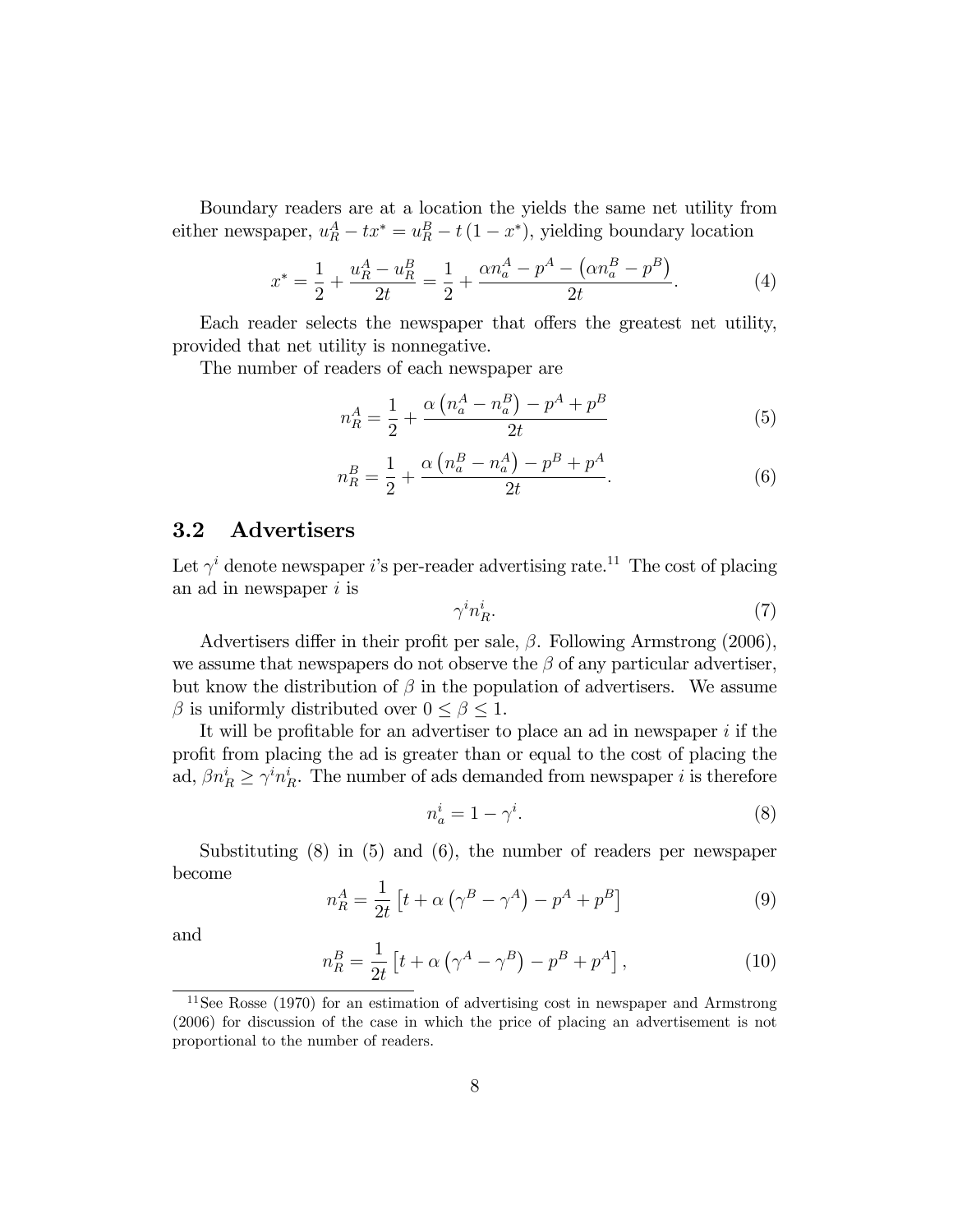respectively.

Advertisers with  $\beta \geq \gamma^A$  make profit  $\beta - \gamma^A$  on each of the  $n_R^A$  sales they make to readers of platform A. Advertisers' profits on sales to readers of platform A  $\rm{are}^{12}$ 

$$
n_R^A \int_{\beta=\gamma^A}^{\beta=1} \left(\beta - \gamma^A\right) d\beta = \frac{1}{2} n_R^A \left(1 - \gamma^A\right)^2. \tag{11}
$$

In the same way, profit on firms' advertisements in platform B are

$$
\frac{1}{2}n_R^B \left(1 - \gamma^B\right)^2. \tag{12}
$$

Advertisers' total profits are

$$
\frac{1}{2}n_{R}^{A}(1-\gamma^{A})^{2} + \frac{1}{2}n_{R}^{B}(1-\gamma^{B})^{2}.
$$
 (13)

## 3.3 Platforms

Newspapers have a constant marginal cost  $c$  to produce a newspaper with  $n_a$ advertisements, and fixed cost  $F^{13}$  Firm is payoff function is

$$
\pi^{i} = n_{R}^{i} p^{i} + \gamma^{i} n_{R}^{i} n_{a}^{i} - c n_{R}^{i} n_{a}^{i} - F = n_{R}^{i} \left[ p^{i} + (\gamma^{i} - c) \left( 1 - \gamma^{i} \right) \right] - F. \tag{14}
$$

Let

$$
\pi_R^i = p^i + \left(\gamma^i - c\right) \left(1 - \gamma^i\right) \tag{15}
$$

denote newspaper *i*'s profit per reader —  $p<sup>i</sup>$  on the sale of the newspaper to the reader,  $\gamma^{i} - c$  profit per reader per advertisement placed, and  $n_{a}^{i} = 1 - \gamma^{i}$ advertisements placed.

Firm *i*'s profit maximization problem is

$$
\max_{p^i, \gamma^i} n_R^i \pi_R^i - F. \tag{16}
$$

<sup>&</sup>lt;sup>12</sup>(11) can more simply be derived as  $n_R^A$  times the area of a triangle with base  $1 - \gamma^A$ , the mass of firms that advertise, and height  $1 - \gamma^A$ , the profit of firms with the highest  $\beta$ .

 $13$ The fixed cost of gathering news to produce the first copy of the paper is typically high, the variable cost to print and sell additional copies of newspaper lower. See Rosse  $(1970)$  and Strömberg  $(2004)$  for estimation and interpretation of cost structures in the newspaper market.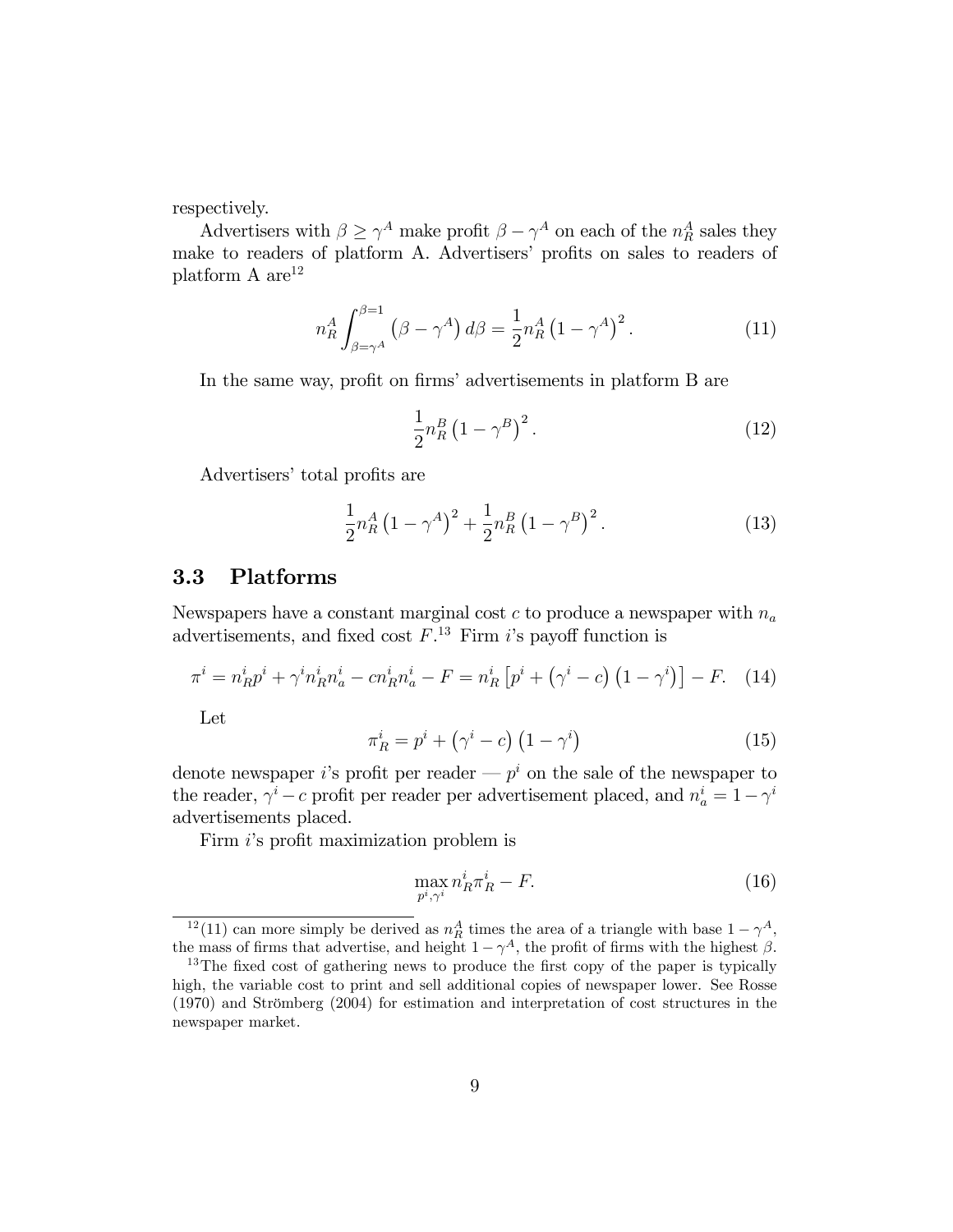Since  $\beta$  is uniformly distributed on  $(0, 1)$ , the price per reader of an advertisement cannot be greater than 1. Otherwise no advertisements would be demanded. In principle, in a platform market, the price-per-reader of an advertisement could be negative. We will assume that prices to advertisers and prices to readers are nonnegative. This gives us

$$
0 \le \gamma^i \le 1. \tag{17}
$$

A second constraint appears in the duopoly version of the model. The usual Hotelling boundary condition ensures that consumers at the boundary location get identical net utility from either newspaper. An additional requirement, if readers at the boundary location are to be served, is that this net utility be nonnegative,

$$
\alpha n_a^i - p^i - tx^* \ge 0. \tag{18}
$$

Substitute (4) to eliminate  $x^*$  and rearrange terms to obtain an expression for the market-coverage constraint,

$$
2\alpha - t \ge \alpha \left(\gamma^A + \gamma^B\right) + p^A + p^B,\tag{19}
$$

with choice variables on the right, parameters on the left.

It would be possible to analyze scenarios in which the center of the market is not served in duopoly equilibrium. But we confine our attention to the contrary case.

## 3.4 Syndicate and timing

We model the incentive of a syndicate to offer an exclusive license and the incentive of a newspaper to accept a license, exclusive or not, if offered. The four stages of the game are shown in Figure 1.

We model the syndicate's costs as being entirely sunk before it interacts with newspapers.<sup>14</sup> In stage I, the syndicate offers a license to publish the complementary material to either one (without loss of generality, to firm  $A$ ) or both newspapers. In stage II, if a newspaper is offered a license, it decides

 $14$ It would be possible to model the syndicate's arrangements with the authors of the material it markets; this would take us far afield from our topic. We take it that whatever the arrangements of a syndicate with its own providers, their interests are served if the syndicate acts to maximize its profit, given its bargaining power vis- $\ddot{a}$ -vis newspapers.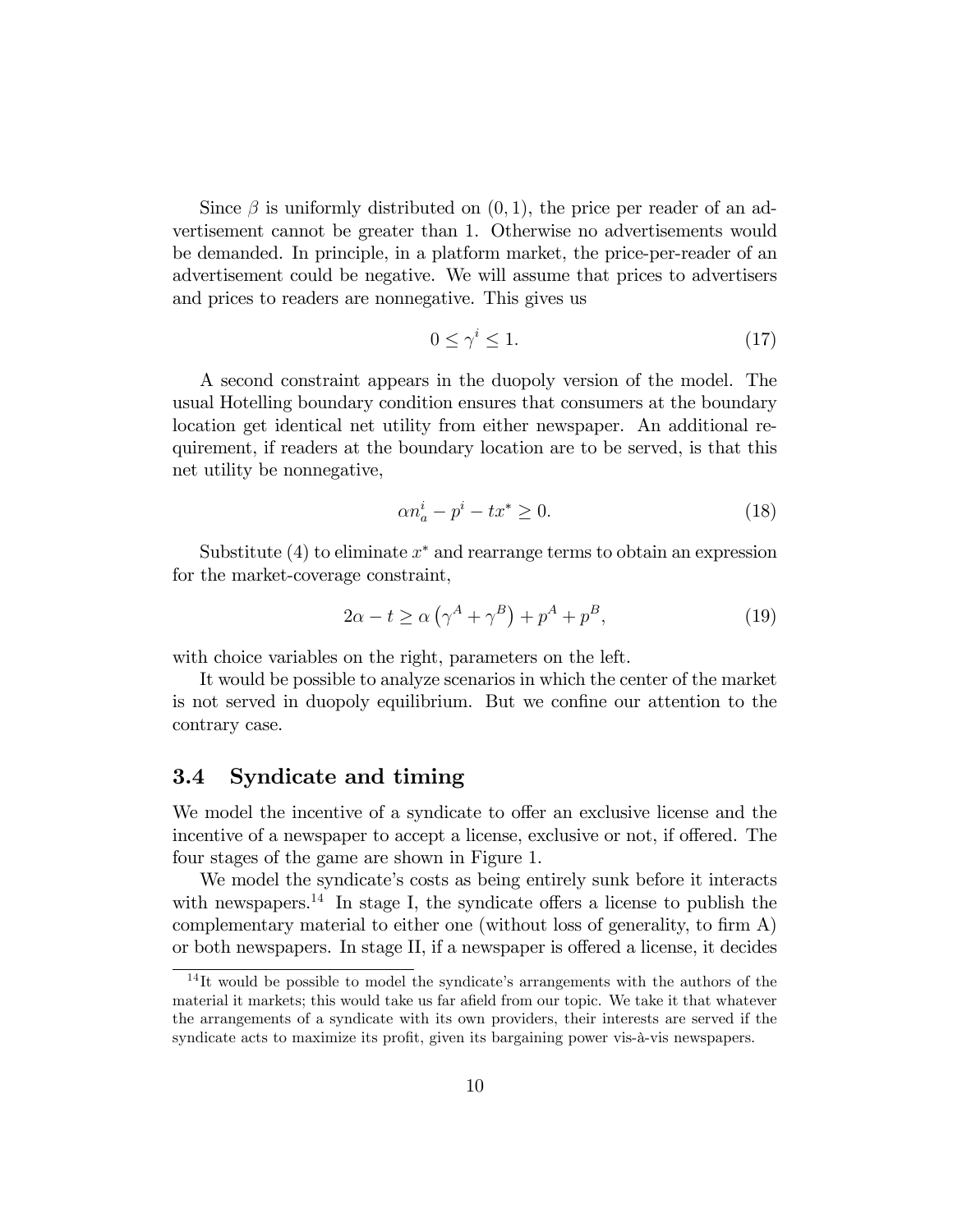

Figure 1: Sequence of decisions.

among three options: accept the license, reject the license and remain in the market, or reject the license and exit the market. If a newspaper is not offered a license, it decides to remain in the market or to exit. Newspapers that remain in the market set advertising rates and newspaper prices.

#### **A Monopoly Platform**  $\boldsymbol{4}$

Suppose there is only one platform, firm A. If firm A is a monopoly supplier, the net utility of a reader located at  $x$  is

$$
u_R^A = \alpha \left( 1 - \gamma^A \right) - p^A - tx. \tag{20}
$$

If price is low, the market is covered. If price is high, readers far from newspaper A in preference space are not served under monopoly. The number of readers is

$$
n_R^A = \begin{cases} 1 & p^A \le \alpha \left(1 - \gamma^A\right) - t \\ \frac{\alpha \left(1 - \gamma^A\right) - p^A}{t} & p^A \ge \alpha \left(1 - \gamma^A\right) - t \end{cases} \tag{21}
$$

#### Low  $p^A$ 4.1

In the low-price case, firm A's problem is

$$
\max_{p^A, \gamma^A} (1) \left[ p^A + \left( \gamma^A - c \right) \left( 1 - \gamma^A \right) \right] - F \tag{22}
$$

such that

$$
p^A \le \alpha \left(1 - \gamma^A\right) - t. \tag{23}
$$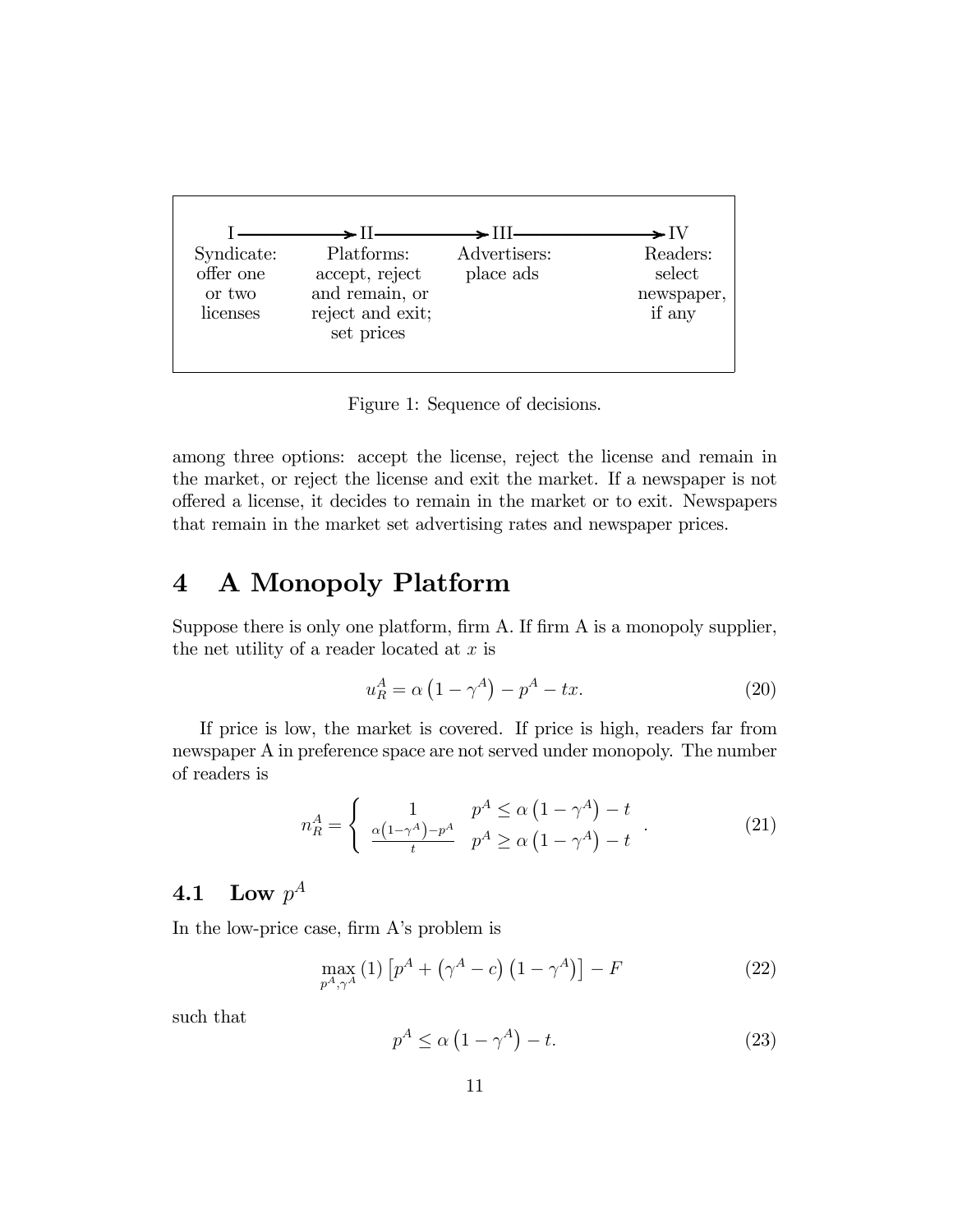As shown in the Appendix, A's problem can be analyzed formally using Lagrangian methods. But intuitively, for firm A to maximize profit in the low-price case, the constraint must be binding for the most distant reader,

$$
p^A = \alpha \left( 1 - \gamma^A \right) - t. \tag{24}
$$

It cannot be optimal for firm A to leave the most distant consumer with any surplus.

Given  $(24)$ , firm A's problem can be reformulated as

$$
\max_{\gamma^A} \left( 1 - \gamma^A \right) \left( \alpha + \gamma^A - c \right) - t - F. \tag{25}
$$

The first-order condition to solve  $(25)$  is

$$
(1 - \gamma^A) - (\alpha + \gamma^A - c) \equiv 0.
$$
 (26)

A marginal increase in  $\gamma^A$  reduces the number of advertisements sold,  $1 - \gamma^A$ . A marginal increase in  $\gamma^A$  increases profit per advertisement,  $\alpha +$  $\gamma^A$  – c. Part of the change in profit per advertisement is the decrease in the price readers pay,  $(24)$ . Part of the increase in profit per advertisement is the increase in profit from sales to advertisers,  $\gamma^A - c$ .

From (26),

$$
\gamma^A = \frac{1}{2} \left[ 1 - (\alpha - c) \right] \equiv \gamma^*.
$$
 (27)

 $\gamma^*$  is the equilibrium price-per-reader of an advertisement not only for the case of a monopoly platform, but in all the models considered in this paper. This is the "competitive bottleneck" aspect of the basic model: depending on the details (monopoly, duopoly, essential component), a platformís equilibrium number of readers will vary. But it is a monopolist with respect to those readers' access to advertisements.

# $\mathbf{4.2} \quad \textbf{High} \,\, p^A$

In the high-price regime, firm A's problem is

$$
\max_{p^A, \gamma^A} n_R^A \pi_R^A - F = \frac{\alpha \left( 1 - \gamma^A \right) - p^A}{t} \left[ p^A + \left( \gamma^A - c \right) \left( 1 - \gamma^A \right) \right] - F,\tag{28}
$$

such that  $p^A \ge \alpha \left(1 - \gamma^A\right) - t$ . In the appendix, we solve the problem without imposing the constraint, then examine conditions for the solution to satisfy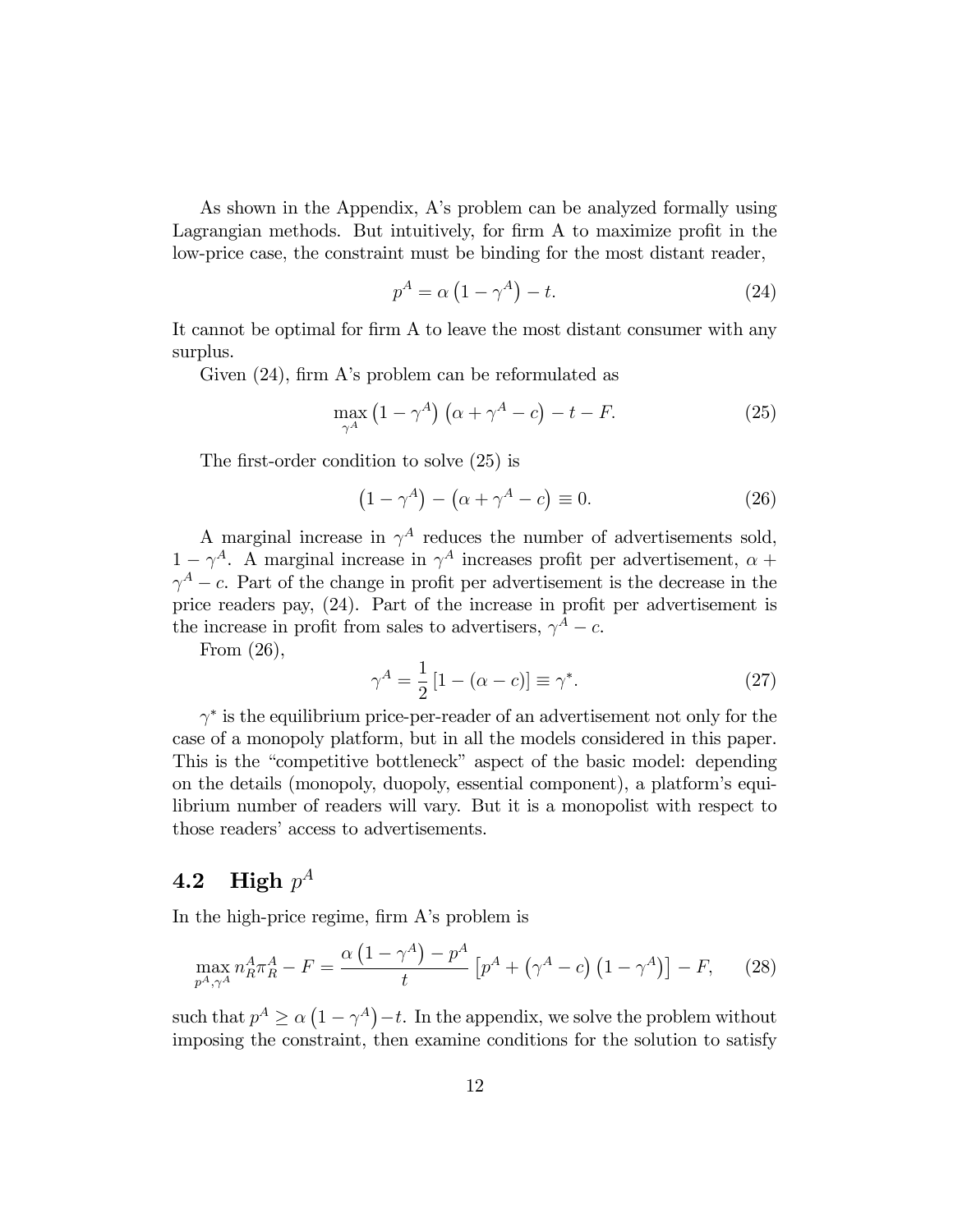| acer<br>$\sim$ $\sim$ $\sim$ | $\cdots$                                             |        |
|------------------------------|------------------------------------------------------|--------|
| <b>Box</b><br>$\alpha$       | m<br>–<br>∼<br>$7 -$<br>nl<br>$\tilde{}$<br>$\cdots$ | $\sim$ |

Table 1: Monopoly payoffs.

| acensed |  |
|---------|--|
| icensed |  |

Table 2: Duopoly payoffs.

the constraint. The consistency condition for the high-price solution to be valid is that transportation cost be sufficiently great,

$$
t \ge \frac{1}{2}z^2,\tag{29}
$$

where we write

$$
z = 1 - \gamma^* \tag{30}
$$

for notational compactness.

## 4.3 Monopoly Payoffs

For low levels of transportation cost,  $t \leq \frac{1}{2}$  $\frac{1}{2}z^2$ , a monopoly supplier sets price so the market is covered, extracting all surplus from the most distant readers. For higher levels of transportation cost, the market is not covered. Row 1 of Table 1 gives the equilibrium payoff of a monopolist newspaper if all readers are in the market.

# 5 Newspaper Duopoly

Our duopoly results, derived in the Appendix, are valid for  $t \leq \frac{2}{3}$  $\frac{2}{3}z^2$ , for which values of  $t$  the market is covered in duopoly equilibrium (see equation  $(121)$ ). Duopoly payoffs if all readers are in the market are given in row 1 of Table 2.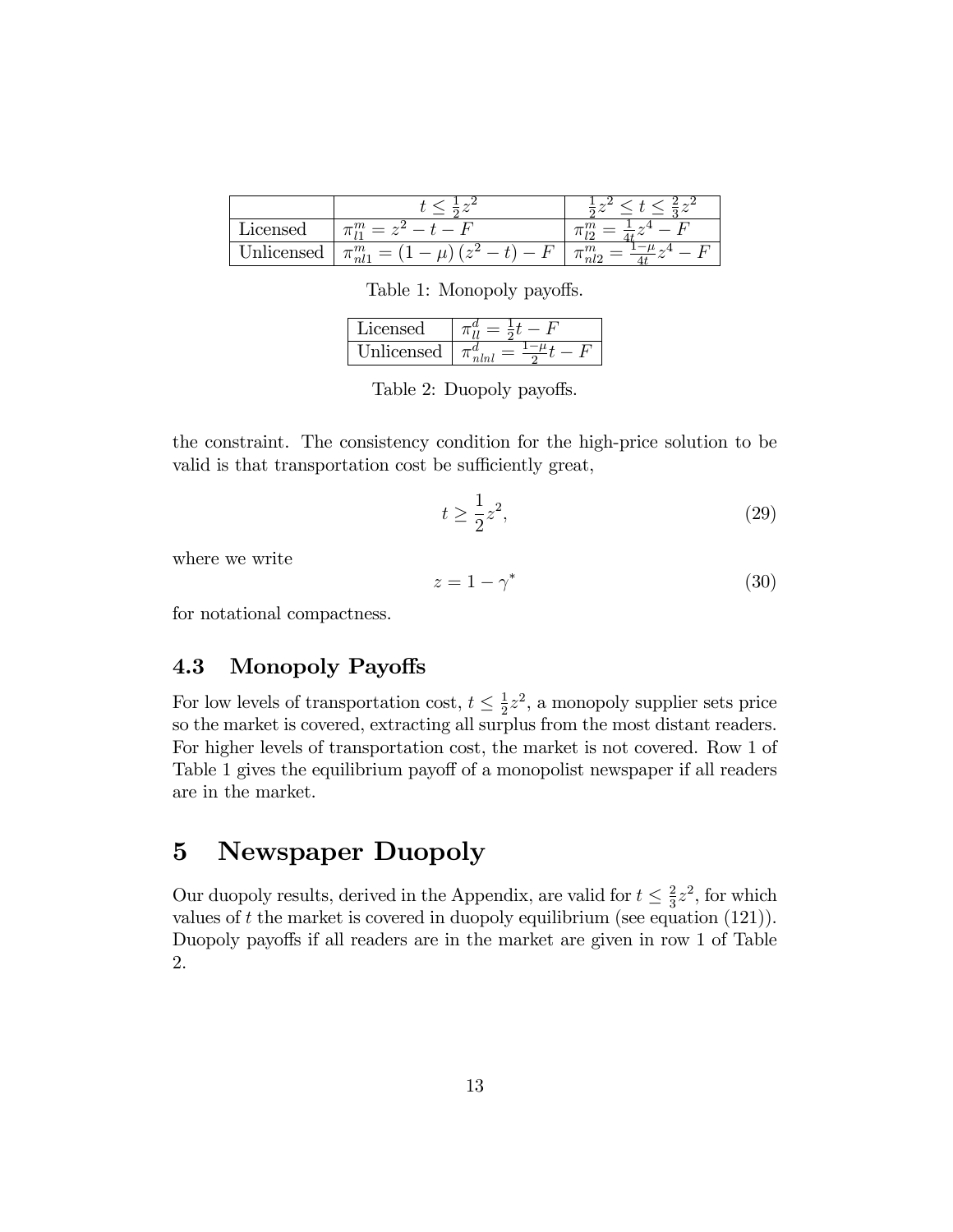# 6 Essential Component

## 6.1 Readers' Demands

We now assume that the specification of readers' demand in the base model describes the preferences of a fraction  $1 - \mu$  of the population, for  $0 \le \mu \le 1$ .

Then quantities demanded of each newspaper from this part of the population are

$$
(1 - \mu) \left[ \frac{1}{2} + \frac{\alpha \left( n_a^A - n_a^B \right) - p^A + p^B}{2t} \right] \tag{31}
$$

and

$$
(1 - \mu) \left[ \frac{1}{2} + \frac{\alpha \left( n_a^B - n_a^A \right) - p^B + p^A}{2t} \right]
$$
 (32)

from platforms A and B, respectively.

We assume that the remaining portion  $\mu$  of the population will read only a newspaper that publishes comics. One can interpret  $\mu$  as the portion of consumers who will read only a certain comic strip and will not accept substitutes.<sup>15</sup> Otherwise, the utility of this group of consumers is as above. That is, for a consumer who regards comics as an essential component of a newspaper, comics yield no utility in and of themselves, but are a prerequisite for getting utility from a newspaper. A consumer who regards comics as an essential component of a newspaper purchases a newspaper only if it contains comics and if the net utility from reader the newspaper, allowing for transportation cost, is nonnegative.

Row 2 of Table 1 gives the equilibrium payoffs of an unlicensed monopolist. Row 2 of Table 2 gives equilibrium payoffs in a market supplied by two unlicensed firms. From  $(15)$ , the reduction in profit of an unlicensed firm includes lost advertising revenue, a kind of loss specific to a firm that supplies a platform market.

Taking up the case of duopoly with one firm licensed and one firm unlicensed, suppose newspaper A has a license to publish comics. The most distant reader from the "comics" group who reads newspaper A is

<sup>&</sup>lt;sup>15</sup>This phenomenon occurs in other industries. For example, in the 'Project Runway"case discussed in the first section,  $75\%$  of viewers chose to leave Bravo Network to watch the "killer app" show, although Bravo telecast a substitute show (The Fashion Show').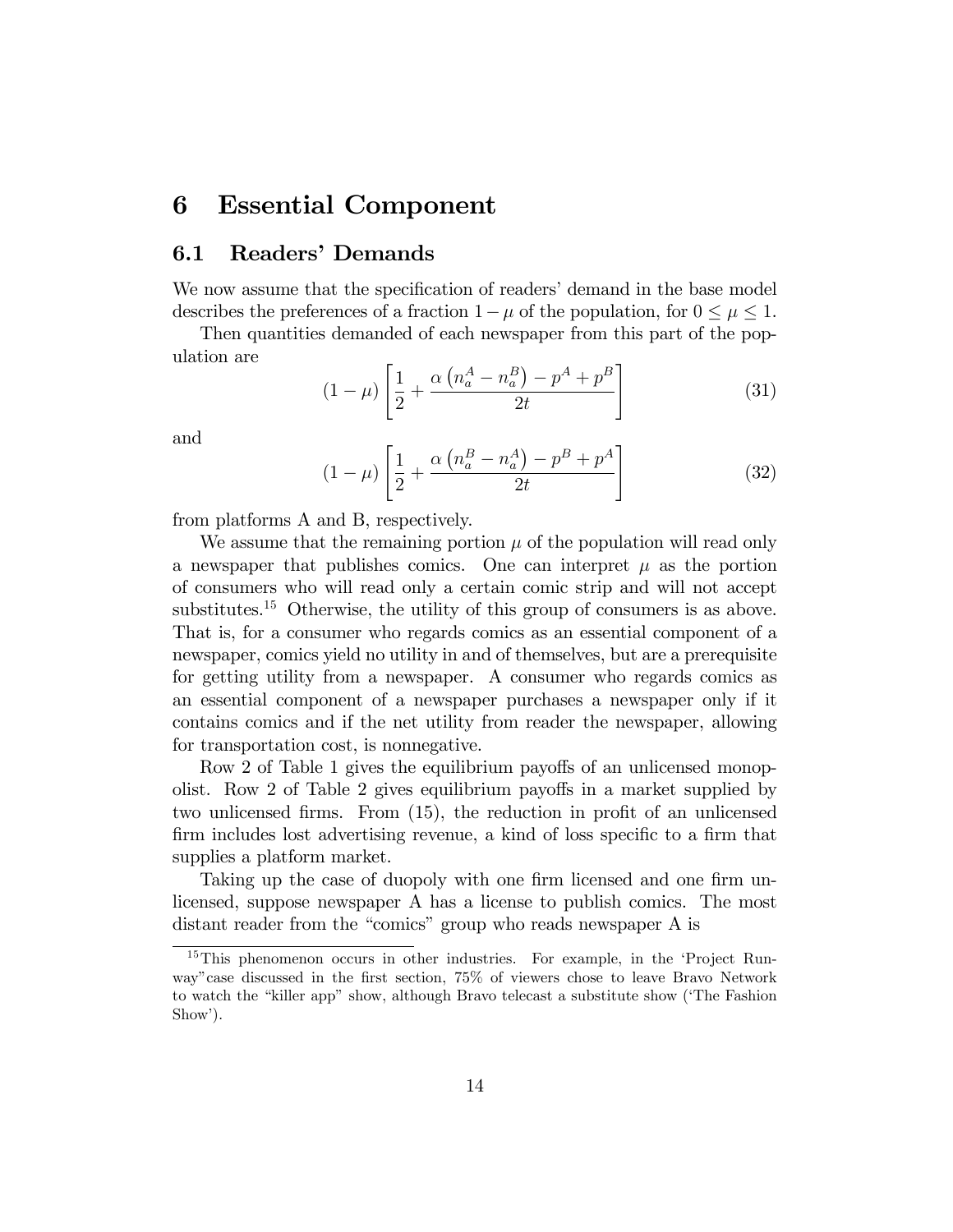(a) at the right end of the line if (recall the length of the line is 1)

$$
u_R^A - t(1) = \alpha n_a^A - p^A - t \ge 0,
$$
\n(33)

or equivalently if  $p^A$  is sufficiently low,

$$
p^A \le \alpha n_a^A - t,\tag{34}
$$

(b) at distance  $x_\mu \leq 1$  that makes net utility zero,

$$
u_R^A - tx = \alpha n_a^A - p^A - tx_\mu = 0,
$$
  

$$
x_\mu = \frac{\alpha n_a^A - p^A}{t},
$$
 (35)

if

$$
p^A > \alpha n_a^A - t. \tag{36}
$$

The number of A readers from the comics group is

$$
\mu \quad p^A \le \alpha n_a^A - t \n\mu x_\mu \quad p^A \ge \alpha n_a^A - t
$$
\n(37)

Quantities demanded of the two newspapers are

$$
n_R^A = (1 - \mu) \left( \frac{1}{2} + \frac{u_R^A - u_R^B}{2t} \right) + \left\{ \mu \frac{\mu}{\mu} \frac{m_a^A - p^A}{t} \frac{p^A \le \alpha n_a^A - t}{p^A \ge \alpha n_a^A - t} \right. \tag{38}
$$

$$
n_R^B = (1 - \mu) \left( \frac{1}{2} + \frac{u_R^B - u_R^A}{2t} \right). \tag{39}
$$

If the utilities are expressed in terms of prices, quantities demanded are

$$
n_R^A = (1 - \mu) \left[ \frac{1}{2} + \frac{\alpha \left( \gamma^B - \gamma^A \right) - p^A + p^B}{2t} \right]
$$

$$
+ \left\{ \mu \frac{\alpha \left( 1 - \gamma^A \right) - p^A}{t} \quad p^A \ge \alpha \left( 1 - \gamma^A \right) - t \right\}
$$

$$
\left[ \mu \frac{\alpha \left( 1 - \gamma^A \right) - p^A}{t} \quad p^A \ge \alpha \left( 1 - \gamma^A \right) - t \right] \tag{40}
$$

$$
n_R^B = (1 - \mu) \left[ \frac{1}{2} + \frac{\alpha (\gamma^A - \gamma^B) - p^B + p^A}{2t} \right].
$$
 (41)

Equilibrium differs depending on whether transportation cost is low ( $t\leq$ 1  $(\frac{1}{2}z^2)$  or high  $(t \geq \frac{1}{2})$  $\frac{1}{2}z^2$ ). Further, in the low-transportation cost regime, equilibrium differs depending on whether  $\mu$  is less or greater than

$$
\mu^* = \frac{3z^2 - 6t}{3z^2 - 2t}.\tag{42}
$$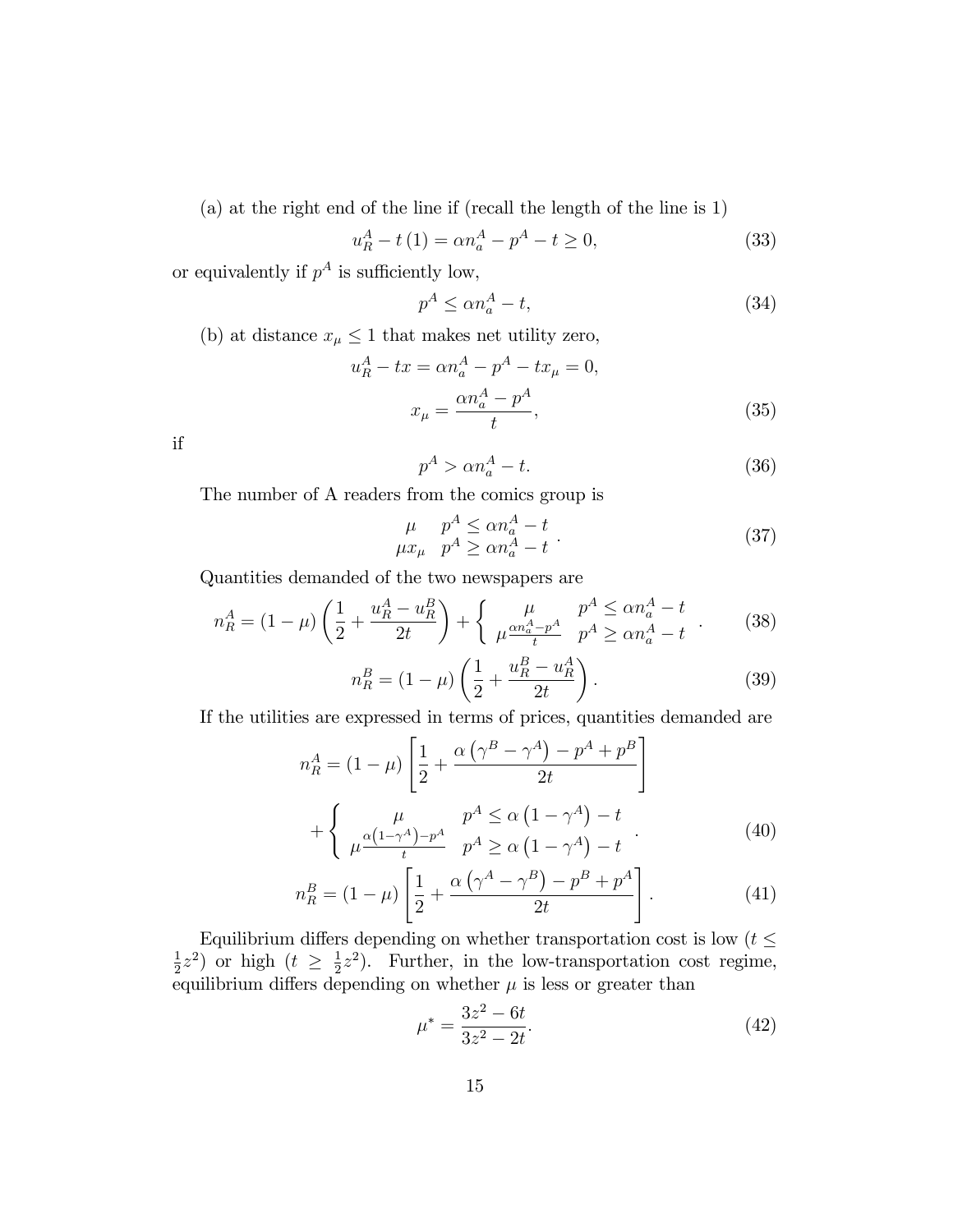| licensed          | ັດ<br>$\cdots$<br>18            | $z^2$<br>$\Gamma$<br>10<br>$\mu$<br>4t<br>$\tilde{\phantom{a}}$ |
|-------------------|---------------------------------|-----------------------------------------------------------------|
| (unlicensed)<br>D | nl1<br>$\overline{\phantom{a}}$ | nt2                                                             |

Table 3: Essential component model payoffs, low transportation cost.

| A (licensed)   | $\int 3(1-\mu)t+4\mu z^2$ |  |
|----------------|---------------------------|--|
| B (unlicensed) | $\int (3+\mu)t+2\mu z^2$  |  |

Table 4: Essential component model payoffs, high transportation cost.

# 6.2 Payoffs

Payoffs for the low-t and high-t cases are given in Tables 3 and 4, respectively. Payoffs for the case that firm B is licensed and firm A unlicensed are symmetric with the payoffs shown in the tables.

# 7 Exclusion

A short argument (Section 7.1) shows that an exclusive license is not exclusionary for the low-t, low- $\mu$  case. For the low-t, high- $\mu$  and high-t cases, we examine equilibrium payoffs in two cases, first that the syndicate offers a license to one firm (without loss of generality, firm  $A$ ), and second that the syndicate offers a license to both firms.

# 7.1 Low t, low  $\mu$

Subtraction shows that the payoff of an unlicensed duopolist that competes with a licensed rival is, for the low- $t$ , low- $\mu$  case, greater than duopoly profit if both Örms are licensed,

$$
\frac{(3-\mu)^2}{1-\mu}\frac{t}{18} - F - \left(\frac{1}{2}t - F\right) = \frac{t}{18}\frac{\mu(3+\mu)}{1-\mu} > 0.
$$
 (43)

Thus

$$
\pi_{nl1}^{Bd} = \frac{(3-\mu)^2}{1-\mu} \frac{t}{18} - F > \frac{1}{2}t - F = \pi_{ll}^d.
$$
\n(44)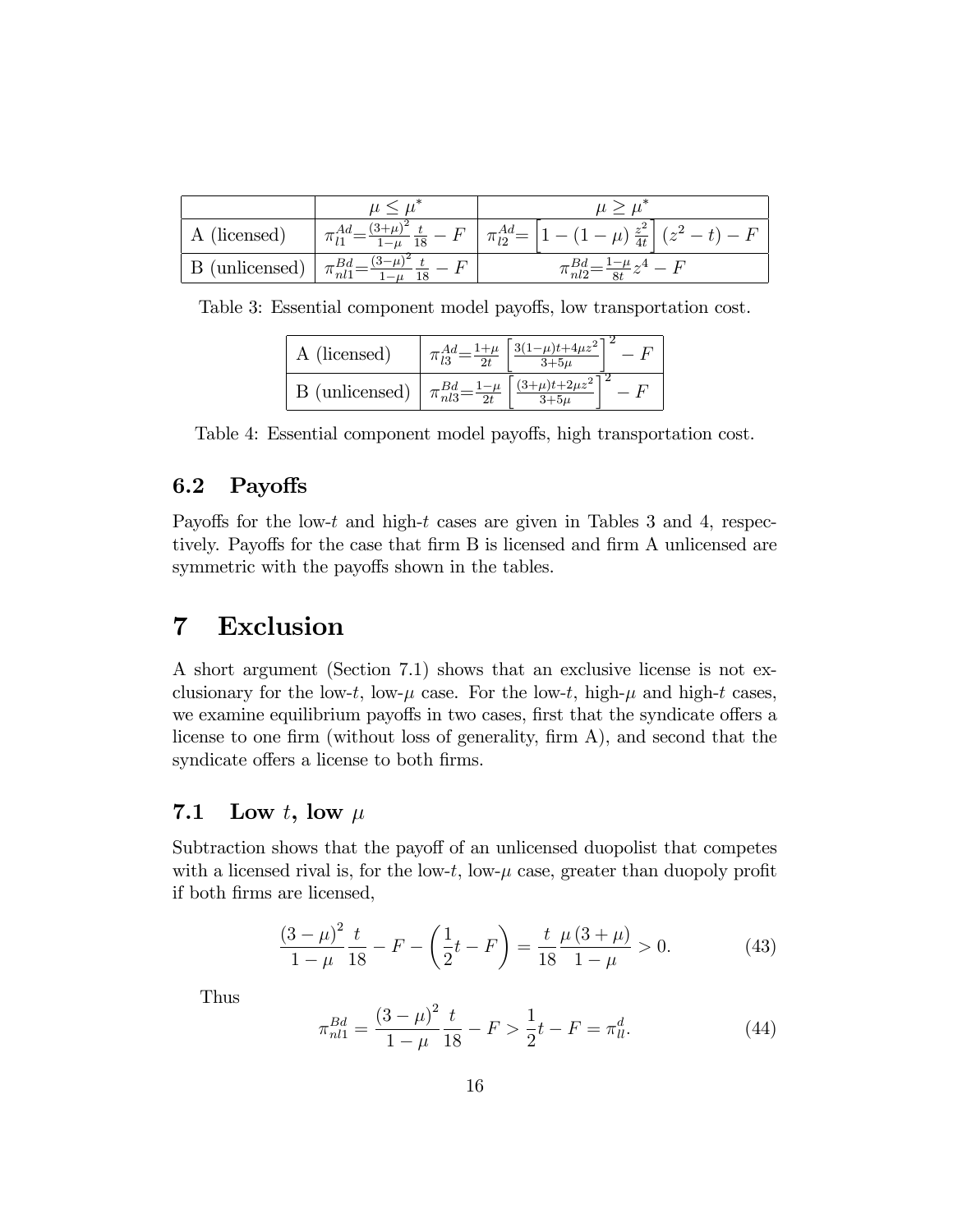We assume that duopoly is profitable if both firms have licenses,  $\pi_{ll}^d > 0$ . This implies  $\pi_{nl1}^{Bd} > 0$ . Then if firm A operates with an exclusive license, firm B will operate, profitably, without a license. An exclusive license is not exclusionary if consumers regard the two newspapers as close substitutes (low t) and few consumers regard comics as essential (low  $\mu$ ).

## 7.2 Low t, high  $\mu$  and high t

**Theorem 1** In the low-t, high- $\mu$  and high-t cases, for  $\mu$  sufficiently close to 1, and in the high-t case for  $F \geq \frac{7}{24}z^2$ , it is a subgame perfect equilibrium for the syndicate to offer an exclusive license to firm  $A$  for a license fee slightly greater than  $2\pi_{ll}^d$ , for firm A to accept the offer, and for firm B to exit the market.

### 7.2.1 Payoffs

Here we present the argument for the low-t, high- $\mu$  case. Minor changes in the Örst part of the argument, which are given in the Appendix, lead to the same result for the high-t case.

The inequalities

$$
\max\left(\pi_{nlnl}^d, \pi_{nl1}^m, \pi_{nl2}^{Bd}\right) < 0 \le \min\left(\pi_{ll}^d, \pi_{l1}^m, \pi_{l2}^{Ad}\right) \tag{45}
$$

correspond to

$$
\max\left[\frac{1-\mu}{2}t, (1-\mu)(z^2-t), \frac{1-\mu}{8t}z^4\right] < F \le \min\left\{\frac{1}{2}t, z^2-t, \left[1-(1-\mu)\frac{z^2}{4t}\right](z^2-t)\right\}.
$$
\n(46)

As  $\mu \rightarrow 1$ , (46) approaches

$$
\max(0,0,0) = 0 < F \le \min\left(\frac{1}{2}t, z^2 - t, z^2 - t\right). \tag{47}
$$

Considering the expression on the right,

$$
z^{2} - t - \frac{1}{2}t = \frac{3}{2} \left(\frac{2}{3}z^{2} - t\right) > 0.
$$
 (48)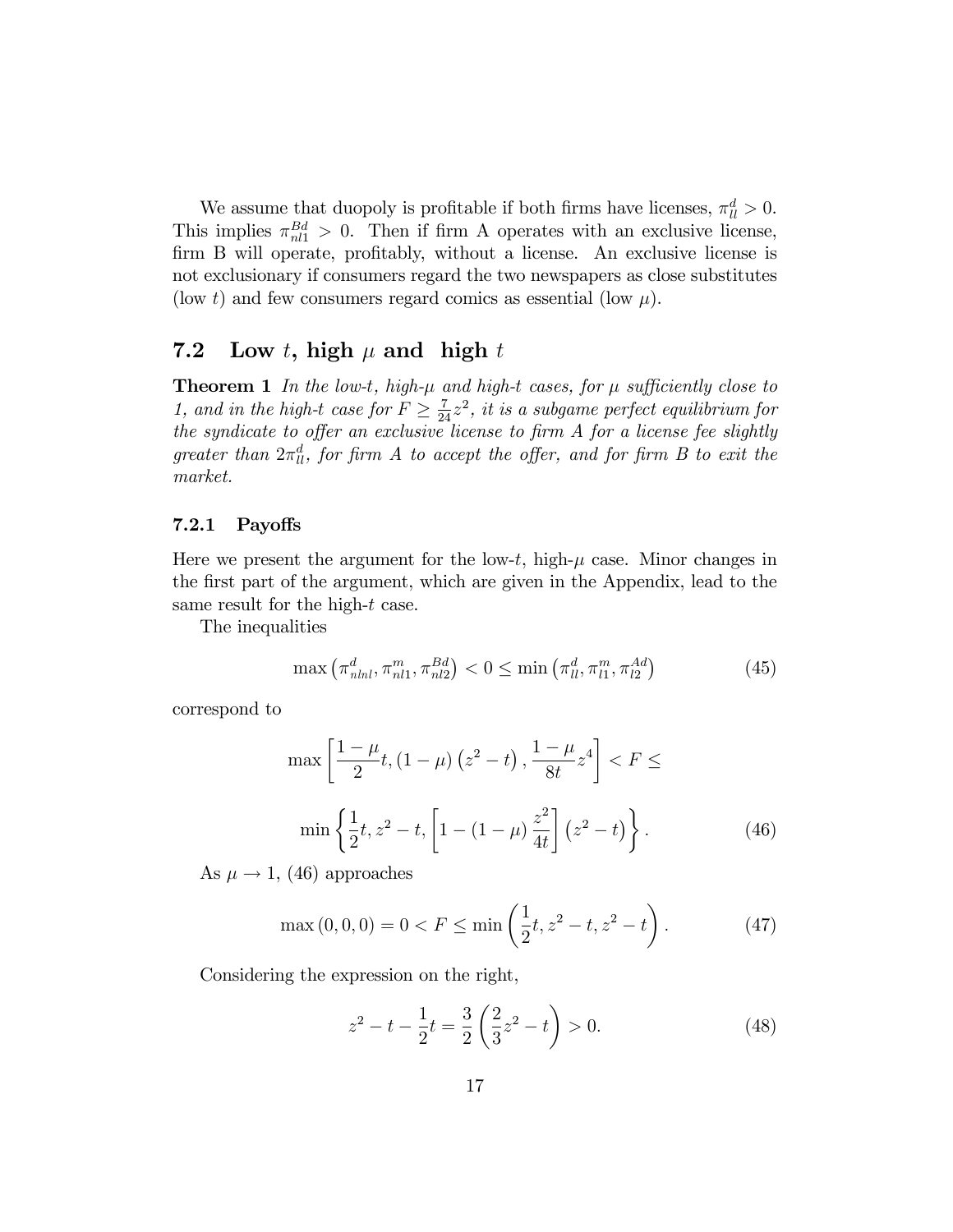Hence as  $\mu \rightarrow 1$  (47) reduces to

$$
0 < F \le \frac{1}{2}t,\tag{49}
$$

and the assumption that licensed duopoly is profitable<sup>16</sup> guarantees that  $(49)$ is satisfied. Assume  $\mu$  is large enough so (45) holds. Then it is profitable to be a licensed monopolist  $(\pi_{l1}^m > 0)$  or duopolist $(\pi_{ll}^d > 0, \pi_{l2}^{Ad} > 0)$ , unprofitable to be an unlicensed monopolist  $(\pi_{n1}^m < 0)$  or duopolist  $(\pi_{n1}^d < 0, \pi_{n2}^B < 0)$ .

### 7.2.2 Exclusive license

Let the syndicate offer A an exclusive contract for a license fee that leaves A a positive payo§. Aís options are to reject the contract and exit the market (breaking even), refuse the contract and remain in the market, or accept the contract. If A rejects the contract and continues in the market without a license, Bís options are to exit or to continue in the market. If B exits, firm A is an unlicensed monopolist, earning  $\pi_{n1}^m < 0$ . If B continues in the market, both firms earn  $\pi_{nlnl}^d < 0$ . If A accepts the contract, B's options are to exit (breaking even) or to compete as an unlicensed duopolist (earning  $\pi_{nl2}^{Bd}$  < 0); firm B's payoff-maximizing choice is to exit. If firm B exits, economic profit from the operation of newspaper A is  $\pi_{l1}^{m} > 0$ . As the license fee (discussed further below) leaves A with a positive payoff, accepting the offer of a license dominates  $A$ 's alternative choices. If the syndicate offers  $f_{\text{lim}}$  A an exclusive license, the equilibrium outcome is that A accepts the offer, B exits, newspaper A generates monopoly profit  $\pi_{l1}^m$ , and the license fee determines the division of  $\pi_{l1}^m$  between A and the syndicate.

#### 7.2.3 Dual licenses

We expect that in a market with two suppliers, each would learn the terms of the license offered to the other.<sup>17</sup> Let the syndicate simultaneously and publicly offer licenses to A and B for a license fee that leaves each firm at least small positive payoff if both firms accept the offer of a license. If A rejects the license and exits, B earns a positive profit (approximately  $\pi_{l1}^m - \pi_{ll}^d$ ) if it

<sup>&</sup>lt;sup>16</sup>If licensed monopoly is profitable,  $\pi_{l1}^m \geq 0$ , and licensed duopoly not profitable,  $\pi_{ll}^d < 0$ , there is one newspaper in equilibrium. But exclusion is not a factor.

<sup>&</sup>lt;sup>17</sup>Hart and Tirole (1990) examine the different implications of public as opposed to private vertical contracts.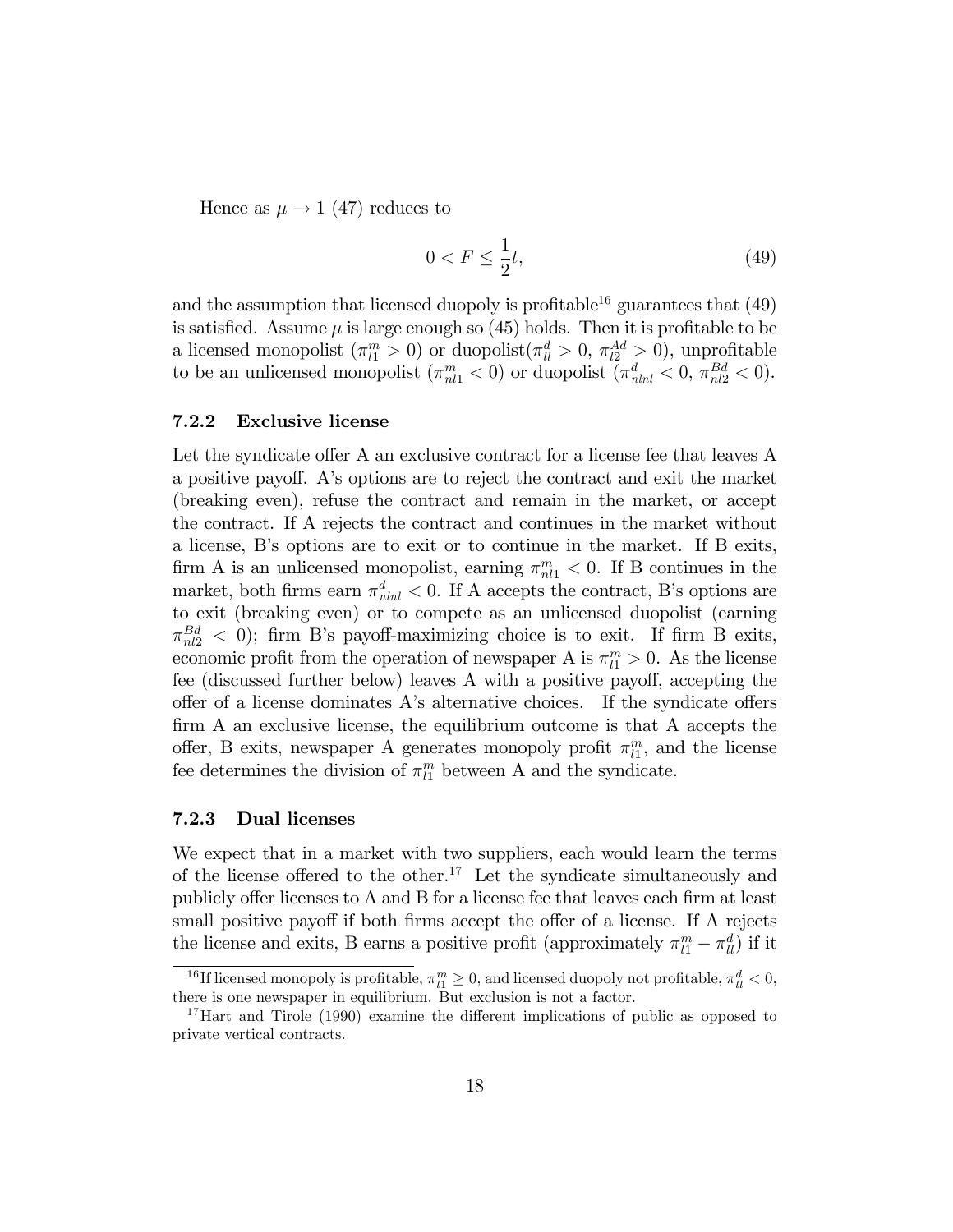accepts the license, which dominates the losses it would make as an unlicensed monopolist or breaking even if it exits the market. If A rejects the license and continues in the market, B makes a positive profit (given the symmetry of payoffs, approximately  $\pi_{l2}^{Ad} - \pi_{ll}^{d}$  if it accepts the license, which dominates the losses it would make as an unlicensed duopolist or breaking even if it exits the market. If A accepts the license, and B accepts the license as well, B makes a small positive profit, which dominates the losses it would make  $(\pi_{nl2}^{Bd} < 0)$  competing without a license against a licensed firm A or breaking even if it exits. No matter how firm A responds to the offer of a license, firm B maximizes its payoff by accepting the offer of a license. Firm A's incentives are the same. If the syndicate offers both firms licenses on terms that leave them small positive payoffs if both accept, the equilibrium outcome is for both firms to accept the offer.

#### 7.2.4 Syndicate's payoff and overall outcome

The economic profit generated by newspaper A as a licensed monopolist is  $\pi_{l1}^{m} = z^2 - t - F$ . The economic profit generated by either newspaper if both firms have licenses is  $\pi_{ll}^d = \frac{1}{2}$  $\frac{1}{2}t - F$ . Monopoly profit exceeds total duopoly profit,

$$
\pi_{l1}^m - 2\pi_{ll}^d = z^2 - t - F - 2\left(\frac{1}{2}t - F\right) = 2\left(\frac{1}{2}z^2 - t\right) + F > 0. \tag{50}
$$

(recall that  $t \leq \frac{1}{2}$ )  $\frac{1}{2}z^2$  in the low-t case).

If the syndicate makes public offers of licenses to both newspapers, asking a license fee slightly less than  $\pi_{ll}^d$ , the best alternative for either newspaper is to accept the offer of a license. Neglecting the small reductions in the license fees, the syndicate's payoff would be  $2\pi u$ . Then if the syndicate offers an exclusive license to (say) firm  $A$ , firm  $A$  could offer to pay the syndicate a license fee slightly greater than  $2\pi_l^d$ , leaving the syndicate strictly better off than if it were to license both firms. Firm A's payoff, slightly less than  $\pi_{l1}^{Am} - 2\pi_{l1}^{d} > 0$ , would dominate its near-zero payoff as one of two licensed duopolists.<sup>18</sup>

 $18$ The mechanism at work here is essentially the same as that underlying "pay for delay" settlements between patented and generic drug manufacturers in the pharmaceutical industry. See, for example, Hemphill (2006).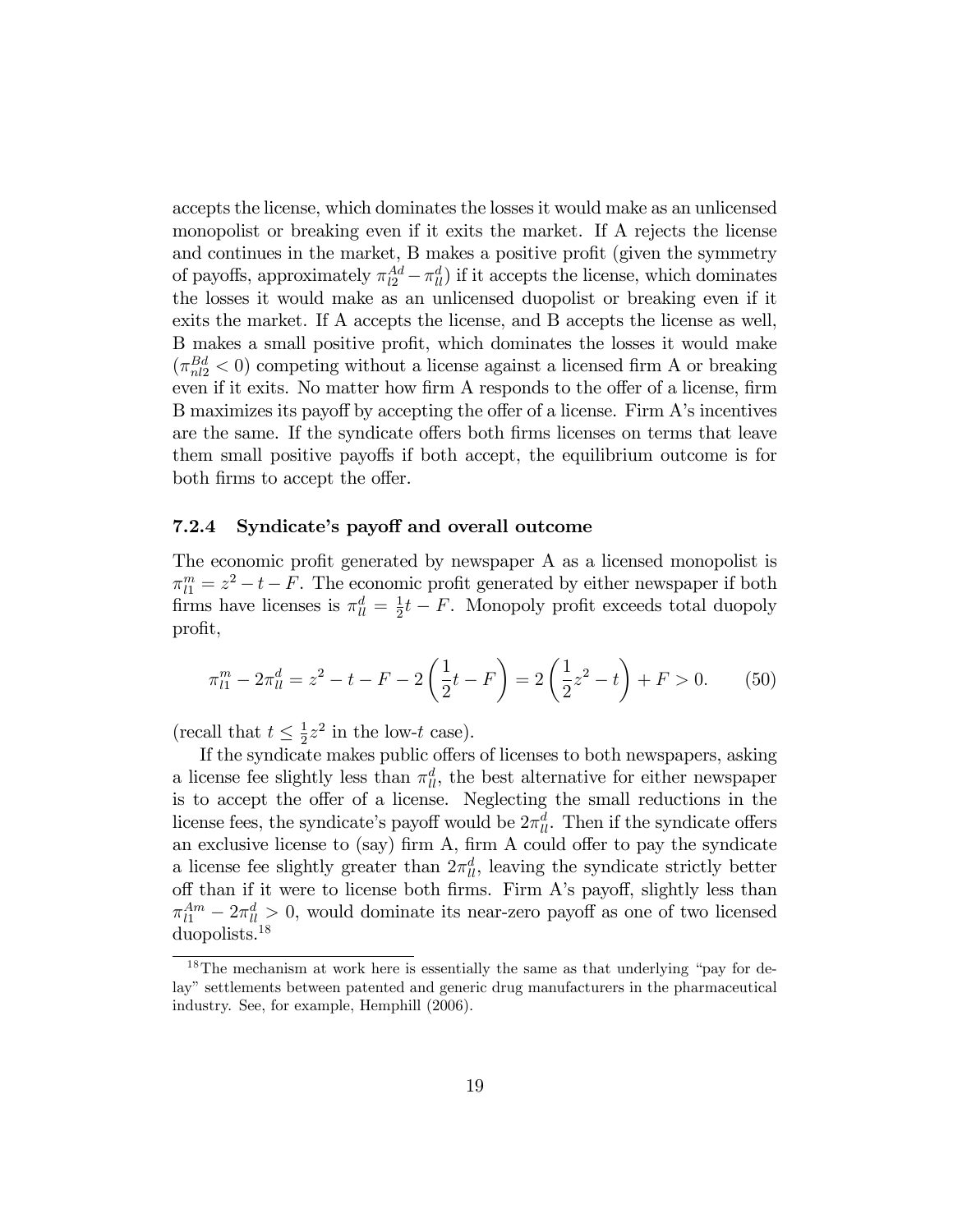|                     | Monopoly           |          | Duopoly |
|---------------------|--------------------|----------|---------|
|                     | low-t, high- $\mu$ | $high-t$ |         |
| Newspapers' profit  | $z^2-t$            |          |         |
|                     |                    |          |         |
| Advertisers' profit |                    |          |         |
| NSW                 |                    |          |         |

Table 5: Consumer Surplus and Net Social Welfare.

#### 8 **Welfare Consequences**

We show in the Appendix that profit, consumer surplus, and net social welfare in the various regimes are as reported in Table 5. The "newspapers" profit" given in the first row of the table is the total profit generated by the operation of active newspapers. The license fee determines the division of this surplus between newspaper and syndicate, but does not affect the amount of the surplus.

#### 8.1 Comparison: duopoly and low-t, high- $\mu$  monopoly

Comparing duopoly and low-t, high- $\mu$  monopoly gives

$$
\pi_{l1}^m - 2\pi_{ll}^d = 2\left(\frac{1}{2}z^2 - t\right) + F > 0.
$$
\n(51)

$$
CS^d - CS^m_{tt\mu} = \frac{7}{4} \left( \frac{4}{7} z^2 - t \right) > 0.
$$
 (52)

Advertisers' profit is the same under both regimes, since the market is covered in both cases. Thus monopoly profit is greater than total duopoly profit, and duopoly consumer surplus is greater than monopoly consumer surplus, in the low-t, high- $\mu$  case.

Duopoly net social welfare may be greater or less than monopoly net social welfare.

$$
NSW^{d} - NSW_{tt\mu}^{m} = \frac{1}{4}t - F.
$$
\n(53)

We have assumed that licensed duopoly is profitable for both firms,<br>  $\frac{1}{2}t$   $F \geq 0$ . (53) is thus of ambiguous sign. If reader preferences are strong (large t) and fixed cost low, duopoly net social welfare exceeds monopoly net social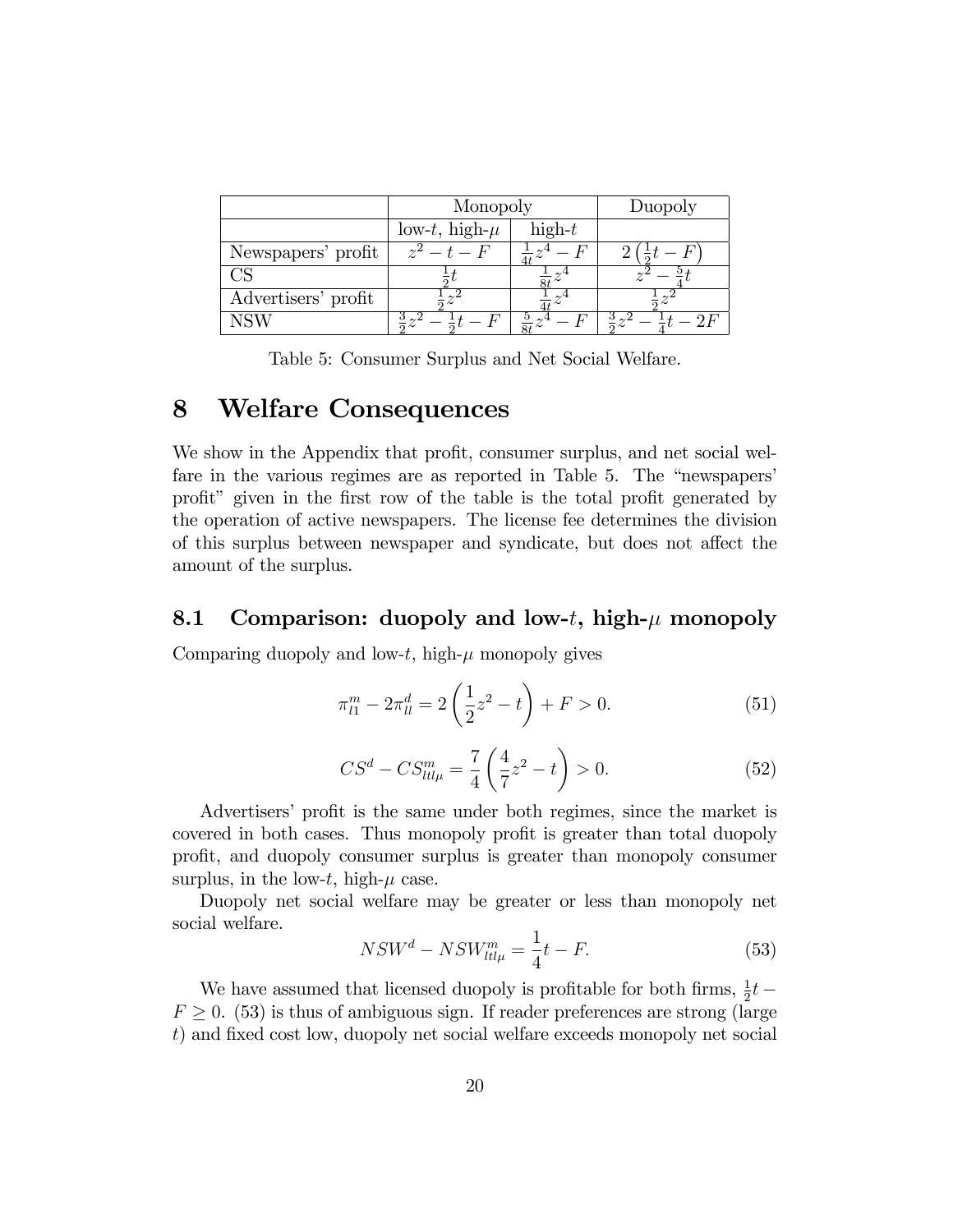welfare. If reader preferences are weak and fixed cost high, monopoly net social welfare (which economizes on fixed cost, relative to duopoly) exceeds duopoly net social welfare. This result is comparable with the findings of Weeds (2009) and other exclusivity analyses in TV market.

## 8.2 Comparison: duopoly and high-t monopoly

Monopoly profit exceeds the profit of one duopolist. For duopoly and high- $t$ monopoly, we have

$$
\pi_{l2}^m - 2\pi_{ll}^d = \frac{1}{t} \left(\frac{1}{2}z^2 - t\right) \left(\frac{1}{2}z^2 + t\right) + F. \tag{54}
$$

In the high-t case  $\frac{1}{2}z^2 \leq t \leq \frac{2}{3}$  $\frac{2}{3}z^2$ , for which values of t the first term on the right is nonpositive.  $\pi_{l2}^m - 2\pi_{ll}^d = F > 0$  for  $t = \frac{1}{2}$  $\frac{1}{2}z^2$ . As t rises from 1  $\frac{1}{2}z^2$  to  $\frac{2}{3}z^2$ , the first term on the right falls from 0 to  $-\frac{7}{24}z^2$ .<sup>19</sup> If  $F \ge \frac{7}{24}z^2$ ,  $\pi_{l2}^m \geq 2\pi_{l_l}^d$  for all values of t admissible in the high-t case. For F in the range  $0 \leq F < \frac{7}{24}z^2$ ,  $\pi_{l2}^m - 2\pi_{ll}^d$  is positive, zero, or negative as t is less than, equal to, or greater than  $\frac{1}{2}F + \frac{1}{2}$  $\frac{1}{2}\sqrt{F^2+z^4}$ .  $\frac{1}{2}$ 

Consumer surplus,

$$
CS^d - CSh_{ht}^m = \frac{5}{4} \left[ \left( \frac{2}{3} z^2 - t \right) + \frac{2}{15t} z^2 \left( t - \frac{1}{10} z^2 \right) \right] > 0. \tag{56}
$$

and advertisers' profit,

$$
\pi_{Ad}^m - 2\pi_{Ad}^d = \frac{1}{2t}z^2 \left( t - \frac{1}{2}z^2 \right) > 0.
$$
 (57)

are both greater under duopoly than under high-t monopoly.

The difference in net social welfare,

$$
NSW^{d} - NSW_{ht}^{m} = \frac{1}{4} \left( \frac{2}{3} z^{2} - t \right) + \frac{4}{3t} z^{2} \left( t - \frac{15}{32} z^{2} \right) - F, \qquad (58)
$$

is of ambiguous sign (the first two expressions on the right are positive). It is sufficient for duopoly net social welfare to exceed monopoly net social

$$
\frac{\partial}{\partial t} \left( \pi_{l2}^m - 2\pi_{ll}^d \right) = -\left[ 1 + \frac{1}{4} \left( \frac{z^2}{t} \right)^2 \right] < 0. \tag{55}
$$

 $19$ That is,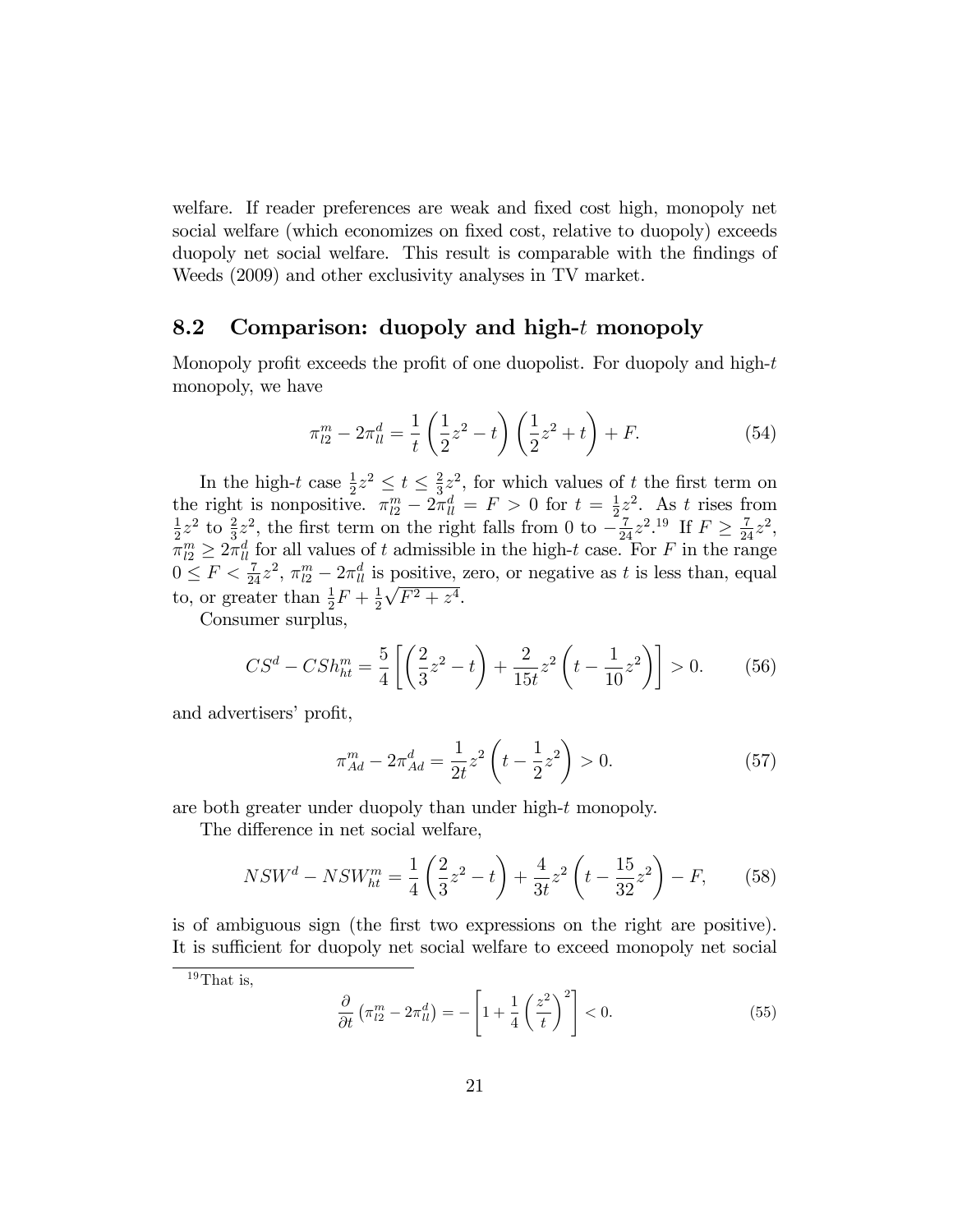welfare that monopoly newspaper profit be less than duopoly newspaper profit. Generally, the right-hand side of  $(58)$  is more likely to be positive the smaller is fixed cost and the stronger $^{20}$  are reader preferences.

# 9 Conclusion

In this article we build a model of a two-sided market with an essential complementary commodity. A fraction of agents on one side of the market view the complementary good as essential for transacting on the platform. If a platform makes an exclusive deal with the supplier of the essential commodity, then (depending on the proportion of the agents who view the commodity as essential and the transportation cost (preferences) of agents), it is possible that the rival platform is excluded from the market. This may result in a loss in consumer surplus and net social welfare. We also show that under certain conditions (weak consumer preferences between newspapers, few consumers who regard the complementary good as essential), an exclusive deal might not result in exclusion, and increases the profit of both platforms.

The literature on one-sided markets suggests (for example, Whinston (1990)) that tying, bundling, and exclusive contracts may, but need not, have exclusionary effect. Our results extend this finding to two-sided markets. Many regional markets – regional in physical space, regional in product characteristic space  $\sim$  will support at most a small number of firms. In such markets, an exclusive contract for a complementary product that a sufficiently large number of consumers view as essential can make unlicensed firms unprofitable, inducing exit, reducing consumer surplus and, in some cases (strong reader preferences, low Öxed cost) reducing net social welfare.

There are several possible directions in which this analysis might be extended. One would be to explicitly model multiple syndicates and competition between syndicates. It would be possible to endogenize the location of platforms in preference space, and examine the impact of interactions with the essential commodity on location choice. Finally, rather than treating the proportion of agents who view a commodity as essential as exogenous, it would be possible to model consumers habit formation through marketing efforts or investment in quality.

 $^{20} \frac{\partial}{\partial t} (NSW^d - NSW_{ht}^m) = -\frac{5}{2t^2} \left( \frac{1}{\sqrt{10}} t - \frac{1}{2} z^2 \right) \left( \frac{1}{\sqrt{10}} t + \frac{1}{2} z^2 \right) > 0$ , since in the high-t case  $\frac{1}{\sqrt{10}}t - \frac{1}{2}z^2 \le \left(\frac{2}{3}\frac{1}{\sqrt{10}} - \frac{1}{2}\right)$  $\Big) z^2 \approx -0.28918z^2 < 0.$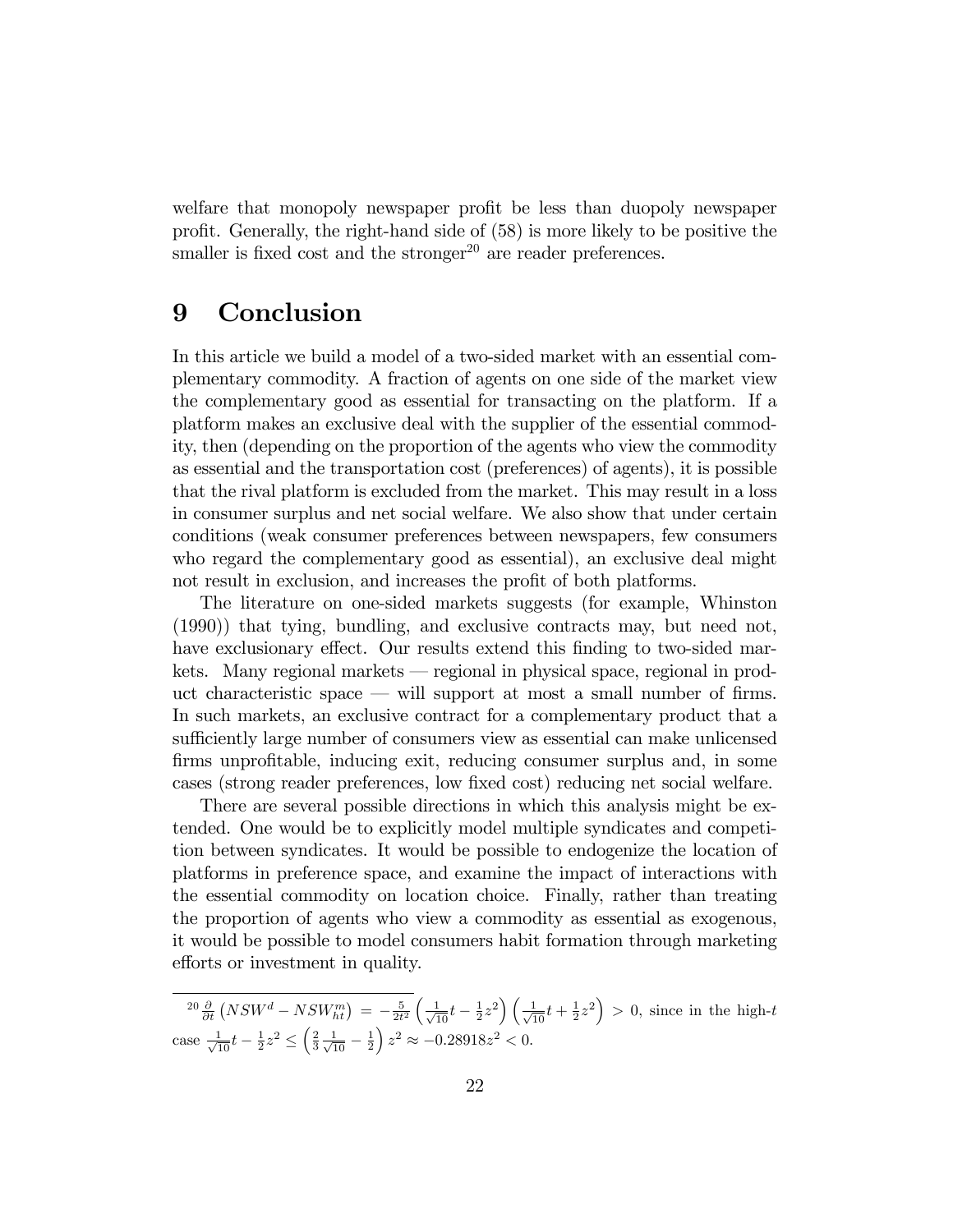#### **10** References

Argentesi, E. (2004) "Demand estimation for Italian newspapers: the impact of weekly supplements," Working Paper of the European University Institute,  $2004/28.$ 

Armstrong, M. (2006) "Competition in two-sided markets," Rand Journal of Economics 37(3), Autumn,  $668-691$ .

Armstrong, M., and Wright, J. (2007) "Two-sided markets, competitive bottlenecks and exclusive contracts," Economic Theory 32, 353-380.

Bresnahan, Timothy F., and Reiss, P. C. (1991) "Entry and competition in concentrated markets," Journal of Political Economy 99(5), 977-1009.

Bucklin, R. E., Caves, R. E., and Lo, A. W. (1989) "Games of survival in the US newspaper industry," Applied Economics 21, 631-649.

Caillaud, B., and Jullien, B. (2003) "Chicken and egg: competition among intermediation service providers," Rand Journal of Economics  $34(2)$ , 309-328.

Church, J., and Gandal, N. (2004) "Platform competition in telecommunications," CEPR Discussion Paper No. 4659.

Dewenter, R. (2003). "Media Markets with Habit Formation," University of the Federal Armed Forces Hamburg. Economics Discussion Paper No. 5.

Ellman, M., and Germano, F. (2009) "What do the papers sell? A model of advertising and media bias," *Economic Journal* 114 (537), 680-704.

Gelsanliter, D. (1995) Fresh Ink: Behind the Scenes of a Major Metropol*itan Newspaper.* University of North Texas Press, Denton, Texas.

Genesove, D. (2003). "Why are there so few (and fewer and fewer) two newspaper towns ?", Mimeo.

Hagiu, A., and Lee, R. S. (2009) "Exclusivity and control," Harvard Business School Working Paper, No. 08-009.

Hart, O., and Tirole, J. (1990) "Vertical integration and market foreclosure," Brookings Papers on Economic Activity: Microeconomics 1990, 205-276.

Hemphill, C.S. (2006). "Paying for Delay: Pharmaceutical Patent Settlement as a Regulatory Design Problem," NYU. Law Review, 81, 1553-1557.

Hogendorn, C., and Yuen, K. Y. (2009) "Platform competition with 'must-have' components," Journal of Industrial Economics 57(2), 294–318.

Kaiser, U., and Wright, J. (2006) "Price structure in two-sided markets: evidence from the magazine industry," International Journal of Industrial *Organization* 24, 1-28.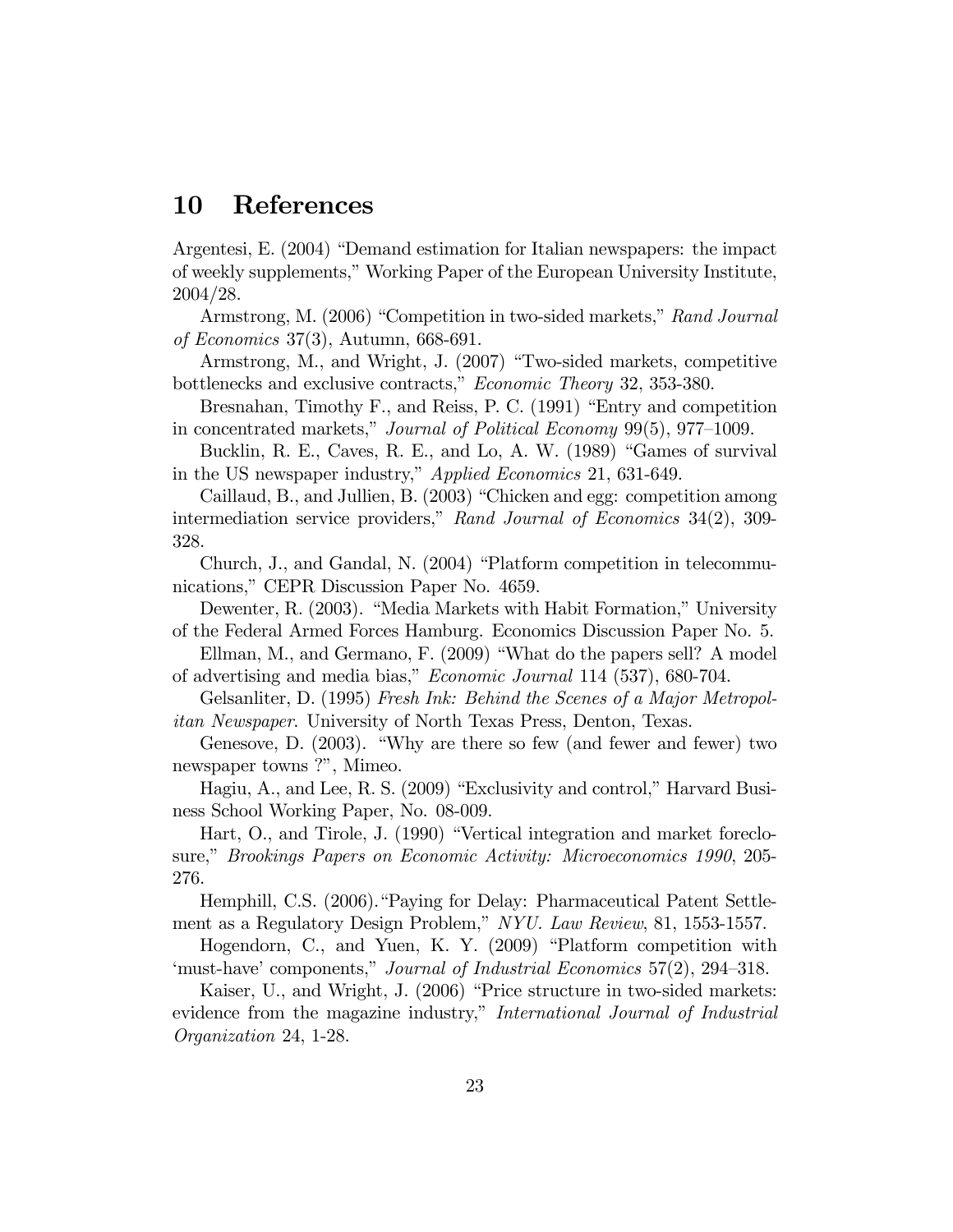Nocke, V., Peitz, M., and Stahl, K. (2007) "Platform ownership," Journal of the European Economic Association  $5(6)$ , 1130-1160.

Rochet, J. C., and Tirole, J. (2002) "Cooperation among competitors: the economics of credit card associations," Rand Journal of Economics 33,  $1 - 22.$ 

Rochet, J. C., and Tirole, J. (2003) "Platform competition in two-sided markets," Journal of the European Economic Association 1, 990-1029.

Rochet, J. C., and Tirole, J. (2006) "Two-sided markets: a progress report," Rand Journal of Economics 37 (3), 645-667.

Rosse, J. N. (1970), "Estimating cost function parameters without using cost data: illustrated methodology," *Econometrica* 38 (2), 256-275.

Rysman, M. (2004) "Competition between networks: a study of the market for yellow pages," Review of Economic Studies  $71(2)$ , 483-512.

Rysman, M. (2009) "The economics of two-sided markets," Journal of *Economic Perspectives* 23(3), 125-143.

Schmalensee, R. (2002) "Payment systems and interchange fees," Journal of Industrial Economics 50, 103-122.

Stennek, J. (2007) "Exclusive quality: why exclusive distribution may benefit the TV viewers," Centre for Economic Policy Research Discussion Paper 6072.

Strömberg, D. (2004) "Mass media competition, political competition, and public policy," Review of Economic Studies  $71(1)$ , 265-284.

Viecens, M. F. (2009) "Pricing strategies in two-sided platforms: the role of sellers' competition," FEDEA Working Paper 2009-11.

Weeds, H. (2009) "TV wars: exclusive content and platform competition in pay TV," unpublished manuscript, University of Essex.

Whinston, M. (1990) "Tying, foreclosure, and exclusion," American Eco*nomic Review 80, 837-859.*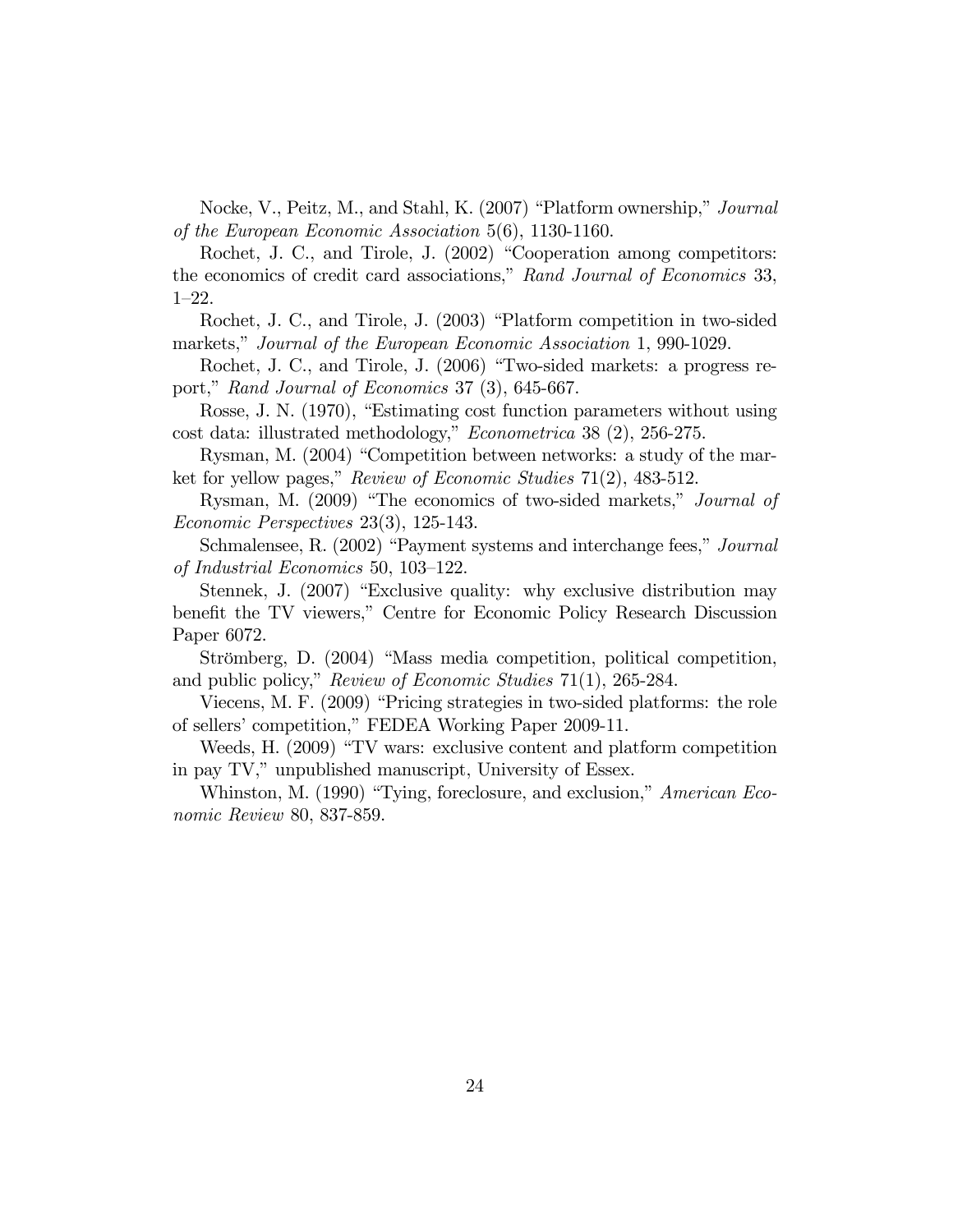# 11 Appendix

In Section 11.1 we derive payoffs under the various market regimes considered in the paper. In Section 11.2 we derive expressions for consumer surplus and net social welfare for the licensed-monopoly and licensed-duopoly regimes. In Section 11.3 we give steps in the proof of Theorem 1 for the high- $t$  case.

## 11.1 Payoffs

### 11.1.1 Licensed Monopoly

Suppose there is only one platform, firm A. If firm A is a monopoly supplier, its objective function is

$$
n_R^A \pi_R^A - F. \tag{59}
$$

Profit per reader is

$$
\pi_R^A = p^A + (\gamma^A - c) (1 - \gamma^A).
$$
 (60)

The number of advertisements is

$$
n_a^A = 1 - \gamma^A. \tag{61}
$$

Net utility of a reader located at  $x$  is

$$
u_R^A = \alpha \left( 1 - \gamma^A \right) - p^A - tx. \tag{62}
$$

If the firm A has a license, the number of readers is

$$
n_R^A = 1\tag{63}
$$

if

$$
\alpha \left(1 - \gamma^A\right) - p^A - t \ge 0 \tag{64}
$$

or equivalently

$$
p^A \le \alpha \left(1 - \gamma^A\right) - t \tag{65}
$$

and

$$
x = \frac{\alpha \left(1 - \gamma^A\right) - p^A}{t} \tag{66}
$$

if

$$
p^A \ge \alpha \left(1 - \gamma^A\right) - t. \tag{67}
$$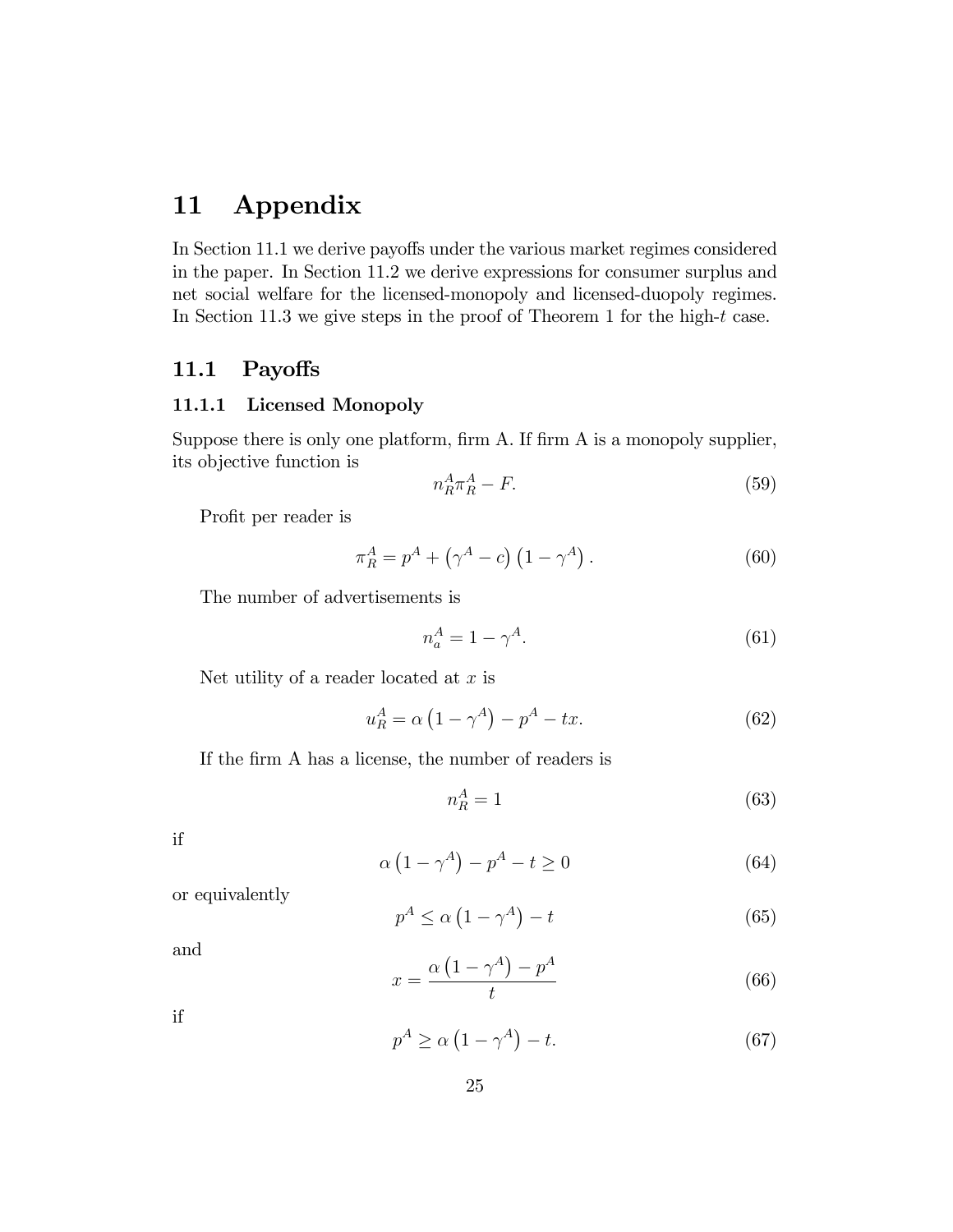This gives firm  $A$ 's licensed monopoly number of readers,  $(21)$ ,

$$
n_R^A = \begin{cases} \n1 & p^A \le \alpha \left(1 - \gamma^A\right) - t \\
\frac{\alpha \left(1 - \gamma^A\right) - p^A}{t} & p^A \ge \alpha \left(1 - \gamma^A\right) - t\n\end{cases} \tag{68}
$$

Consider the low-price and high-price regimes in turn.

$$
p^{A} \leq \alpha \left(1 - \gamma^{A}\right) - t \quad \text{If } p^{A} \leq \alpha \left(1 - \gamma^{A}\right) - t \text{, firm A's problem is}
$$

$$
\max_{p^{A}, \gamma^{A}} \left(1\right) \left[p^{A} + \left(\gamma^{A} - c\right) \left(1 - \gamma^{A}\right)\right] - F \text{ s.t. } p^{A} \leq \alpha \left(1 - \gamma^{A}\right) - t. \tag{69}
$$

Set up (69) as a constrained optimization problem. A Lagrangian is

$$
\mathcal{L} = p^A + \left(\gamma^A - c\right) \left(1 - \gamma^A\right) - F + \lambda \left[\alpha \left(1 - \gamma^A\right) - t - p^A\right].\tag{70}
$$

Kuhn-Tucker first-order conditions are  $p^A$ :

$$
\frac{\partial \mathcal{L}}{\partial p^A} = 1 - \lambda = 0. \tag{71}
$$

 $\gamma^A$ :

$$
\left(\gamma^A - c\right)(-1) + (1)\left(1 - \gamma^A\right) - \lambda \alpha = 0\tag{72}
$$

Substituting  $\lambda = 1$  and rearranging terms gives

$$
\gamma^A = \frac{1}{2} [1 - (\alpha - c)] = \gamma^*.
$$
 (73)

 $\lambda$ :

$$
\frac{\partial \mathcal{L}}{\partial \lambda} = \alpha \left( 1 - \gamma^A \right) - t - p^A \ge 0 \tag{74}
$$

$$
\lambda \left[ \alpha \left( 1 - \gamma^A \right) - t - p^A \right] = 0 \tag{75}
$$

$$
\lambda \ge 0. \tag{76}
$$

Then  $\lambda = 1$  implies that the constraint is binding, (writing  $z = 1 - \gamma^*$ , (30))

$$
p^A = \alpha z - t.\tag{77}
$$

If it maximizes profit subject to the constraint that the market be covered, firm A sets a price that takes all surplus from the most distant readers.

Firm A's monopoly payoff in the low-price regime is

$$
p^{A} + (\gamma^{A} - c)(1 - \gamma^{A}) - F = \alpha z - t + z(\gamma^{*} - c) - F
$$

(and using  $\alpha + \gamma^* - c = 1 - \gamma^* = z$ )

$$
= z(\alpha + \gamma^* - c) - t - F = z^2 - t - F.
$$
 (78)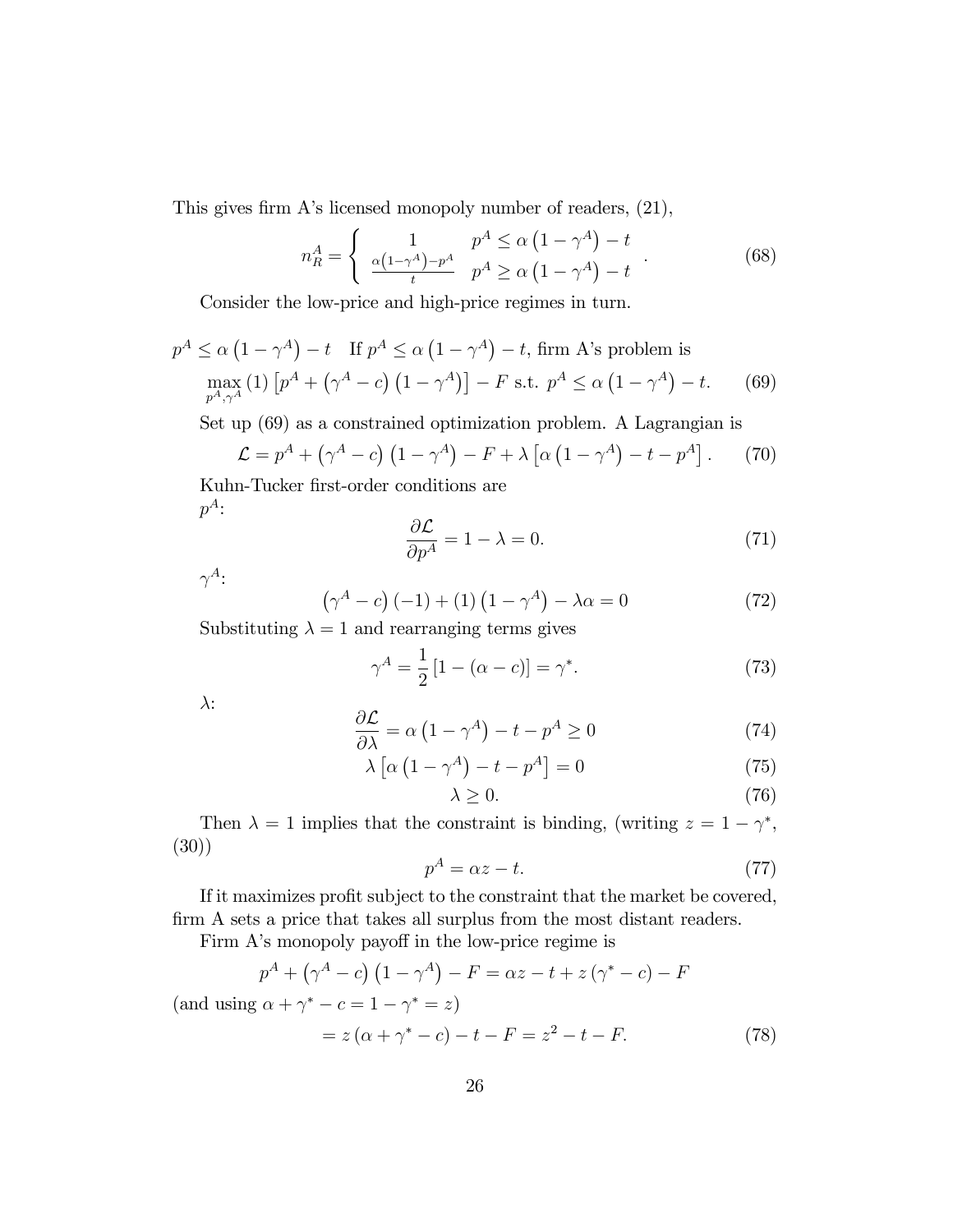$$
p^{A} \ge \alpha \left(1 - \gamma^{A}\right) - t \quad \text{If } p^{A} \ge \alpha \left(1 - \gamma^{A}\right) - t \text{, firm A's problem is}
$$
\n
$$
\max_{p^{A}, \gamma^{A}} n_{R}^{A} \pi_{R}^{A} - F \text{ s.t. } p^{A} \ge \alpha \left(1 - \gamma^{A}\right) - t. \tag{79}
$$

We first work out the solution without imposing the constraint, then determine a condition under which the unconstrained solution satisfies the constraint.

First-order conditions for the unconstrained problem are

$$
n_R^A \frac{\partial \pi_R^A}{\partial p^A} + \pi_R^A \frac{\partial n_R^A}{\partial p^A} = 0
$$
\n(80)

and

$$
n_R^A \frac{\partial \pi_R^A}{\partial \gamma^A} + \pi_R^A \frac{\partial n_R^A}{\partial \gamma^A} = 0
$$
\n(81)

with

$$
\pi_R^A = p + \left(\gamma^A - c\right) \left(1 - \gamma^A\right) \tag{82}
$$

(so that  $\frac{\partial \pi_A^A}{\partial p} = 1$ ,  $\frac{\partial \pi_A^A}{\partial \gamma} = 1 - 2\gamma + c$ ) and

$$
n_R^A = \frac{\alpha \left(1 - \gamma^A\right) - p^A}{t},\tag{83}
$$

(so that  $\frac{\partial n_R^A}{\partial p} = -\frac{1}{t}$  $\frac{1}{t},\,\frac{\partial n_{R}^{A}}{\partial\gamma}=-\frac{\alpha}{t}$  $\frac{\alpha}{t}$ .)

Substituting, the monopoly first-order conditions are

$$
n_R^A - \frac{1}{t}\pi_R^A = 0\tag{84}
$$

$$
n_R^A (1 - 2\gamma + c) - \frac{\alpha}{t} \pi_R^A = 0.
$$
 (85)

Substitute  $\pi_R^A = t n_R^A$  from (84) into (85) to obtain

$$
n_R^A (1 - 2\gamma + c - \alpha) = 0,\t\t(86)
$$

from which

$$
\gamma^A = \frac{1}{2} [1 - (\alpha - c)] = \gamma^*.
$$
 (87)

Substituting  $\gamma^A = \gamma^*$  into (84) gives firm A's monopoly price,

$$
n_R^A - \frac{1}{t}\pi_R^A = 0
$$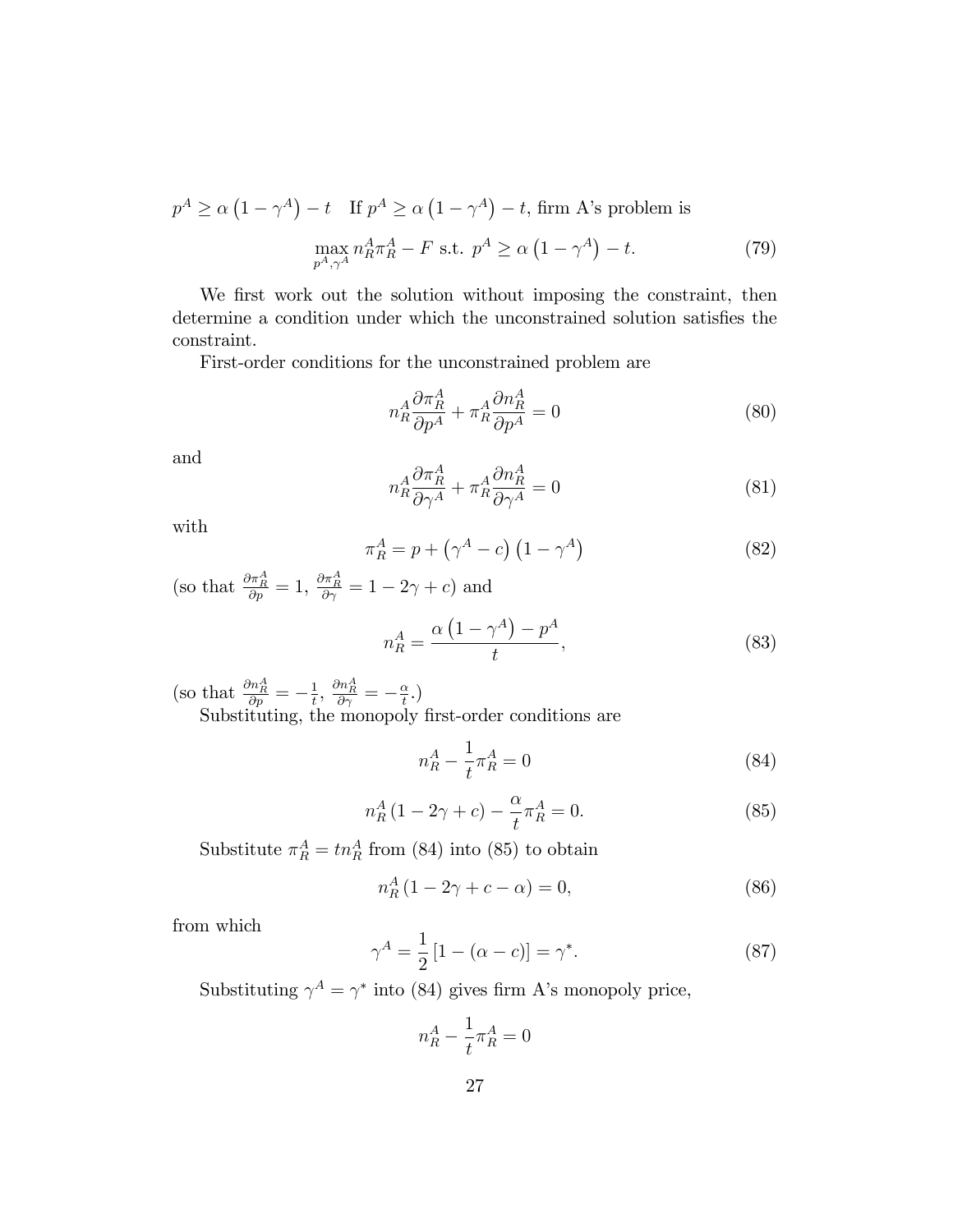$$
\frac{\alpha z - p}{t} - \frac{1}{t} [p + z(\gamma^* - c)] = 0,
$$

which yields (omitting several steps)

$$
p^{AM} = \frac{1}{2}z\left(\alpha + c - \gamma^*\right). \tag{88}
$$

The consistency condition for  $(88)$  to be a valid solution is that "transportation cost" be sufficiently great:

$$
p^{AM} \ge \alpha z - t,
$$

which leads to

$$
t \ge \frac{1}{2}z^2. \tag{89}
$$

Now using  $(83)$ , firm A's equilibrium number of readers is

$$
n_R^A = \frac{\alpha z - p^A}{t} = \frac{z^2}{2t}.
$$
\n
$$
(90)
$$

Firm A's equilibrium monopoly payoff in the high- $t$  case is

$$
n_R^A \pi_R^A - F =
$$

(substituting  $\pi_R^A = t n_R^A$ )

$$
t\left(n^A_R\right)^2 - F =
$$

(substituting (90))

$$
\frac{1}{4t}z^4 - F.\tag{91}
$$

The high-price solution is valid for  $t \geq \frac{1}{2}$  $\frac{1}{2}z^2$ . For  $t \leq \frac{1}{2}$  $\frac{1}{2}z^2$ , it is the low-price solution that is valid.

### 11.1.2 Unlicensed monopoly

We need an expression for firm A's payoff as an unlicensed monopolist serving a market with  $1 - \mu$  readers. The only change from the previous case is that the number of readers is reduced by the scale factor  $1 - \mu$ . Payoffs are

$$
(1 - \mu)(z^2 - t) - F \quad \text{if} \quad p^A \le \alpha \left(1 - \gamma^A\right) - t
$$
  
\n
$$
\frac{1 - \mu}{4t} z^4 - F \quad \text{if} \quad p^A \ge \alpha \left(1 - \gamma^A\right) - t
$$
 (92)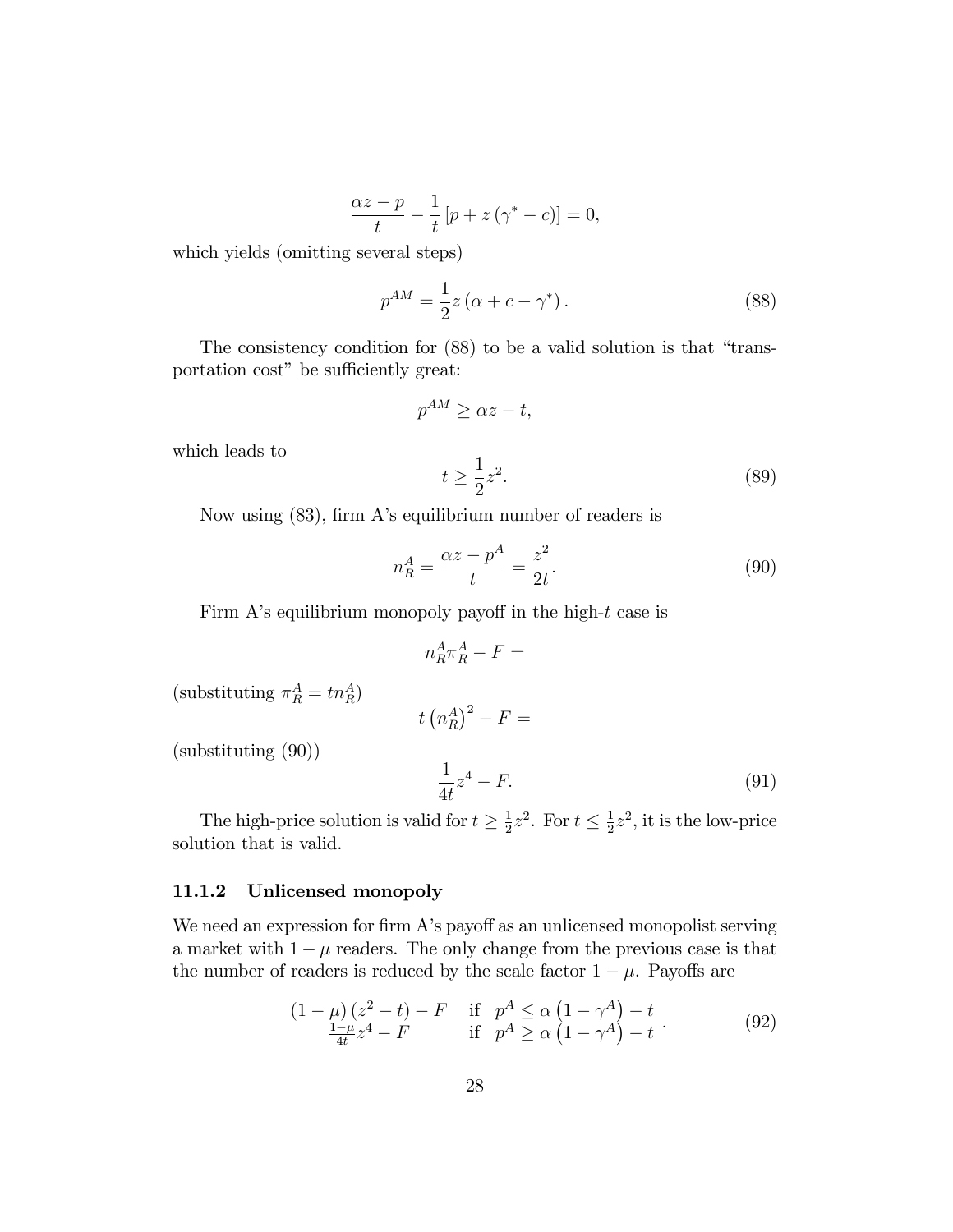### 11.1.3 Duopoly, both firms licensed

The first-order conditions for firm A's profit maximization problem,  $(16)$  with  $i = A$ , are

$$
\frac{\partial \pi^A}{\partial p^A} = n_R^A \frac{\partial \pi_R^A}{\partial p^A} + \pi_R^A \frac{\partial n_R^A}{\partial p^A} = 0 \tag{93}
$$

and

$$
\frac{\partial \pi^A}{\partial \gamma^A} = n_R^A \frac{\partial \pi_R^A}{\partial \gamma^A} + \pi_R^A \frac{\partial n_R^A}{\partial \gamma^A} = 0,\tag{94}
$$

where from  $(15)$ 

$$
\frac{\partial \pi_R^A}{\partial p^A} = 1\tag{95}
$$

$$
\frac{\partial \pi_A^A}{\partial \gamma^A} = (\gamma^A - c)(-1) + 1 - \gamma^A = 1 + c - 2\gamma^A.
$$
 (96)

and from (9)

$$
\frac{\partial n_R^A}{\partial p^A} = -\frac{1}{2t} \tag{97}
$$

$$
\frac{\partial n_A^A}{\partial \gamma^A} = -\frac{\alpha}{2t}.\tag{98}
$$

Substituting  $(95)$ ,  $(96)$ ,  $(97)$ , and  $(98)$  into  $(93)$  and  $(94)$  gives the firstorder conditions

$$
\frac{\partial \pi^A}{\partial p^A} = n_R^A - \frac{1}{2t} \pi_R^A \equiv 0 \tag{99}
$$

and

$$
\frac{\partial \pi^A}{\partial \gamma^A} = n_R^A \left( 1 + c - 2\gamma^A \right) - \frac{\alpha}{2t} \pi_R^A \equiv 0. \tag{100}
$$

If (99) holds, which it will in equilibrium,

$$
\pi_R^A = 2tn_R^A. \tag{101}
$$

It follows that in equilibrium, firm  $A$ 's payoff is

$$
\pi^A = n_R^A \pi_R^A = 2t \left( n_R^A \right)^2 - F. \tag{102}
$$

Substitute (101) into (99) to eliminate  $n_R^A$ , obtaining

$$
\frac{\partial \pi^A}{\partial \gamma^A} = \frac{\pi_R^A}{2t} \left( 1 + c - 2\gamma^A - \alpha \right) = 0. \tag{103}
$$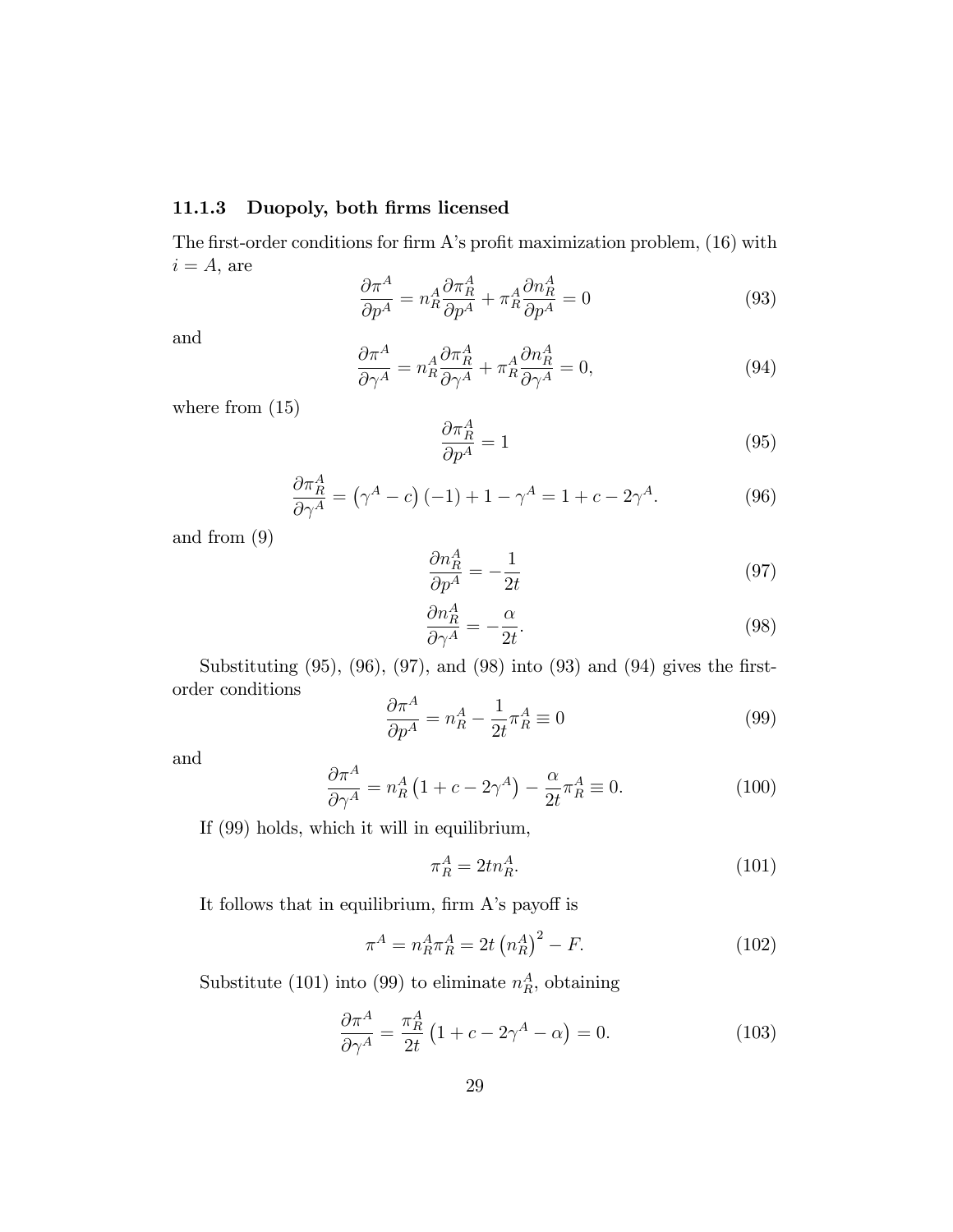For a positive equilibrium profit per reader,  $\pi_R^A > 0$ , (103) gives the equilibrium value of firm A's price-per-reader per advertisement:

$$
\gamma^A = \frac{1}{2} [1 - (\alpha - c)] = \gamma^*.
$$
 (104)

We assume that marginal utility per ad in a newspaper exceeds marginal cost per ad in a newspaper,

$$
\alpha - c > 0. \tag{105}
$$

The per-reader advertising rate,  $\gamma^A$ , cannot exceed advertisers' profit per reader, the maximum value of which is 1. This gives

$$
0 \le \gamma^A \le 1,
$$

which implies

$$
0 \le 1 - (\alpha - c) \le 2 \tag{106}
$$

as a pair of inequalities that must be satisfied by  $\alpha - c$ .

(105) and (106) give

$$
1 \ge \alpha - c \ge 0. \tag{107}
$$

In the same way, we obtain for firm B the first-order conditions

$$
\frac{\partial \pi^B}{\partial p^B} = n_R^B - \frac{1}{2t} \pi_R^B \equiv 0 \tag{108}
$$

and

$$
\frac{\partial \pi^B}{\partial \gamma^B} = n_R^B \left( 1 + c - 2\gamma^B \right) - \frac{\alpha}{2t} \pi_R^B \equiv 0,\tag{109}
$$

and the equilibrium price-per-reader of an advertisement,

$$
\gamma^B = \frac{1}{2} [1 - (\alpha - c)] = \gamma^*.
$$
 (110)

From (8), the equilibrium number of advertisements (the same for both newspapers) is

$$
n_a^A = n_a^B = 1 - \gamma^* = \frac{1}{2} (1 + \alpha - c). \tag{111}
$$

The first-order conditions for  $p^A$  and  $p^B$  are (99) and (108), respectively. Substituting the equilibrium values of  $\gamma^i$  into (9) and (10) gives expressions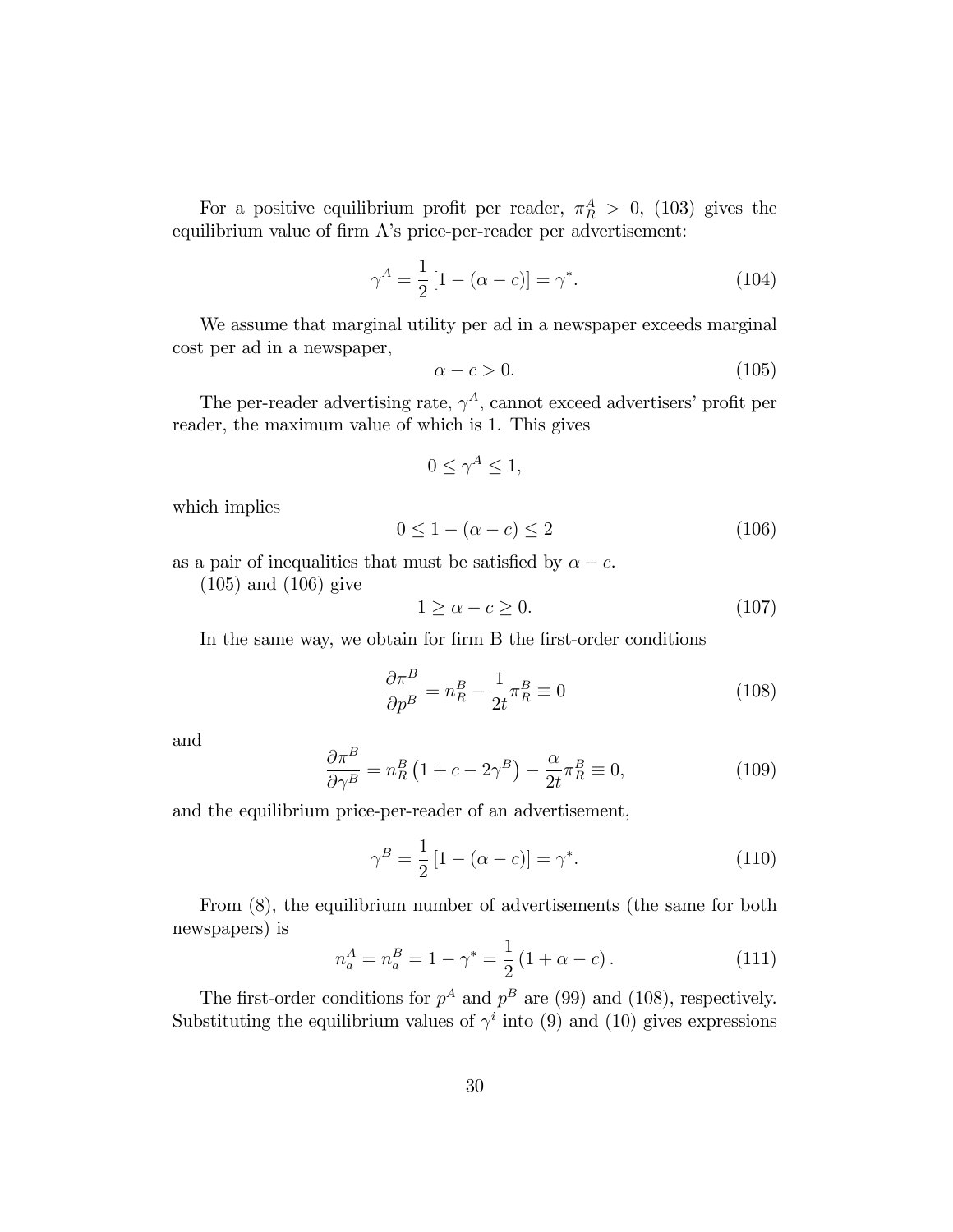for the numbers of readers per newspaper as functions of prices per reader, when  $\gamma^A = \gamma^B = \gamma^*$ :

$$
n_R^A = \frac{1}{2t} \left( t - p^A + p^B \right), \tag{112}
$$

$$
n_R^B = \frac{1}{2t} \left( t - p^B + p^A \right). \tag{113}
$$

Profit-per-reader of newspapers A and B are

$$
\pi_R^A = p^A + z(\gamma^* - c) \tag{114}
$$

and

$$
\pi_R^B = p^B + z(\gamma^* - c), \qquad (115)
$$

respectively.

Using  $(114)$  and  $(115)$ , the first-order conditions  $(99)$  and  $(108)$  become

$$
2p^{A} - p^{B} = t - z(\gamma^{*} - c)
$$
 (116)

for  $p^A$  and

$$
-p^{A} + 2p_{R}^{B} = t - z(\gamma^{*} - c)
$$
\n(117)

for  $p^B$ .

The system of first-order equations, which we write in this form to permit comparison with (151) and (207), is

$$
\begin{pmatrix} 2 & -1 \\ -1 & 2 \end{pmatrix} \begin{pmatrix} p^A \\ p^B \end{pmatrix} = \left[ t - z(\gamma^* - c) \right] \begin{pmatrix} 1 \\ 1 \end{pmatrix}.
$$
 (118)

Equilibrium prices are

$$
p^{A} = p^{B} = t - z(\gamma^{*} - c). \qquad (119)
$$

From  $(19)$ , for the market to be covered for these prices requires that t not be too great,

$$
2\alpha - t \ge \alpha \left(\gamma^A + \gamma^B\right) + p^A + p^B,
$$
  

$$
t \le \frac{2}{3}z\left(\gamma^* + \alpha - c\right),
$$
 (120)

or, using  $\gamma^* + \alpha - c = 1 - \gamma^* = z$ ,

$$
t \le \frac{2}{3}z^2. \tag{121}
$$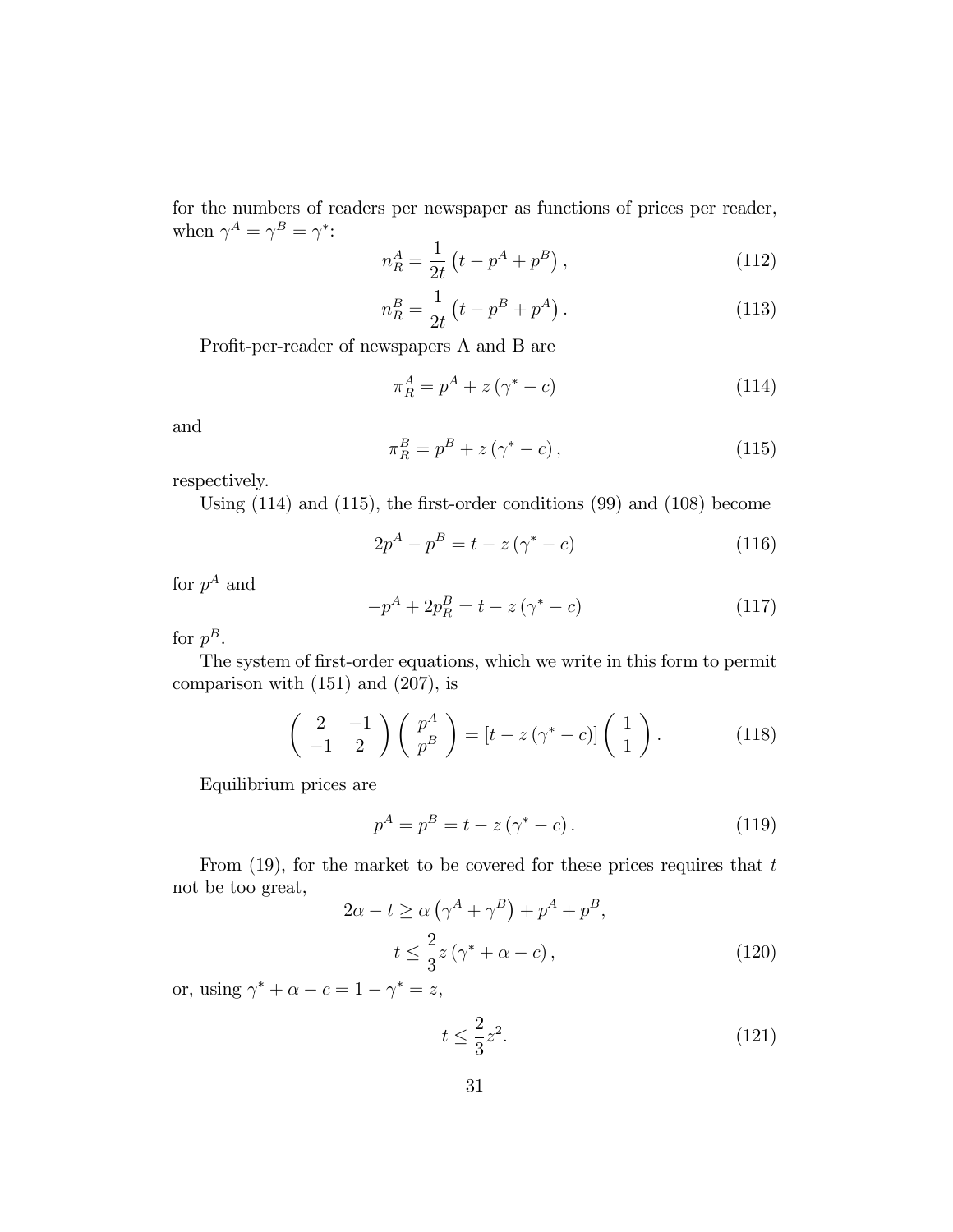From (102), in equilibrium

$$
\pi^A = 2t \left( n_R^A \right)^2 - F.
$$

But if the market is covered in symmetric equilibrium,  $n_R^A = \frac{1}{2}$  $rac{1}{2}$  (see also (112)). Hence

$$
\pi^A = \pi^B = \frac{1}{2}t - F.
$$
 (122)

### 11.1.4 Duopoly, A & B unlicensed

The only change from the previous case is that the number of readers is scaled down by the factor  $1 - \mu$ . Equilibrium payoffs per firm are

$$
\pi^A = \pi^B = \frac{1 - \mu}{2}t - F.
$$
\n(123)

### 11.1.5 Duopoly, A licensed, B not

If  $p^A \le \alpha n_a^A - t$ , objective functions are

$$
\pi^A = n_R^A \pi_R^A - F \tag{124}
$$

and

$$
\pi^B = n_R^B \pi_R^B - F. \tag{125}
$$

 $p^A \leq \alpha n_a^A - t$  First analyze the outcome on the assumption that equilibrium values place demand in the low- $p^A$  case. Analyze firm A's profitmaximization problem without imposing

$$
p^A \le \alpha n_a^A - t \tag{126}
$$

as a constraint. Find equilibrium prices, and find conditions for  $(126)$  to be satisfied.

The number of readers of each firm are

$$
n_R^A = (1 - \mu) \left[ \frac{1}{2} + \frac{\alpha \left( \gamma^B - \gamma^A \right) - p^A + p^B}{2t} \right] + \mu \tag{127}
$$

$$
= \frac{1}{2} \left[ (1 + \mu) + (1 - \mu) \frac{\alpha (\gamma^{B} - \gamma^{A}) - p^{A} + p^{B}}{t} \right].
$$
 (128)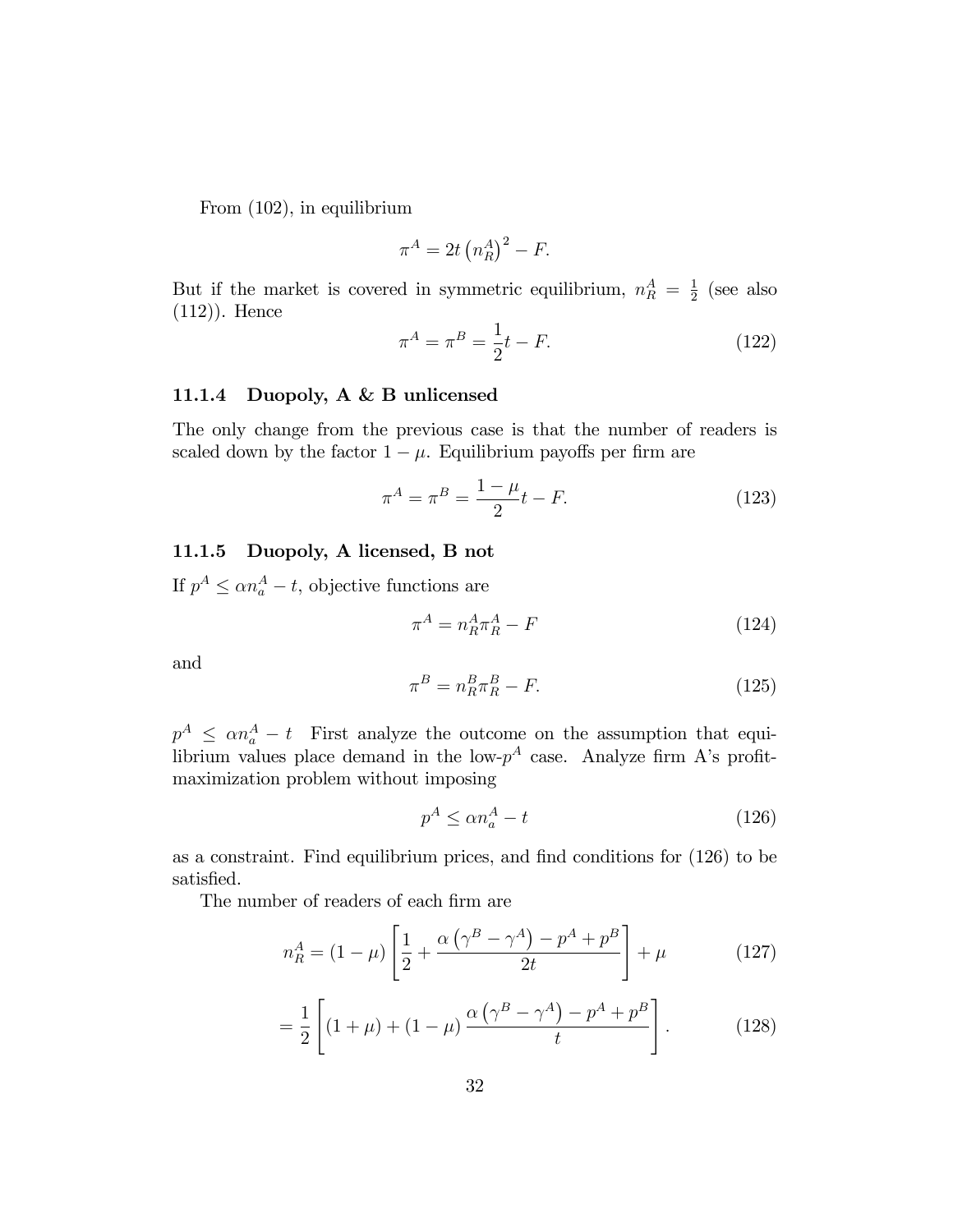$$
n_R^B = \frac{1}{2} (1 - \mu) \left[ 1 + \frac{\alpha (\gamma^A - \gamma^B) - p^B + p^A}{t} \right].
$$
 (129)

The following comparative static derivatives will be used later. For the numbers of readers,  $\overline{a}$  $\overline{D}$ 

$$
\frac{\partial n_R^A}{\partial p^A} = \frac{\partial n_R^B}{\partial p^B} = -\frac{1-\mu}{2t} \tag{130}
$$

$$
\frac{\partial n_R^A}{\partial \gamma^A} = \frac{\partial n_R^B}{\partial \gamma^B} = -\alpha \frac{1 - \mu}{2t} \tag{131}
$$

For profitability per reader,

$$
\pi_R^A = p^A + (\gamma^A - c) (1 - \gamma^A)
$$
  
\n
$$
\pi_R^B = p^B + (\gamma^B - c) (1 - \gamma^B)
$$
  
\n
$$
\frac{\partial \pi_R^A}{\partial p^A} = \frac{\partial \pi_R^A}{\partial p^B} = 1
$$
\n(132)

$$
\frac{\partial \pi_R^A}{\partial \gamma^A} = 1 + c - 2\gamma^A \tag{133}
$$

$$
\frac{\partial \pi_R^B}{\partial \gamma^B} = 1 + c - 2\gamma^B. \tag{134}
$$

Firm A Firm A's first-order conditions are  $p^A$ :

$$
\frac{\partial \pi^A}{\partial p^A} = n_R^A \frac{\partial \pi_R^A}{\partial p^A} + \pi_R^A \frac{\partial n_R^A}{\partial p^A} = 0
$$
  

$$
\frac{\partial \pi^A}{\partial p^A} = n_R^A - \frac{1 - \mu}{2t} \pi_R^A = 0.
$$
 (135)

From (135), in equilibrium

$$
\pi_R^A = p^A + (\gamma^A - c) (1 - \gamma^A) = \frac{2t}{1 - \mu} n_R^A.
$$
 (136)

Hence firm  $A$ 's equilibrium profit satisfies

$$
\pi^A = \frac{2t}{1-\mu} \left( n_R^A \right)^2 - F. \tag{137}
$$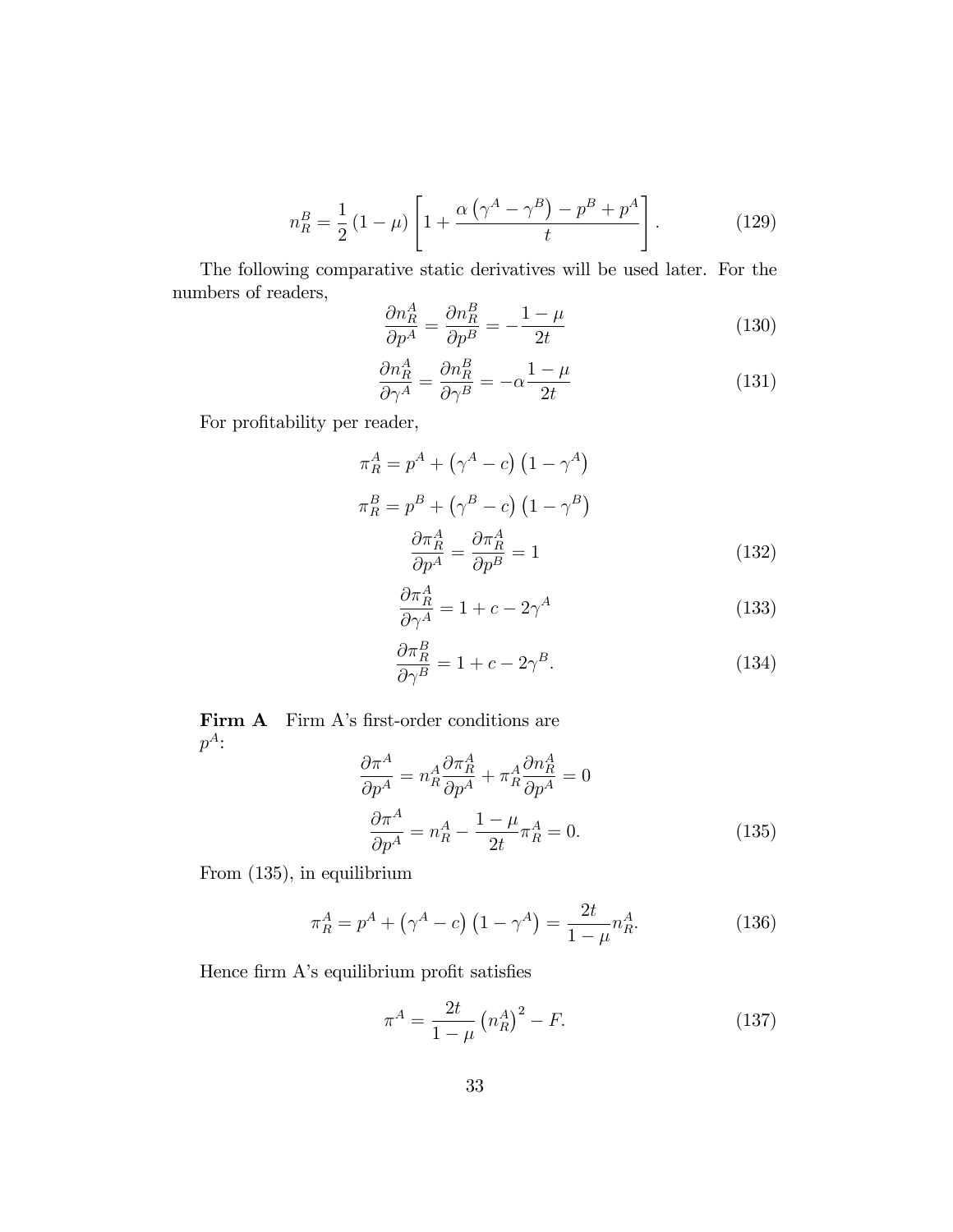$\gamma^A$ :

$$
\frac{\partial \pi^A}{\partial \gamma^A} = n_R^A \frac{\partial \pi_R^A}{\partial \gamma^A} + \pi_R^A \frac{\partial n_R^A}{\partial \gamma^A} = 0
$$
\n
$$
\frac{\partial \pi^A}{\partial \gamma^A} = n_R^A \left( 1 + c - 2\gamma^A \right) - \alpha \frac{1 - \mu}{2t} \pi_R^A = 0.
$$
\n(138)

Substituting (136) into (138), in equilibrium

$$
n_R^A \left[ \left( 1 + c - 2\gamma^A \right) - \alpha \right] = 0 \tag{139}
$$

and since  $n_R^A > 0$ , in equilibrium

$$
\gamma^A = \frac{1}{2} [1 - (\alpha - c)] = \gamma^*.
$$
 (140)

Firm B Firm B's payoff function is

$$
\pi^B = n_R^B \pi_R^B - F.
$$

The first-order condition with respect to  $p^B$  is

$$
\frac{\partial \pi^B}{\partial p^B} = n_R^B - \frac{1 - \mu}{2t} \pi_R^B = 0.
$$
\n(141)

From (141), in equilibrium

$$
p^{B} + (\gamma^{B} - c) (1 - \gamma^{B}) = \frac{2t}{1 - \mu} n_{R}^{B}
$$
 (142)

Hence firm B's equilibrium profit satisfies

$$
\pi^B = \frac{2t}{1-\mu} \left( n_R^B \right)^2 - F. \tag{143}
$$

The first-order condition with respect to  $\gamma^B$  is

$$
\frac{\partial \pi^B}{\partial \gamma^B} = n_R^B \left( 1 + c - 2\gamma^B \right) - \alpha \frac{1 - \mu}{2t} \pi_R^B = 0. \tag{144}
$$

Substituting (142) into (144), in equilibrium

$$
n_R^B \left(1 + c - 2\gamma^B\right) - \alpha \frac{1 - \mu}{2t} \frac{2t}{1 - \mu} n_R^B = 0
$$

$$
n_R^B \left[1 + c - 2\gamma^B - \alpha\right] = 0,
$$

and for  $n_R^B > 0$  we have

$$
\gamma^B = \frac{1}{2} [1 - (\alpha - c)] = \gamma^*.
$$
 (145)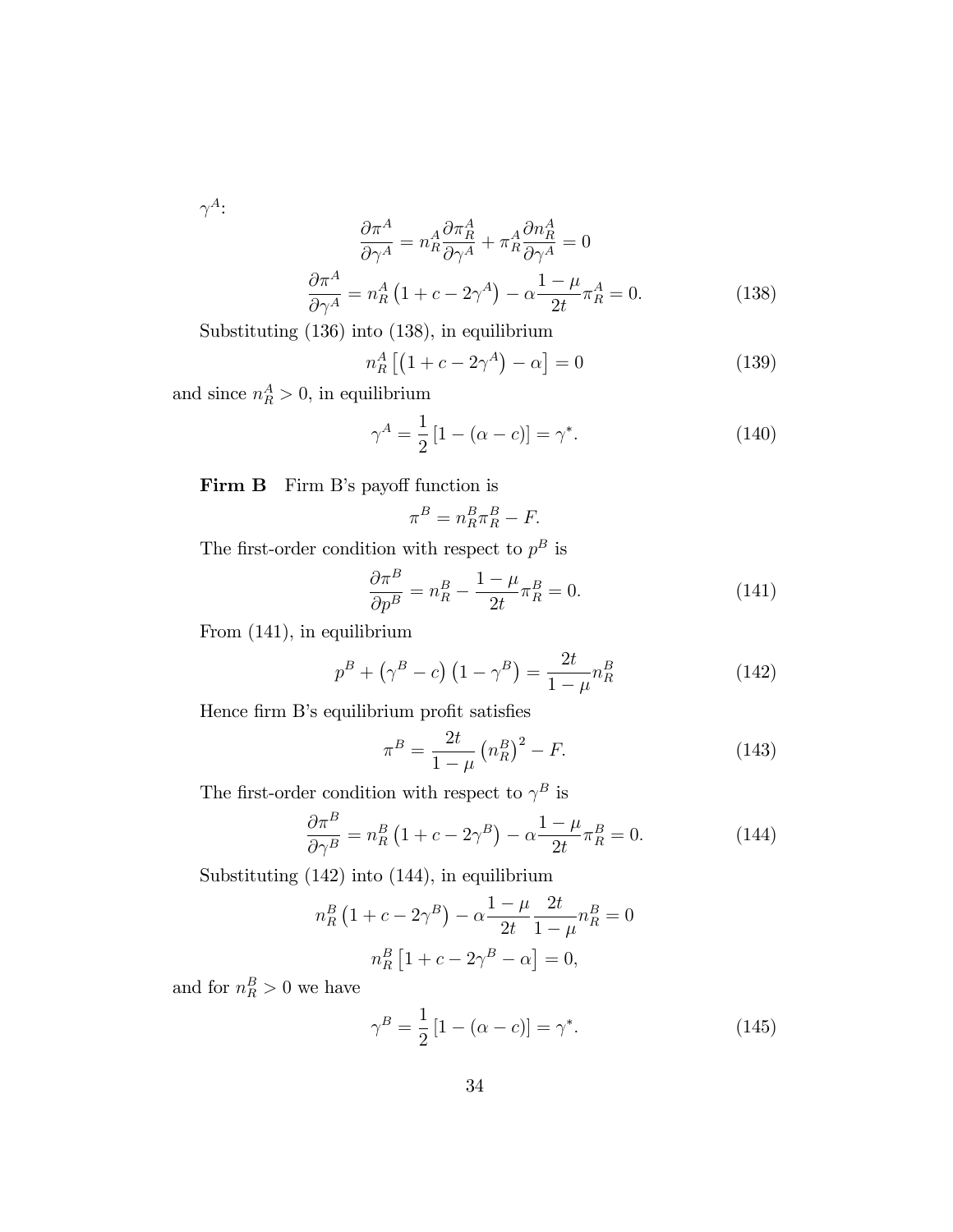**Equilibrium**  $n_R^A$ ,  $n_R^B$  (I) Use the equilibrium values of  $\gamma^A$  and  $\gamma^B$  to rewrite  $(127)$  and  $(129)$  as

$$
n_R^A = \frac{1}{2} \left[ (1 + \mu) - (1 - \mu) \frac{p^A - p^B}{t} \right] \tag{146}
$$

and

$$
n_R^B = \frac{1}{2} (1 - \mu) \left( 1 + \frac{p^A - p^B}{t} \right). \tag{147}
$$

Equilibrium  $p^A$ ,  $p^B$  Using (146), firm A's first-order condition for  $p^A$ ,  $(135)$ , becomes

$$
2p^{A} - p^{B} = \frac{1 + \mu}{1 - \mu} t - z \left(\gamma^{*} - c\right). \tag{148}
$$

This is firm A's equilibrium price best-response equation  $-$  "equilibrium" because the  $\gamma s$  are set at their equilibrium values.

Using (147), firm B's first-order condition for  $p^B$ , (141), becomes

$$
-p^{A} + 2p^{B} = t - z(\gamma^{*} - c).
$$
 (149)

This is firm B's equilibrium price best-response equation.

(148) and (149) can be solved for equilibrium prices.

Before doing so, subtract (149) from (148) to obtain an expression for  $p^A - p^B$ , which is what is needed to find the equilibrium number of readers for each newspaper:

$$
p^A - p^B = \frac{2}{3} \frac{\mu}{1 - \mu} t.
$$
 (150)

Now write the system of first-order equations in matrix form as

$$
\begin{pmatrix} 2 & -1 \\ -1 & 2 \end{pmatrix} \begin{pmatrix} p^A \\ p^B \end{pmatrix} = \begin{pmatrix} \frac{1+\mu}{1-\mu} \\ 1 \end{pmatrix} t - z(\gamma^* - c) \begin{pmatrix} 1 \\ 1 \end{pmatrix}, \qquad (151)
$$

from which

$$
\begin{pmatrix} p^A \\ p^B \end{pmatrix} = \frac{1}{3} \frac{1}{1 - \mu} \begin{pmatrix} 3 + \mu \\ 3 - \mu \end{pmatrix} t - z \left( \gamma^* - c \right) \begin{pmatrix} 1 \\ 1 \end{pmatrix}.
$$
 (152)

$$
p^{A} = \frac{1}{3} \frac{3 + \mu}{1 - \mu} t - z(\gamma^* - c)
$$
 (153)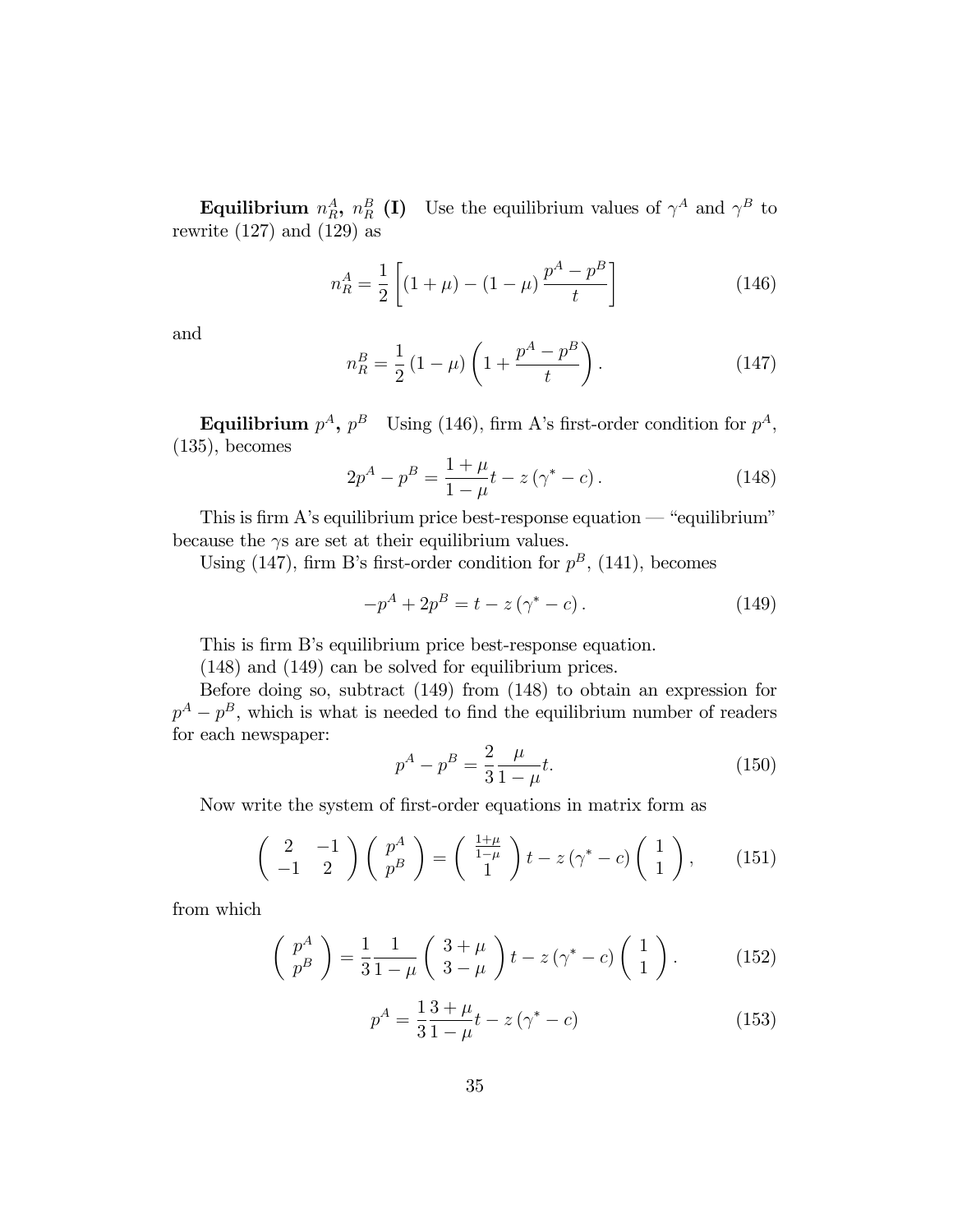$$
p^{B} = \frac{1}{3} \frac{3 - \mu}{1 - \mu} t - z \left( \gamma^{*} - c \right). \tag{154}
$$

Subtracting (154) from (153) gives (150).

In a conventional oligopoly model, it would be taken for granted that  $p^A \geq 0$ ,  $p^B \geq 0$ . In general in a model of a platform market, we cannot assume this. However, if the unconstrained model implies negative prices for newspapers, we would wish to impose zero prices as a constraint and pursue the implications. We therefore assume  $p^A \geq 0$ ,  $p^B \geq 0$ . See the discussion of Armstrong and Wright (2007, p. 356), who make the same assumption.

Since

$$
\frac{\partial p^A}{\partial \mu} = \frac{t}{3} \frac{\partial}{\partial \mu} \left( \frac{3+\mu}{1-\mu} \right) = \frac{4t}{3} \frac{1}{\left(1-\mu\right)^2} > 0 \tag{155}
$$

$$
\frac{\partial p^B}{\partial \mu} = \frac{t}{3} \frac{\partial}{\partial \mu} \left( \frac{3 - \mu}{1 - \mu} \right) = \frac{2t}{3} \frac{1}{\left( 1 - \mu \right)^2} > 0,\tag{156}
$$

 $p^A$  and  $p^B$  are increasing in  $\mu$ . It follows that platforms' profits per reader,

$$
\pi_R^A = p^A + z(\gamma^* - c) = \frac{1}{3} \frac{3 + \mu}{1 - \mu} t \tag{157}
$$

and

$$
\pi_R^B = p^B + z(\gamma^* - c) = \frac{1}{3} \frac{3 - \mu}{1 - \mu} t \tag{158}
$$

are also increasing in  $\mu$ .

Consistency condition Now examine conditions under which (126),  $p^A \leq \alpha n_a^A - t$ , will be satisfied.

A preliminary remark is that considering the group that does not regard comics as essential, it must also be that consumers at the boundary location have nonnegative net utility,

$$
\alpha n_a^A - p^A - tx \ge 0,
$$

for x the boundary distance from the left end of the line. But if a reader at the right end of the line would have nonnegative net utility,

$$
0 \le \alpha n_a^A - p^A - t,
$$

then so would a reader located closer to the left end of the line,

$$
\alpha n_a^A - p^A - tx = \alpha n_a^A - p^A - t + (1 - x) > 0,
$$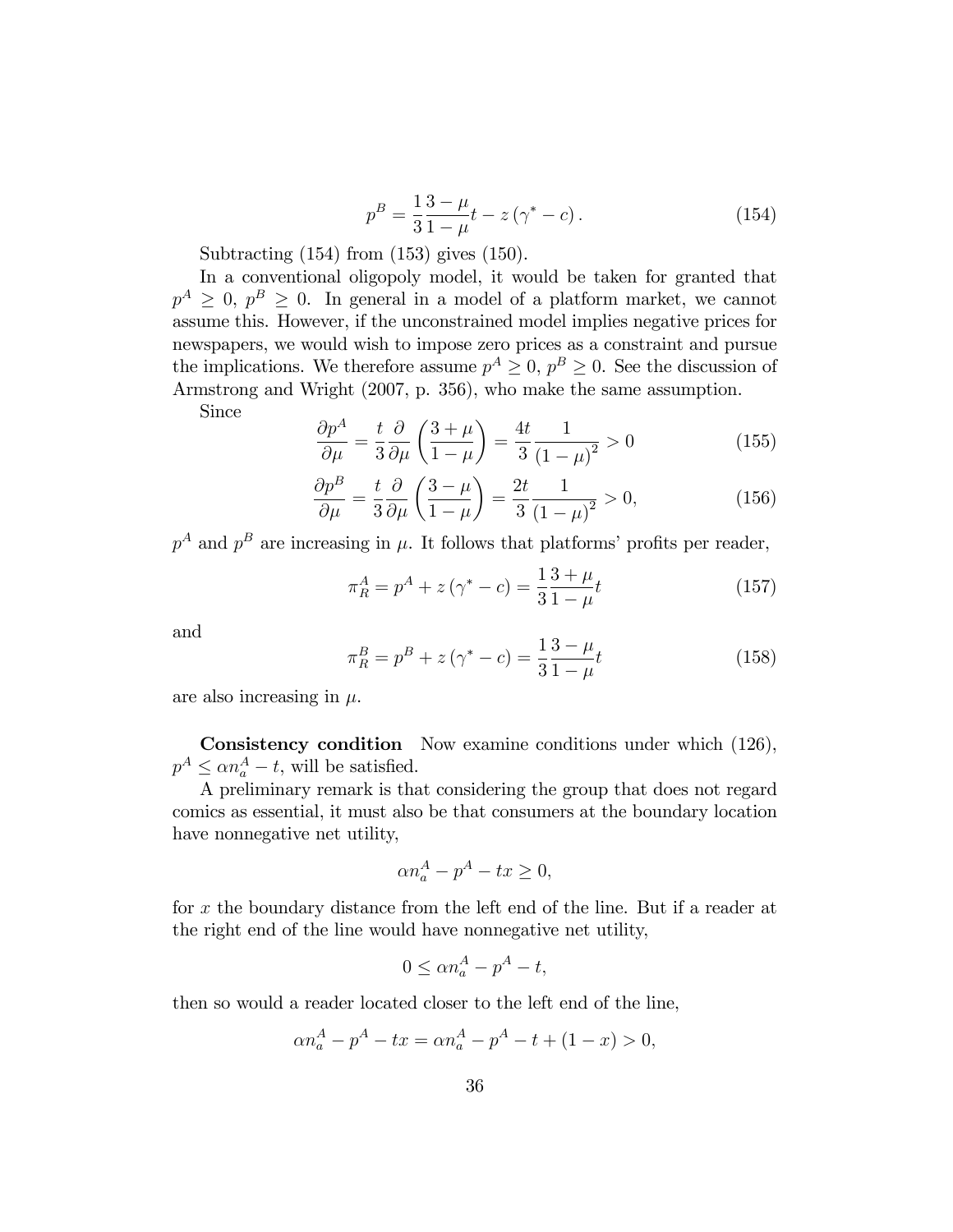and this is true in particular if  $x$  is the boundary location.

Now examine conditions for  $(126)$  to be satisfied:

$$
\alpha n_a^A - p^A - t \ge 0.
$$
  

$$
\alpha z - \left[\frac{1}{3} \frac{3+\mu}{1-\mu} t - z(\gamma^* - c)\right] - t \ge 0
$$

Omitting several steps, this the consistency condition becomes

$$
t \le \frac{3}{2} \frac{1 - \mu}{3 - \mu} z^2.
$$
 (159)

The right-hand side of (159) goes to 0 as  $\mu \rightarrow 1$ . It follows that there is a critical value  $\mu^*$ ,  $0 < \mu^* < 1$ , such that the consistency condition is satisfied exactly.  $\mu^*$  is defined by

$$
\frac{3}{2}\frac{1-\mu}{3-\mu}z^2 = t.
$$
\n(160)

From (160),

$$
\mu^* = \frac{3z^2 - 6t}{3z^2 - 2t}.\tag{161}
$$

By the argument we made about starting at  $\mu = 0$  and increasing  $\mu$ ,  $\mu^*$ must lie between 0 and 1.

$$
p^{A} = \frac{1}{3} \frac{3 + \mu}{1 - \mu} t - z (\gamma^* - c).
$$

For  $\mu = \mu^*$ ,

$$
p^A = \alpha z - t.
$$

$$
p^{B} = \frac{1}{3} \frac{3 - \mu}{1 - \mu} t - z (\gamma^* - c).
$$

Evaluate this for  $\mu = \mu^*$ ; the result will be used below. Omitting several steps,

$$
p^{B} = \frac{1}{3} \frac{3 - \mu^{*}}{1 - \mu^{*}} t - z(\gamma^{*} - c) = \frac{1}{2} z^{2} - z(\gamma^{*} - c).
$$
 (162)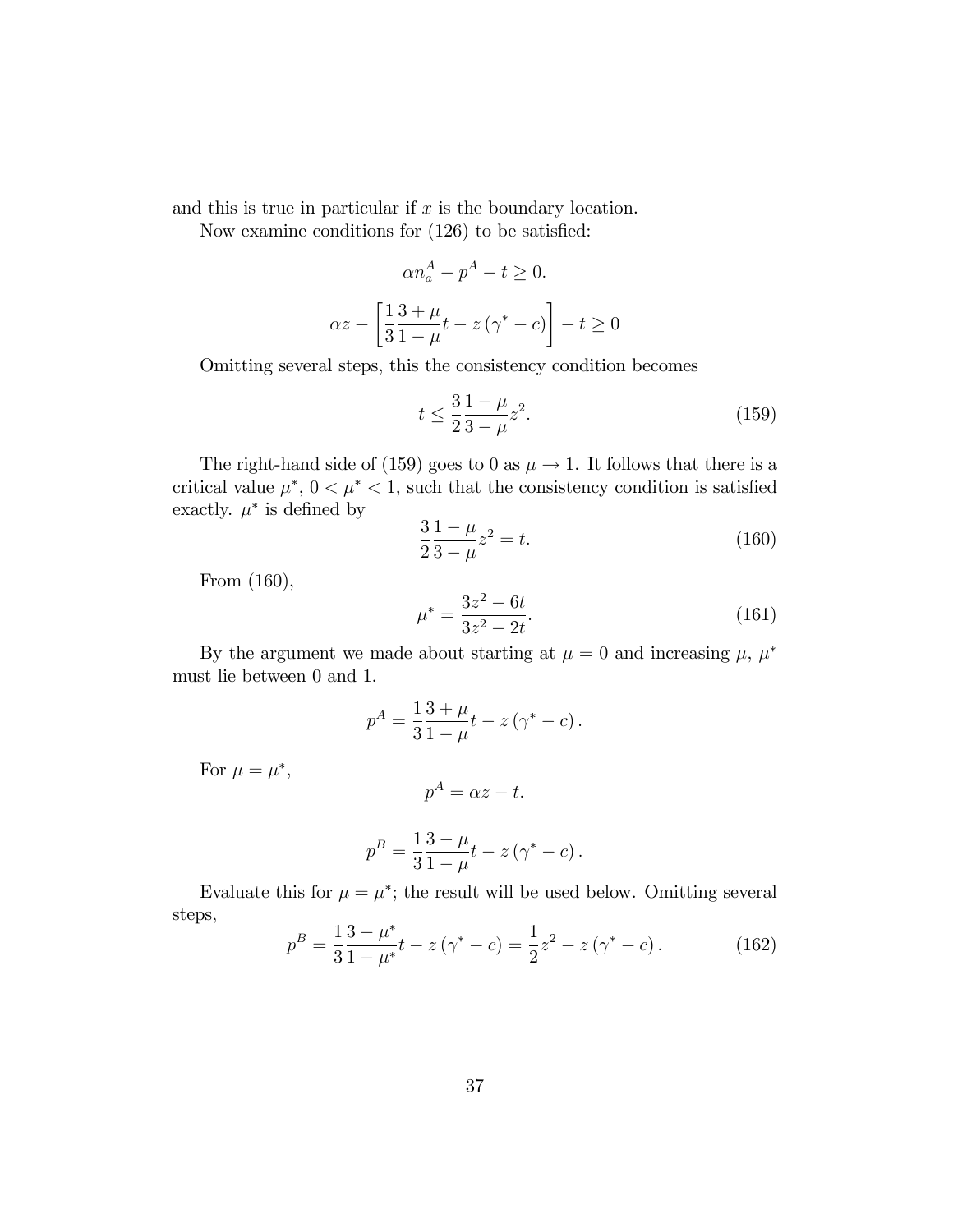Equilibrium  $n_R^A$ ,  $n_R^B$  (II) Substituting the expression for  $p^A - p^B$ , (150), into (146) and (147), the equilibrium numbers of readers per newspaper in the low- $p^A$  regime are

$$
n_R^A = \frac{1}{6} \left( 3 + \mu \right) \tag{163}
$$

$$
n_R^B = \frac{1}{6} (3 - \mu). \tag{164}
$$

In the unconstrained low- $p^A$  regime,  $n_R^A$  rises from  $\frac{1}{2}$  and  $n_R^B$  falls from  $\frac{1}{2}$ as  $\mu$  rises from 0.

**Payoffs** Substitute from (163) and (164) into (137) and (143), respectively, equilibrium payoffs are

$$
\pi^A = \frac{t}{18} \frac{(3+\mu)^2}{1-\mu} - F \tag{165}
$$

and

$$
\pi^B = \frac{t}{18} \frac{(3-\mu)^2}{1-\mu} - F.
$$
\n(166)

Comparative static derivatives with respect to  $\mu$  are

$$
\frac{\partial \pi^A}{\partial \mu} = \frac{t}{18} \frac{\left(3 + \mu\right)\left(5 - \mu\right)}{\left(1 - \mu\right)^2} > 0 \tag{167}
$$

$$
\frac{\partial \pi^B}{\partial \mu} = \frac{t}{18} \frac{(1+\mu)(3-\mu)}{(1-\mu)^2} > 0.
$$
 (168)

As  $\mu$  increases, in a comparative static sense,  $\pi_R^A$  and  $n_R^A$  both rise, so  $\pi^A$ , their product, certainly rises.

As  $\mu$  increases,  $\pi_R^B$  rises and  $n_R^B$  falls. In the low- $p^A$  regime, the former effect outweighs the latter, and  $\pi^B$  rises as  $\mu$  rises from 0 to  $\mu^*$ .

Constrained The equilibrium value

$$
p^{A} = \frac{1}{3} \frac{3 + \mu}{1 - \mu} t - z (\gamma^* - c),
$$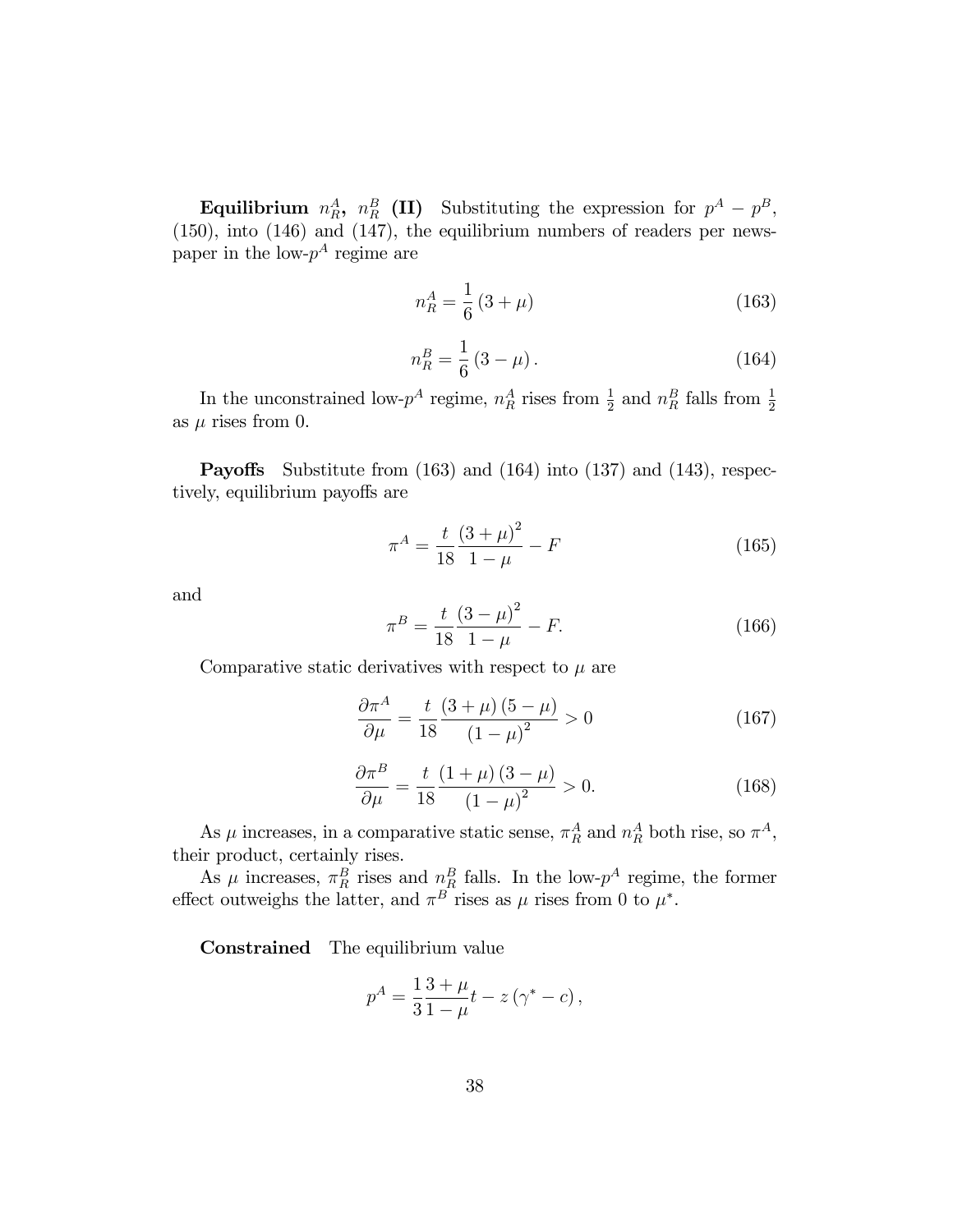which is obtained by solving firm A's profit maximization problem for the low- $p^A$  case without explicitly imposing the low- $p^A$  constraint,

$$
p^A \le \alpha z - t,\tag{169}
$$

satisfies the low- $p^A$  constraint for  $\mu \leq \mu^*$ . For  $\mu \geq \mu^*$ , to obtain an equilibrium value of  $p^A$  consistent with the condition that defines  $n_R^A$  for the low- $p^A$  case requires imposing (169) as an explicit constraint on firm A's profit-maximization problem.

In the low- $p^A$  case,  $n_R^A$  is given by (128). A Lagrangian for firm A's constrained optimization problem is

$$
\mathcal{L} = n_R^A \pi_R^A - F + \lambda \left[ \alpha \left( 1 - \gamma^A \right) - t - p^A \right]. \tag{170}
$$

Assuming an interior solution, the Kuhn-Tucker first-order conditions are  $p^A$ :

$$
n_R^A \frac{\partial \pi_R^A}{\partial p^A} + \pi_R^A \frac{\partial n_R^A}{\partial p^A} - \lambda = 0.
$$
 (171)

 $\gamma^A$ :

$$
n_R^A \frac{\partial \pi_R^A}{\partial \gamma^A} + \pi_R^A \frac{\partial n_R^A}{\partial \gamma^A} - \alpha \lambda = 0.
$$
 (172)

 $\lambda$ :

$$
\alpha \left(1 - \gamma^A\right) - t - p^A = 0. \tag{173}
$$

Substituting (130), (131), (132), (133), and (134), (171) and (172) become

$$
n_R^A - \frac{1 - \mu}{2t} \pi_R^A - \lambda = 0.
$$
 (174)

and

$$
n_R^A \left(1 + c - 2\gamma^A\right) - \alpha \frac{1 - \mu}{2t} \pi_R^A - \alpha \lambda = 0,\tag{175}
$$

respectively.

$$
\alpha \left(1 - \gamma^A\right) - t - p^A = 0. \tag{176}
$$

From  $(174)$ ,

$$
\frac{1-\mu}{2t}\pi^A_R = n^A_R - \lambda
$$

leading to

$$
\pi_R^A = \frac{2t}{1-\mu} \left( n_R^A - \lambda \right). \tag{177}
$$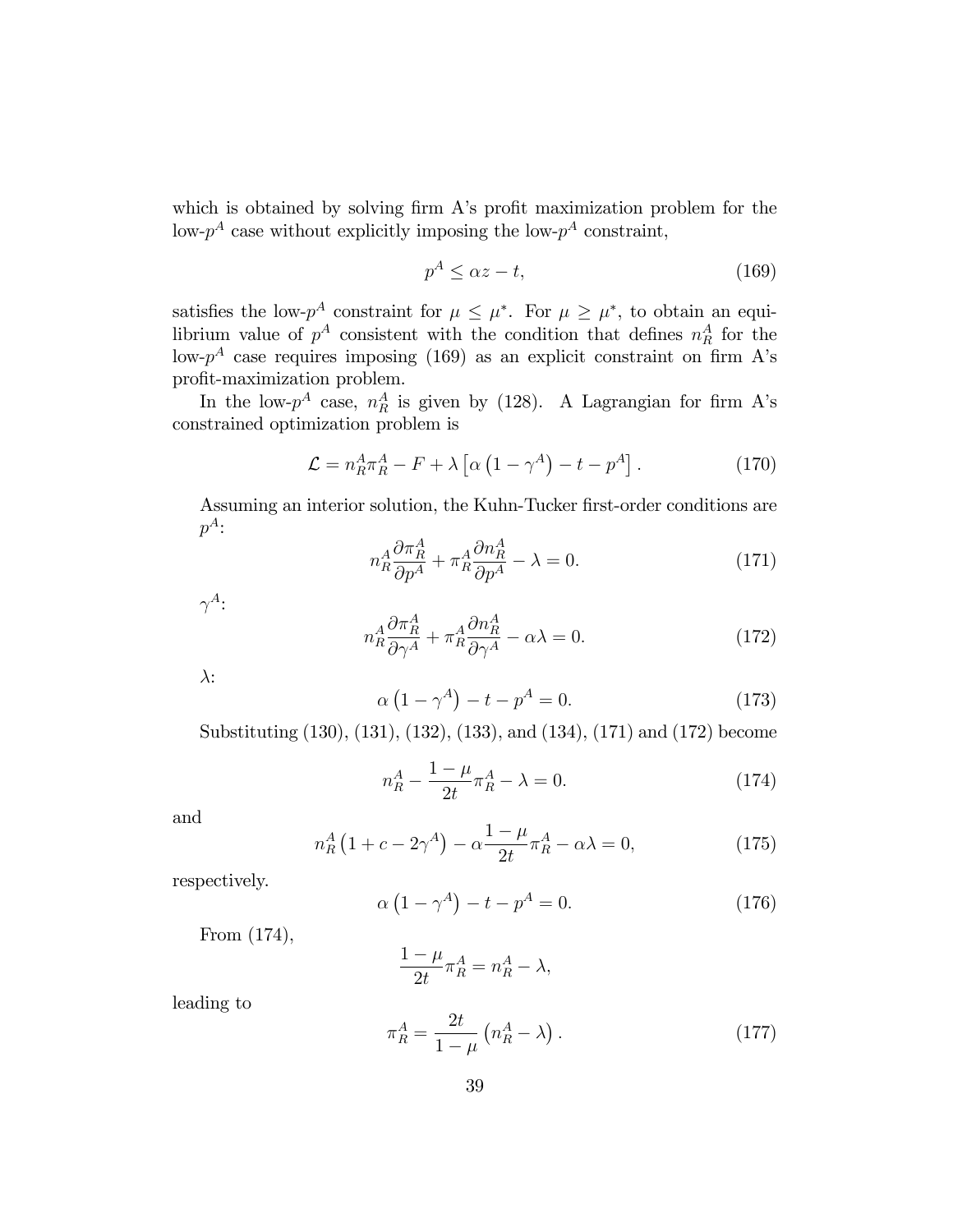Substitute (177) into (175) to obtain

$$
\gamma^A = \frac{1}{2} [1 - (\alpha - c)] = \gamma^*.
$$
 (178)

Firm B's problem is unaffected by the constraint imposed on firm A. Thus we have

$$
\gamma^B = \frac{1}{2} \left[ 1 - (\alpha - c) \right] = \gamma^*,
$$

as before. It follows that the expressions (146) and (147) for  $n_R^A$  and  $n_R^B$ , respectively, are valid for the constrained optimization case.

Since we know  $\gamma$ , we now have two equations, (174) and (176).

From (174),

$$
\lambda = n_R^A - \frac{1 - \mu}{2t} \pi_R^A,\tag{179}
$$

and substituting for  $n_R^A$  and  $\pi_R^A$ , this becomes (omitting several steps)

$$
\lambda = \frac{1}{2} \left( 1 + \mu \right) + \frac{1 - \mu}{2t} \left[ p^B - 2p^A - z \left( \gamma^* - c \right) \right]. \tag{180}
$$

Rewriting (180) in a form that highlights the relationship to the first-order condition for  $p^A$  when the constraint does not bind, (148), gives

$$
\lambda = \frac{1 - \mu}{2t} \left[ \frac{1 + \mu}{1 - \mu} t - z \left( \gamma^* - c \right) - \left( 2p^A - p^B \right) \right]. \tag{181}
$$

There is further analysis of the equilibrium value of  $\lambda$  below. From the binding constraint, we get the value of  $p^A$ :

$$
p^A = \alpha z - t. \tag{182}
$$

Firm B's best-response equation is unchanged by the fact that the constraint on firm A's problem is binding; it is

$$
-p^{A} + 2p^{B} = t - z(\gamma^{*} - c).
$$
 (183)

Substituting  $(182)$  into  $(183)$ , firm B's equilibrium price when firm A's price is determined by the constraint is

$$
p^{B} = \frac{1}{2}z(\alpha - \gamma^* + c).
$$
 (184)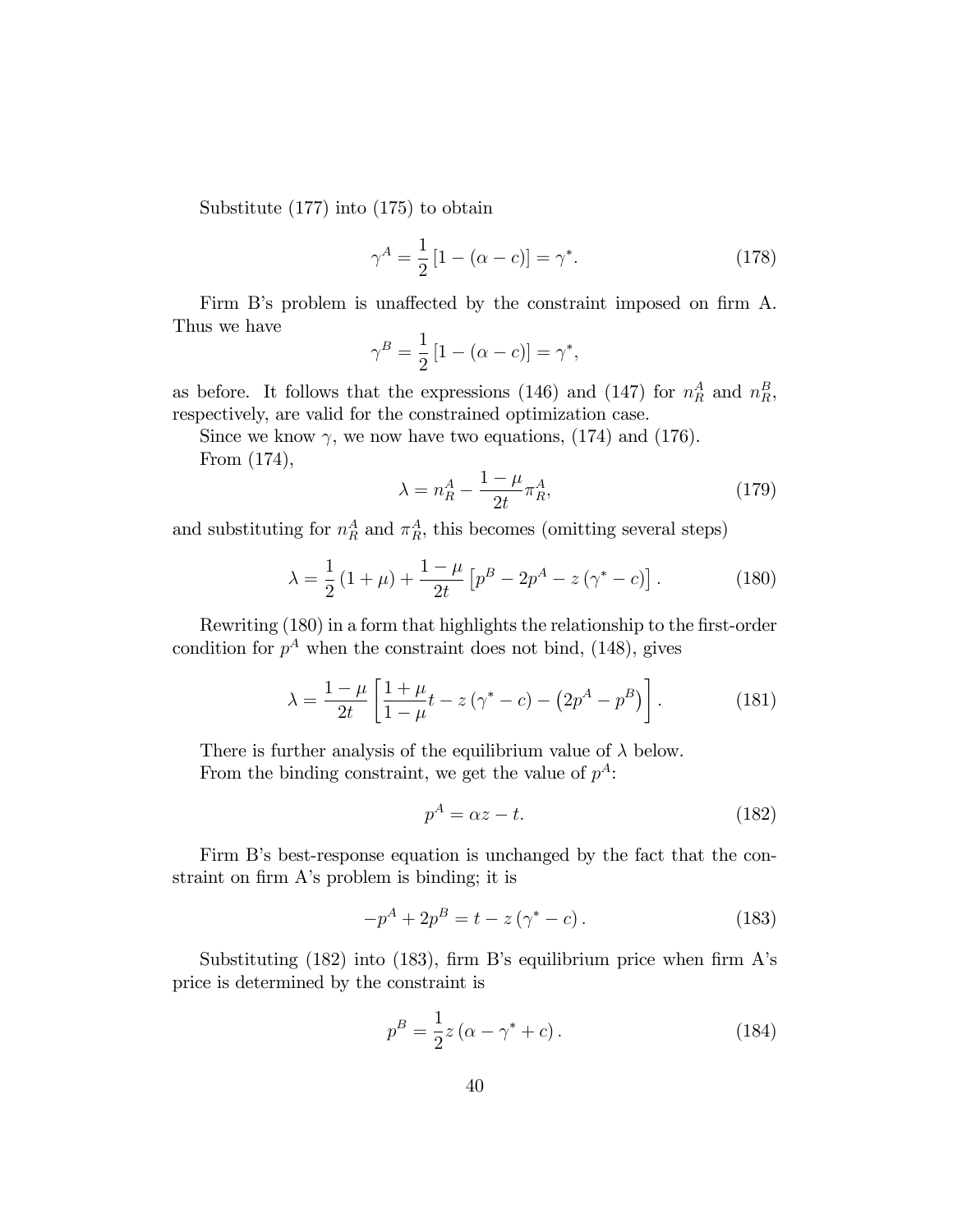By definition of  $\mu^*$ ,

$$
\frac{1}{3} \frac{3 - \mu^*}{1 - \mu^*} t = \frac{1}{2} z^2.
$$

Hence if  $\mu = \mu^*$ , firm B's equilibrium price per newspaper when firm A's optimization problem is unconstrained is

$$
p^{B} = \frac{1}{2}z^{2} - z(\gamma^{*} - c).
$$

This is identical to (162); firm B's equilibrium price is continuous in  $\mu$ at the value of  $\mu$  for which the constraint on firm A's low- $p^A$  optimization problem becomes binding.

When the low- $p^A$  constraint is binding, the difference in equilibrium prices is

$$
p^A - p^B = \frac{1}{2}z^2 - t.
$$

Above, (159), for consistency in the low- $p^A$  regime with  $\mu = 0$ , we assumed

$$
\frac{1}{2}z^2 \ge t.
$$

This implies that in equilibrium in the constrained case

$$
p^{A} - p^{B} = \frac{1}{2} (1 - \gamma^{*})^{2} - t > 0.
$$
 (185)

Find the equilibrium numbers of readers per platform,

$$
n_R^A = \frac{1}{2} \left[ 1 + \mu + (1 - \mu) \frac{p^B - p^A}{t} \right]
$$
  

$$
n_R^B = \frac{1}{2} (1 - \mu) \left( 1 + \frac{p^A - p^B}{t} \right).
$$

Using (185), (omitting several steps)

$$
n_R^A = 1 - (1 - \mu) \frac{z^2}{4t}.
$$
\n(186)

$$
n_R^B = (1 - \mu) \frac{z^2}{4t}.
$$
\n(187)

Thus

 $n_R^A + n_R^B = 1.$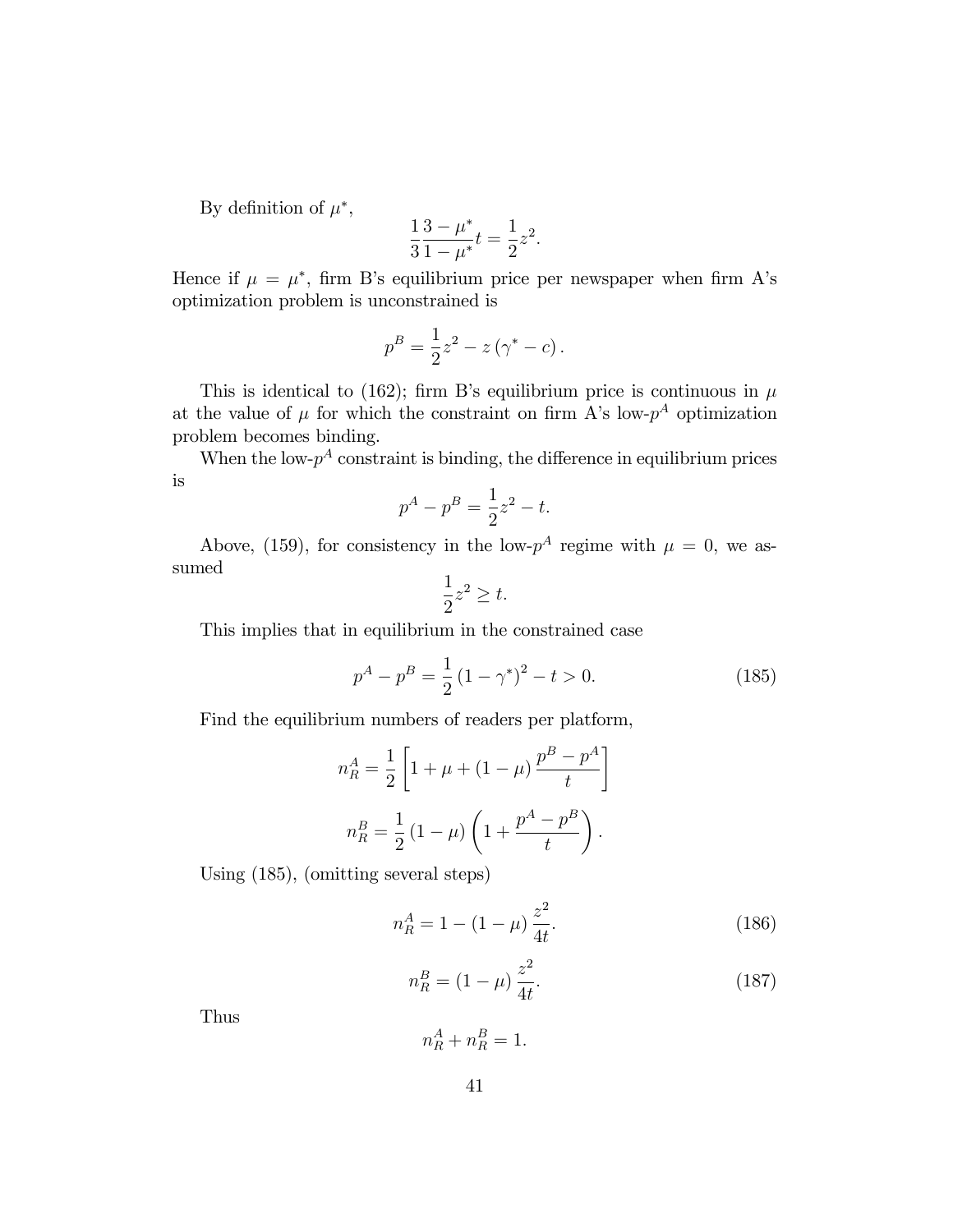In the low- $p^A$  case, the market is covered.

Find equilibrium firm payoffs.

$$
\pi^A = n_R^A \pi_R^A - F
$$
  

$$
\pi^B = n_R^B \pi_R^B - F.
$$

For firm B, we have as before

$$
\pi^B = \frac{2t}{1-\mu} \left( n_R^B \right)^2 - F. \tag{188}
$$

When the low- $p^A$  constraint is binding,

$$
\pi_R^A = \frac{2t}{1-\mu} \left( n_R^A - \lambda \right),
$$

and firm A's equilibrium payoff satisfies

$$
\pi^A = \frac{2t}{1-\mu} n_R^A \left( n_R^A - \lambda \right) - F. \tag{189}
$$

One of the expressions for  $\lambda$  is (181),

$$
\lambda = \frac{1-\mu}{2t} \left\{ \frac{1+\mu}{1-\mu} t - \left[ 2p^A - p^B + z(\gamma^* - c) \right] \right\}.
$$

Consider the expression in brackets; substituting (182) and (184), it is

$$
2p^{A} - p^{B} + z(\gamma^{*} - c) =
$$
  

$$
2[\alpha z - t] - \frac{1}{2}z(\alpha - \gamma^{*} + c) + z(\gamma^{*} - c) =
$$

(omitting several steps)

$$
\frac{3}{2}z^2 - 2t.
$$

Then

$$
\lambda = \frac{1}{2} \left[ 3 - \mu - \frac{1 - \mu}{t} \frac{3}{2} z^2 \right]
$$
 (190)

From (186)

$$
n_R^A = 1 - (1 - \mu) \frac{z^2}{4t}.
$$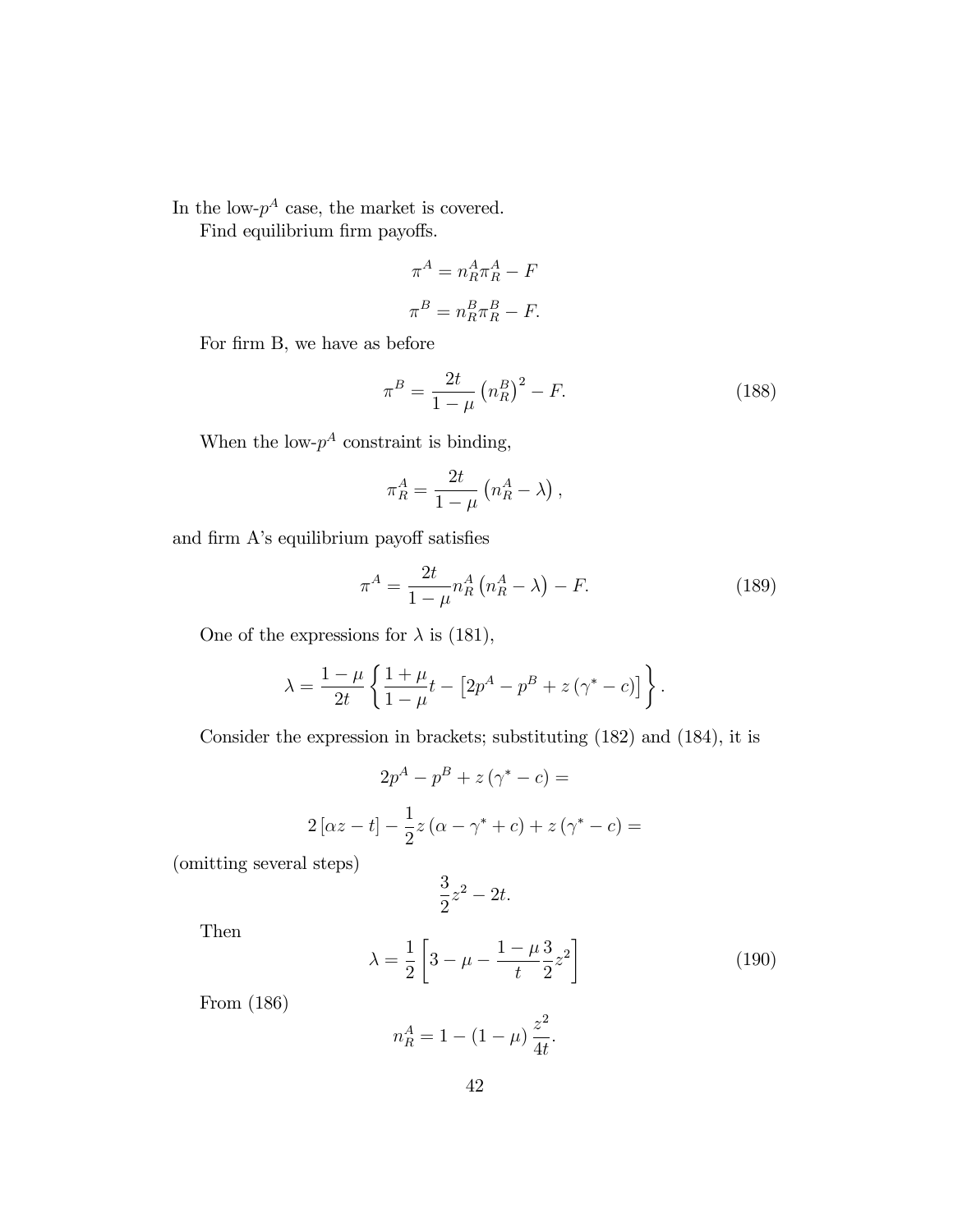Then

$$
n_R^A - \lambda = \frac{1 - \mu}{2} \left[ \frac{z^2}{t} - 1 \right]. \tag{191}
$$

Firm A's payoff in the low- $p^A$  regime when the low- $p^A$  constraint is binding is

$$
\pi^A = \frac{2t}{1-\mu} n_R^A \left( n_R^A - \lambda \right) - F = \left[ 1 - (1-\mu) \frac{z^2}{4t} \right] \left[ \frac{z^2}{t} - 1 \right] t - F. \tag{192}
$$

 $\pi^A$  rises as  $\mu$  rises.

Firm B's equilibrium payoff is

$$
\pi^B = \frac{2t}{1-\mu} \left( n_R^B \right)^2 - F = \frac{1-\mu}{8t} z^4 - F. \tag{193}
$$

 $p^A \geq \alpha n_a^A - t$  The underlying expressions for  $n_R^B$  and  $\pi_R^B$  are unchanged from the previous case. Firm B's choice of  $\gamma^B$  is given by (145), and its first-order conditions are as in the low- $p^A$  regime.

Firm A's profit per reader,

$$
\pi_R^A = p^A + (\gamma^A - c) (1 - \gamma^A),
$$

is also as in the low- $p^A$  regime. But in the high- $p^A$  regime (from (40)), platform A's number of readers is

$$
n_R^A = (1 - \mu) \left[ \frac{1}{2} + \frac{\alpha \left( \gamma^B - \gamma^A \right) - p^A + p^B}{2t} \right] + \mu \frac{\alpha n_a^A - p^A}{t}
$$

$$
= (1 - \mu) \left[ \frac{1}{2} - \frac{\alpha \left( 1 - \gamma^B \right) - p^B}{2t} \right] + (1 + \mu) \frac{\alpha \left( 1 - \gamma^A \right) - p^A}{2t}.
$$
(194)

Firm A's first-order condition with respect to  $p^A$  is

$$
\frac{\partial \pi^A}{\partial p^A} = n_R^A - \frac{1+\mu}{2t} \left[ p^A + \left( \gamma^A - c \right) \left( 1 - \gamma^A \right) \right] \equiv 0 \tag{195}
$$

(compare with (135) for the low- $p^A$  regime).

From (195), in equilibrium

$$
\pi_R^A = p^A + (\gamma^A - c) (1 - \gamma^A) = \frac{2t}{1 + \mu} n_R^A \tag{196}
$$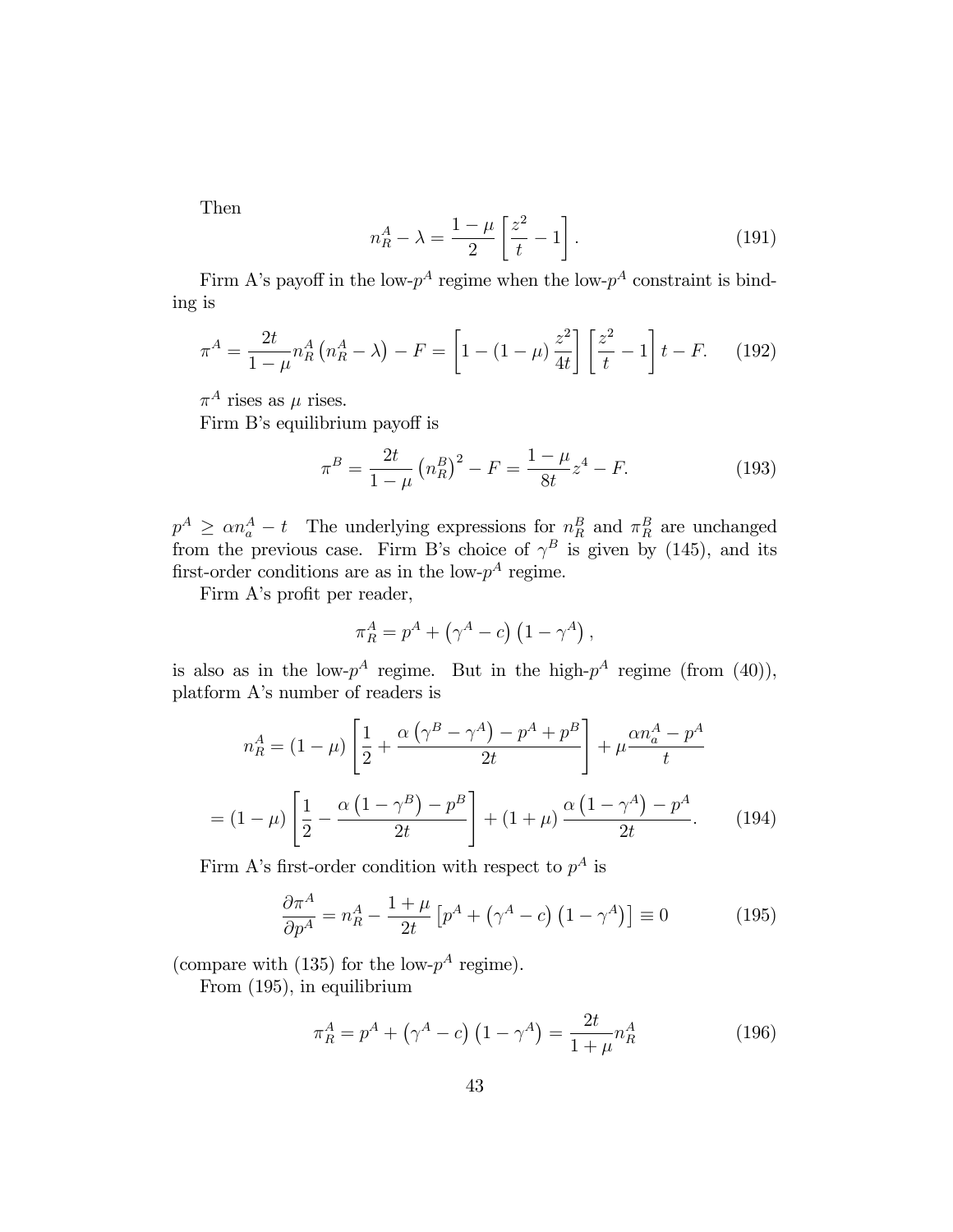and firm  $A$ 's equilibrium payoff satisfies

$$
\pi^A = \frac{2t}{1+\mu} \left( n_R^A \right)^2 - F.
$$
 (197)

Firm A's first-order condition with respect to  $\gamma^A$  is

$$
\frac{\partial \pi^A}{\partial \gamma^A} = n_R^A \frac{\partial \pi_R^A}{\partial \gamma^A} + \pi_R^A \frac{\partial n_R^A}{\partial \gamma^A} \equiv 0 \tag{198}
$$

or

$$
\frac{\partial \pi^A}{\partial \gamma^A} = n_R^A \left( 1 + c - 2\gamma^A \right) - \alpha \frac{1 + \mu}{2t} \pi_R^A \equiv 0. \tag{199}
$$

Substituting (196) into (199), in equilibrium

$$
n_R^A \left( 1 + c - 2\gamma^A - \alpha \right) \equiv 0
$$

and

$$
\gamma^A = \frac{1}{2} (1 + c - \alpha) = \gamma^*.
$$
 (200)

**Equilibrium**  $n_R^A$ ,  $n_R^B$  (I) Substituting  $\gamma^A = \gamma^B = \gamma^*$  in (194) and (129), the equilibrium numbers of readers satisfy

$$
n_R^A = \frac{1}{2} \left( 1 - \mu \right) + \mu \frac{\alpha \left( 1 - \gamma \right)}{t} - \left( 1 + \mu \right) \frac{p^A}{2t} + \left( 1 - \mu \right) \frac{p^B}{2t}
$$
 (201)

and

$$
n_R^B = \frac{1}{2} (1 - \mu) \left( 1 + \frac{p^A - p^B}{t} \right).
$$
 (202)

Equilibrium  $p^A$ ,  $p^B$  Using (201), firm A's first-order condition for  $p^A$ , (195),

$$
\frac{\partial \pi^A}{\partial p^A} = n_R^A - \frac{1+\mu}{2t} \left[ p^A + z \left( \gamma^* - c \right) \right] \equiv 0,
$$

becomes (omitting several steps)

$$
2(1+\mu)p^{A} - (1-\mu)p^{B} = t - z(\gamma^{*} - c) - \{t - 2\alpha z + z(\gamma^{*} - c)\}\mu.
$$
 (203)

The first-order condition for  $p^B$  is

$$
-p^{A} + 2p^{B} = t - z(\gamma^{*} - c).
$$
 (204)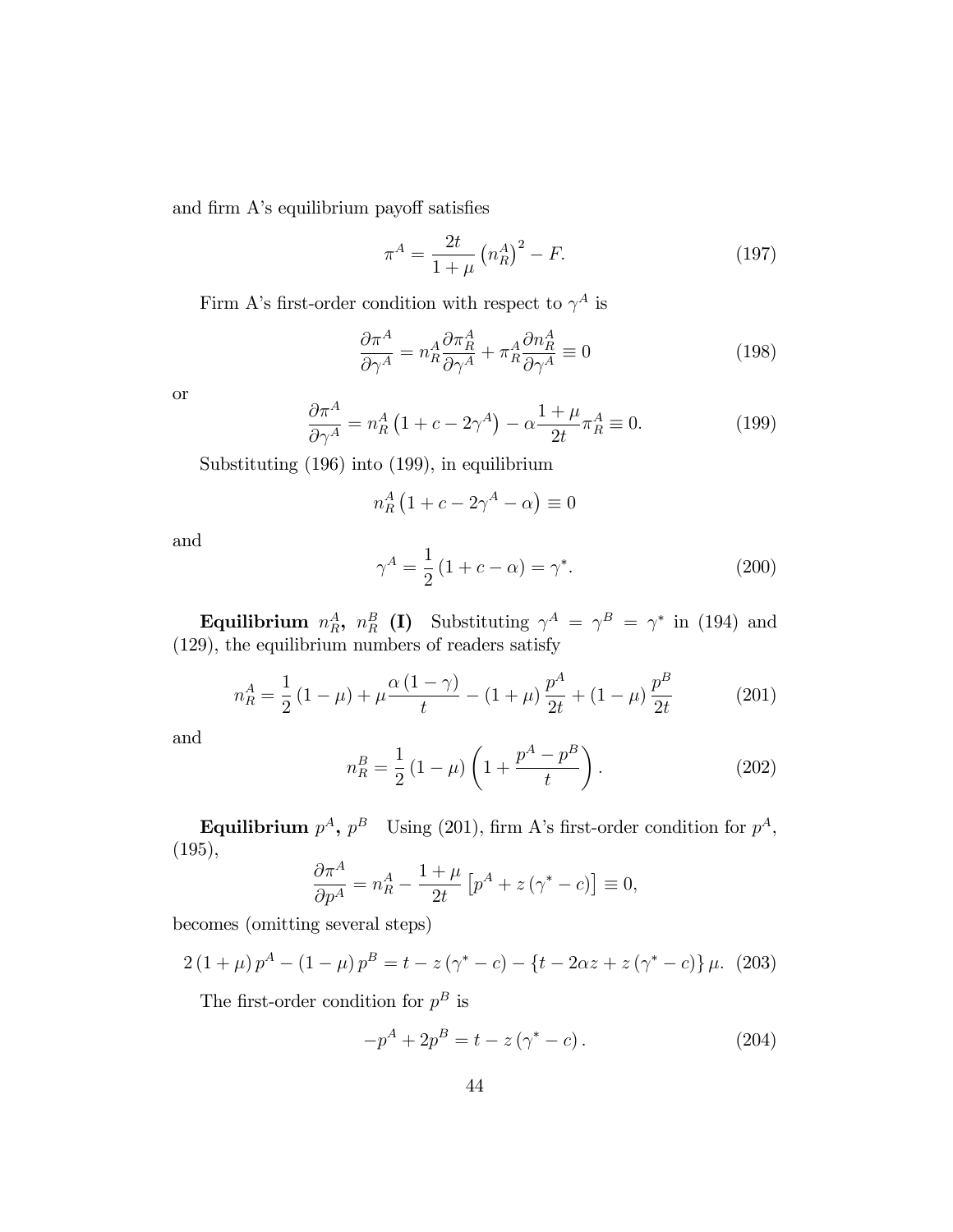Write the system of equations is

$$
\begin{pmatrix} 2(1+\mu) & -(1-\mu) \\ -1 & 2 \end{pmatrix} \begin{pmatrix} p^A \\ p^B \end{pmatrix} = [t - z(\gamma^* - c)] \begin{pmatrix} 1 \\ 1 \end{pmatrix}
$$

$$
- \{t - 2\alpha z + z(\gamma^* - c)\} \mu \begin{pmatrix} 1 \\ 0 \end{pmatrix}.
$$
 (205)

The system of first-order conditions can be solved for prices,

$$
(3+5\mu)\begin{pmatrix}p^A\\p^B\end{pmatrix} = \left[t - z\left(\gamma^* - c\right)\right] \begin{pmatrix}2 & 1-\mu\\1 & 2\left(1+\mu\right)\end{pmatrix} \begin{pmatrix}1\\1\end{pmatrix}
$$

$$
-\left\{t - 2\alpha z + z\left(\gamma^* - c\right)\right\} \mu \begin{pmatrix}2 & 1-\mu\\1 & 2\left(1+\mu\right)\end{pmatrix} \begin{pmatrix}1\\0\end{pmatrix}.
$$
 (206)

Instead of looking at the solutions written in this form, it is useful to multiply both sides of (206) by

$$
\left(\begin{array}{cc}2 & -1\\-1 & 2\end{array}\right),
$$

obtaining a transformed system of equations

$$
(3+5\mu)\begin{pmatrix} 2 & -1 \ -1 & 2 \end{pmatrix}\begin{pmatrix} p^A \ p^B \end{pmatrix} = \begin{bmatrix} t-z(\gamma^*-c) \end{bmatrix}\begin{pmatrix} 2 & -1 \ -1 & 2 \end{pmatrix}\begin{pmatrix} 2 & 1-\mu \ 1 & 2(1+\mu) \end{pmatrix}\begin{pmatrix} 1 \ 1 \end{pmatrix}
$$

$$
-\{t-2\alpha z+z(\gamma^*-c)\}\mu\begin{pmatrix} 2 & -1 \ -1 & 2 \end{pmatrix}\begin{pmatrix} 2 & 1-\mu \ 1 & 2(1+\mu) \end{pmatrix}\begin{pmatrix} 1 \ 0 \end{pmatrix}.
$$

Coefficient matrices on the right are

$$
\begin{pmatrix} 2 & -1 \ -1 & 2 \end{pmatrix} \begin{pmatrix} 2 & 1-\mu \ 1 & 2(1+\mu) \end{pmatrix} \begin{pmatrix} 1 \ 1 \end{pmatrix} = \begin{pmatrix} 3-4\mu \ 3+5\mu \end{pmatrix} = \begin{pmatrix} 3+5\mu-9\mu \ 3+5\mu \end{pmatrix}
$$
and

 $\rm{a}$ 

$$
\left(\begin{array}{cc}2 & -1 \\ -1 & 2\end{array}\right)\left(\begin{array}{cc}2 & 1-\mu \\ 1 & 2(1+\mu)\end{array}\right)\left(\begin{array}{c}1 \\ 0\end{array}\right)=\left(\begin{array}{c}3 \\ 0\end{array}\right).
$$

The transformed system of equations is (omitting several steps)

$$
\begin{pmatrix} 2 & -1 \ -1 & 2 \end{pmatrix} \begin{pmatrix} p^A \\ p^B \end{pmatrix} = \left[ t - z \left( \gamma^* - c \right) \right] \begin{pmatrix} 1 \\ 1 \end{pmatrix} - \frac{12\mu}{3 + 5\mu} \left[ t - \frac{1}{2} z \right] \begin{pmatrix} 1 \\ 0 \end{pmatrix} . \tag{207}
$$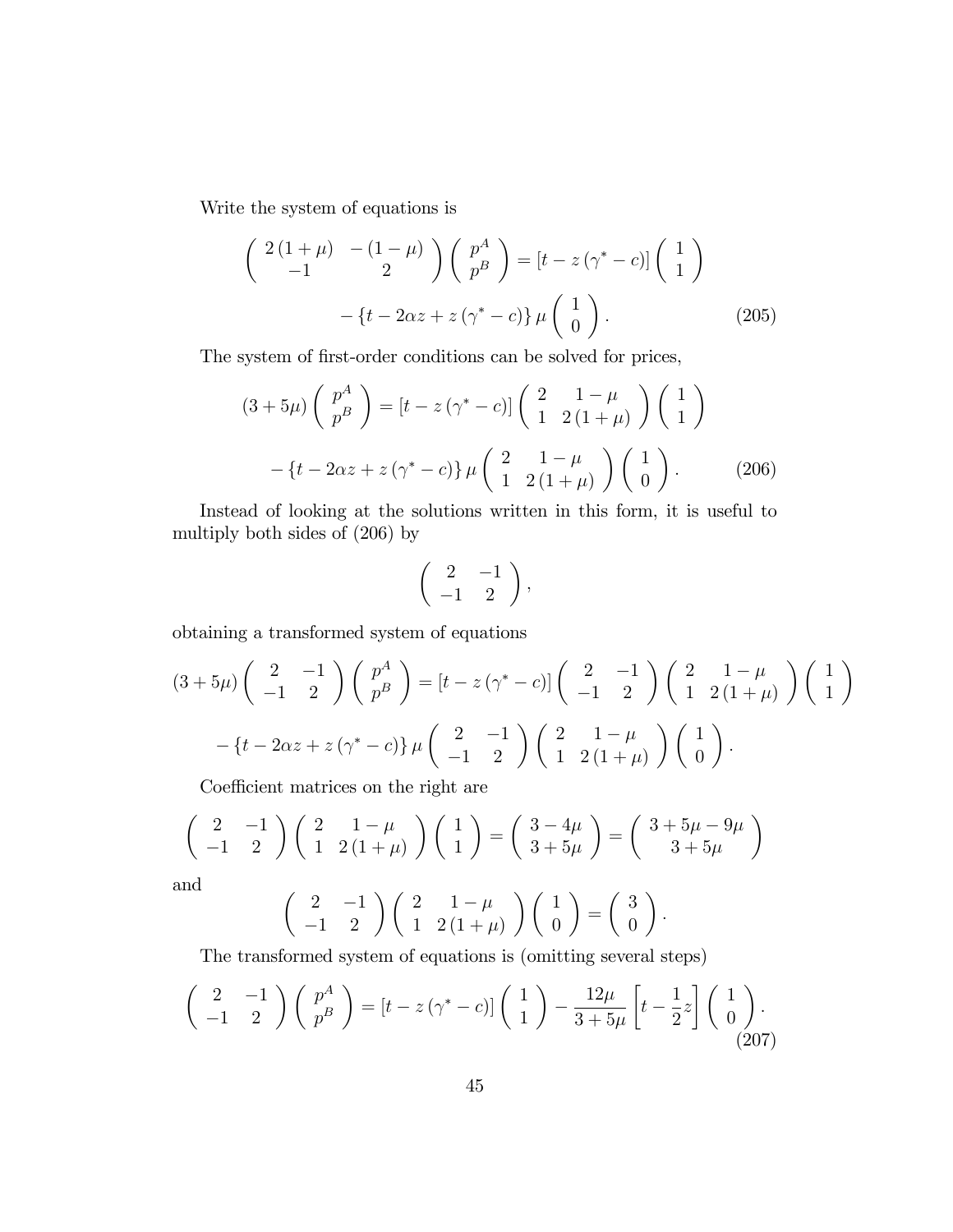The first equation in  $(207)$  is a linear combination of the first-order conditions of the two platforms. It is clear from (207) that if  $\mu = 0$ , the system of firstorder conditions of the essential component model corresponds to the system of first-order conditions of the basic model.

Solving (207) gives equilibrium prices

$$
\begin{pmatrix} p^A \\ p^B \end{pmatrix} = \left[ t - z \left( \gamma^* - c \right) \right] \begin{pmatrix} 1 \\ 1 \end{pmatrix} - \frac{4\mu}{3 + 5\mu} \left[ t - \frac{1}{2} z^2 \right] \begin{pmatrix} 2 \\ 1 \end{pmatrix} . \tag{208}
$$

$$
p^{A} = t - z(\gamma^{*} - c) - \frac{8\mu}{3 + 5\mu} \left[ t - \frac{1}{2}z^{2} \right].
$$
 (209)

$$
p^{B} = t - z(\gamma^{*} - c) - \frac{4\mu}{3 + 5\mu} \left[ t - \frac{1}{2}z \right].
$$
 (210)

Numbers of readers We use (209) and (210) to evaluate the numbers of readers of each platform, (201) and (202).

Considering first platform B, from  $(209)$  and  $(210)$ ,

$$
p^{A} - p^{B} = -\frac{4\mu}{3+5\mu} \left[ t - \frac{1}{2} z^{2} \right] < 0.
$$
 (211)

Substituting (211) into (202) and rearranging terms gives

$$
n_R^B = \frac{1 - \mu}{2t} \frac{(3 + \mu)t + 2\mu z^2}{3 + 5\mu}.
$$
\n(212)

Now turn to platform A. We need to evaluate

$$
-(1+\mu)p^{A} + (1-\mu)p^{B} = -(p^{A} - p^{B}) - \mu(p^{A} + p^{B}).
$$
\n(213)

From (208),

$$
- (1 + \mu) p^{A} + (1 - \mu) p^{B} =
$$

(omitting several steps)

$$
-2\mu \left[ \frac{1-\mu}{3+5\mu} t - z(\gamma^* - c) + \frac{1+3\mu}{3+5\mu} z^2 \right].
$$
 (214)

Then

$$
n_R^A = \frac{1}{2} (1 - \mu) + \mu \frac{\alpha z}{t} + \frac{-(1 + \mu) p^A + (1 - \mu) p^B}{2t} =
$$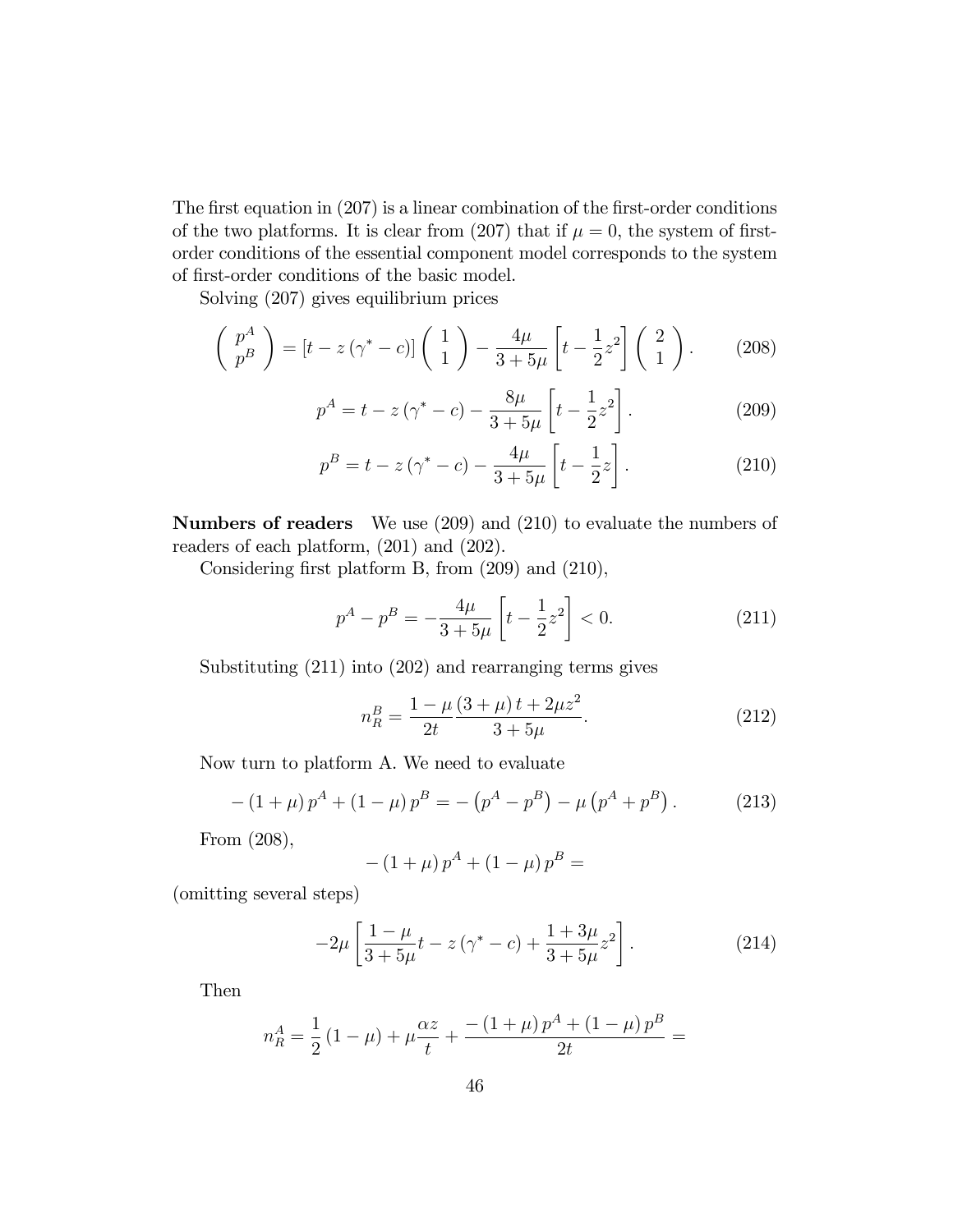(omitting several steps)

$$
= \frac{1+\mu}{3+5\mu} \left[ \frac{3}{2} \left( 1-\mu \right) + \frac{2z^2}{t} \mu \right].
$$
 (215)

The total number of readers is

$$
n_R^A + n_R^B = \frac{1}{3+5\mu} \left[ (1-\mu)(3+2\mu) + \mu(3+\mu)\frac{z^2}{t} \right].
$$
 (216)

Consistency The consistency condition is

$$
p^A \ge \alpha n_a^A - t.
$$

Rewrite  $(209)$  to collect terms in t to obtain

$$
p^{A} = 3\frac{1-\mu}{3+5\mu}t - z(\gamma^{*} - c) + \frac{4\mu}{3+5\mu}z^{2}.
$$

Then

$$
p^{A} - \alpha n_{a}^{A} + t = 2 \frac{3 + \mu}{3 + 5\mu} \left[ t - \frac{1}{2} z^{2} \right].
$$

In the high- $p^A$  case, consistency requires

$$
t \ge \frac{1}{2}z^2.
$$

In the unconstrained low- $p^A$  case, consistency requires the opposite relationship (see (159) for  $\mu = 0$ ):

$$
\frac{1}{2}z^2 \ge t.
$$

**Payoffs** From  $(197)$  and  $(143)$ , equilibrium payoffs are

$$
\pi^A = \frac{2t}{1+\mu} \left( n_R^A \right)^2 - F
$$

and

$$
\pi^B = \frac{2t}{1-\mu} \left( n_R^B \right)^2 - F.
$$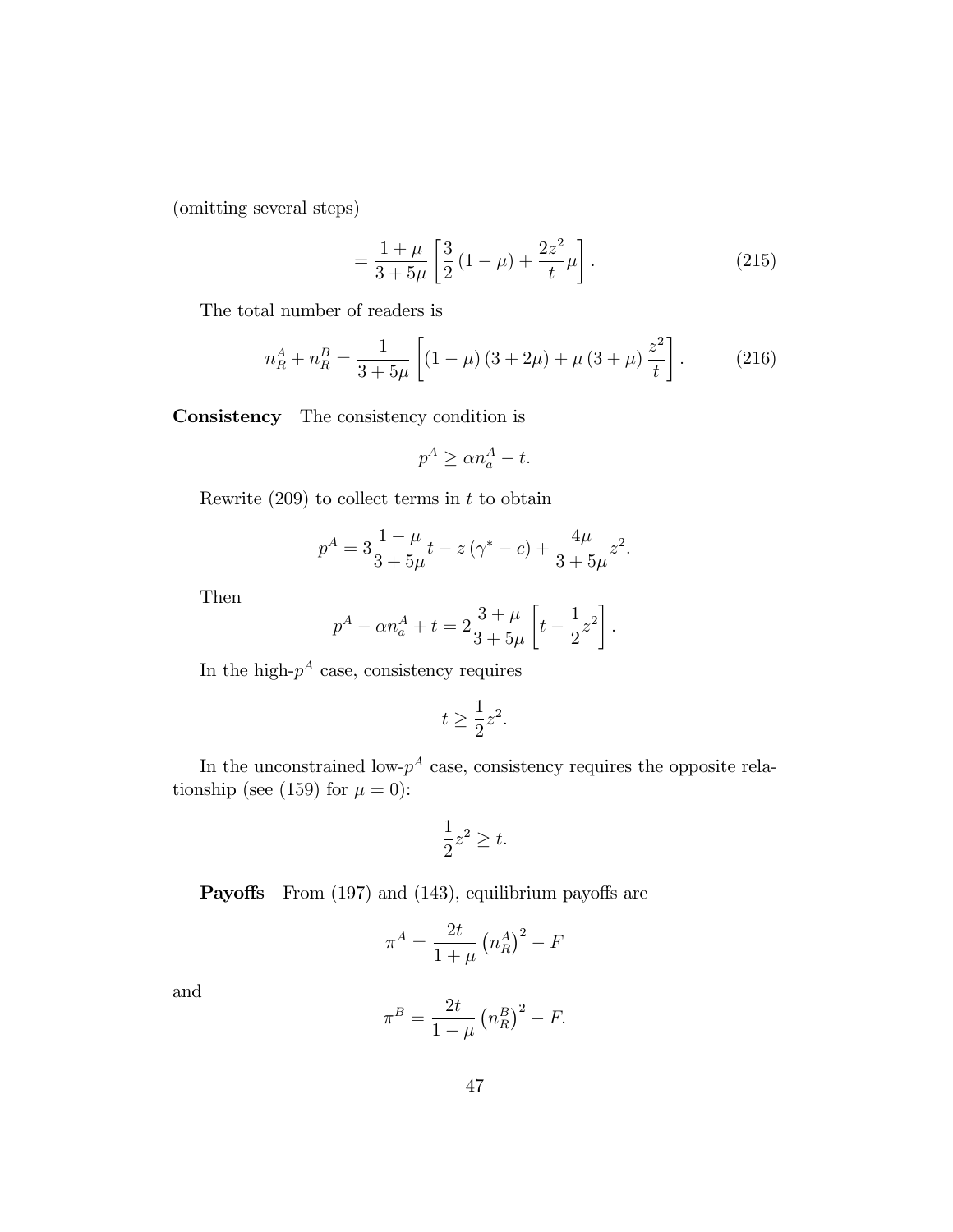

Figure 2: Consumer surplus, monopoly, low-t regime.

Using  $(215)$ , firm A's equilibrium payoff is

$$
\pi^{A} = 2t \frac{1+\mu}{\left(3+5\mu\right)^{2}} \left[\frac{3}{2} \left(1-\mu\right) + \frac{2z^{2}}{t} \mu\right]^{2} - F.
$$
 (217)

Using  $(212)$ , firm B's equilibrium payoff is

$$
\pi^B = \frac{1-\mu}{2t} \left[ \frac{(3+\mu)t + 2\mu z^2}{3+5\mu} \right]^2 - F.
$$
 (218)

As  $\mu \to 1$ ,  $\pi^B$  becomes negative.

#### Welfare 11.2

#### 11.2.1 Monopoly, low-t

In the low-price regime, the monopoly supplier sets a price that makes consumers at the right end of the line indifferent between purchasing and not purchasing a newspaper. Consumers whose preferences place them closer to the left end of the line enjoy positive surplus if they buy. Consumer surplus is the area of the shaded triangle in Figure 2,

$$
\frac{1}{2}t.\tag{219}
$$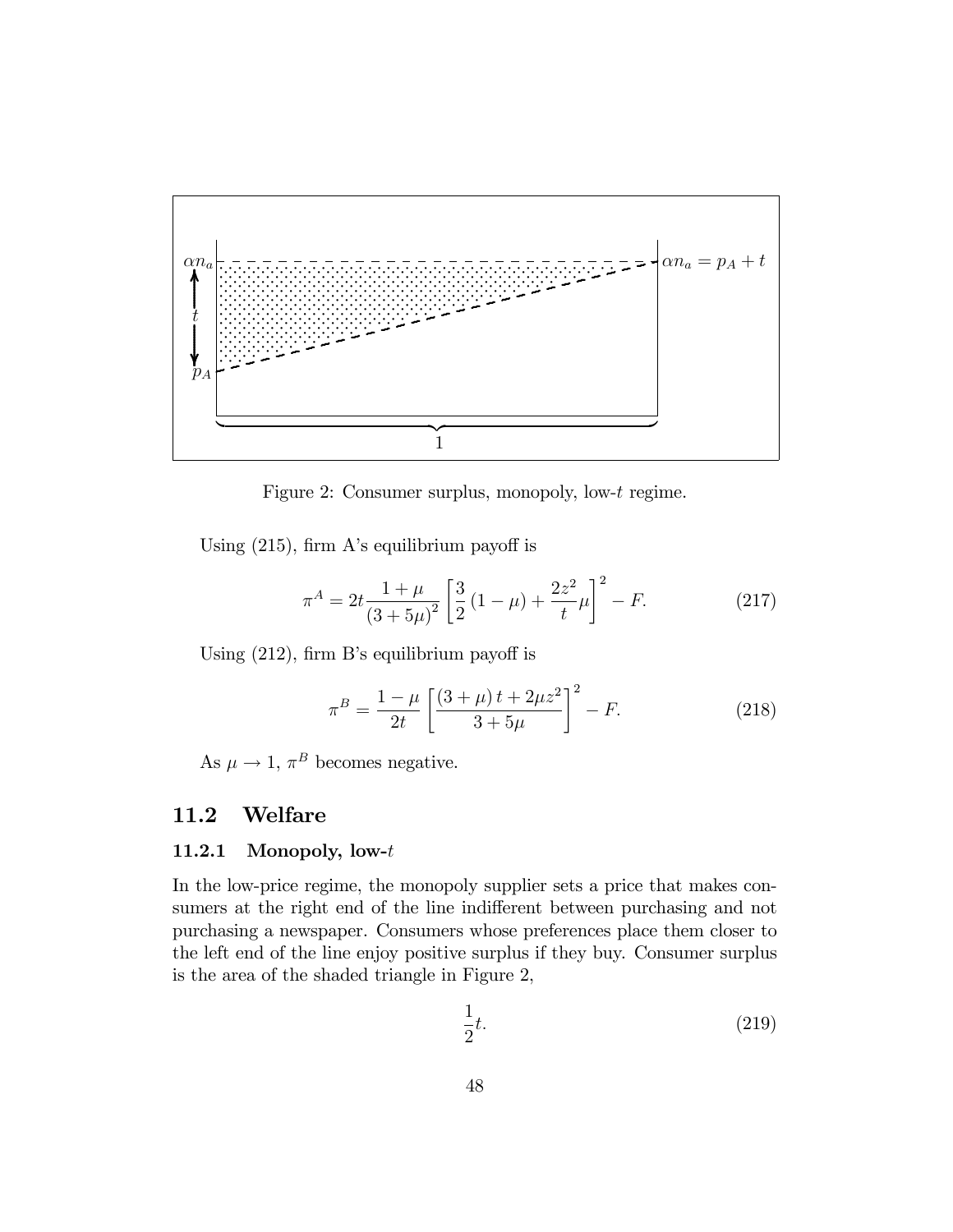

Figure 3: Consumer surplus, monopoly, high-t regime.

Economic profit generated by newspaper A in the low-t regime is  $\pi_{l1}^m$  =  $z^2 - t - F$ <sup>21</sup> Adapting equation (11) to the present case, advertisers' profit in the low-price licensed-monopoly regime is

$$
\frac{1}{2}n_R^A (1 - \gamma^A)^2 = \frac{1}{2}z^2.
$$
\n(220)

Net social welfare in the low-price regime is the sum of profits and consumer surplus,

$$
z^{2} - t - F + \frac{1}{2}z^{2} + \frac{1}{2}t = \frac{3}{2}z^{2} - \frac{1}{2}t - F.
$$
 (221)

#### 11.2.2 Monopoly, high  $t$

Consumer surplus in the high- $t$  regime is the area of the triangle in Figure 3,

$$
\frac{\left(\alpha n_a - p_A\right)^2}{2t}.\tag{222}
$$

Substituting  $\alpha n_a = \alpha z$  and  $p^{AM} = \frac{1}{2}z(\alpha + c - \gamma^*)$ , and using  $z = \gamma^*$  +  $\alpha - c$  gives

$$
\alpha n_a - p_A = \frac{1}{2} z^2.
$$
 (223)

<sup>&</sup>lt;sup>21</sup>The amount of the license fee determines the division of this profit between firm A and the syndicate; this division does not affect net social welfare.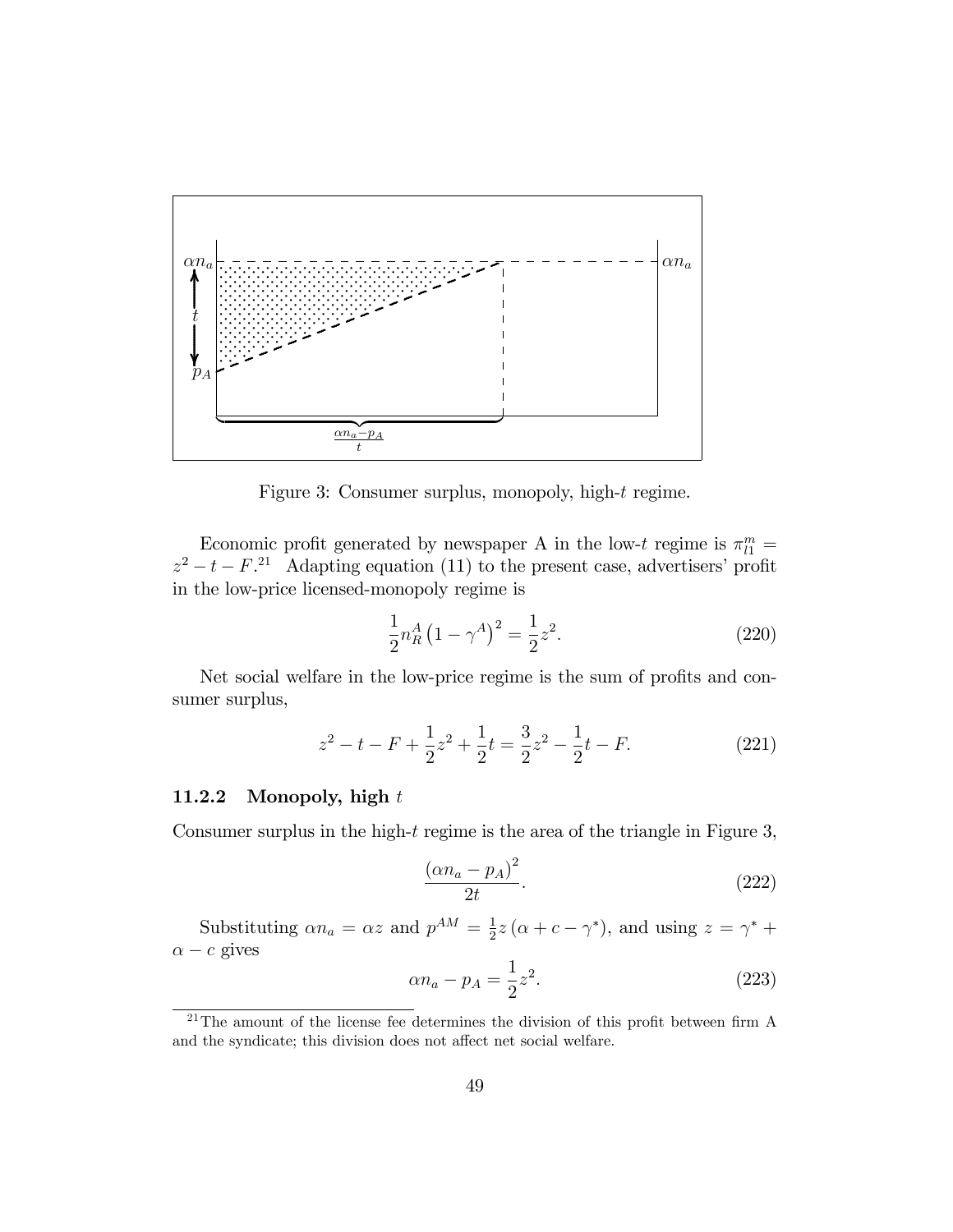

Figure 4: Consumer surplus, duopoly, both firms licensed.

Then consumer surplus in the firm A monopoly, high-price regime is

$$
\frac{1}{2t} \left( \alpha n_a - p_A \right)^2 = \frac{1}{8t} z^4.
$$
 (224)

Economic profit from the operation of newspaper A in the high-price regime is  $\pi_{l2}^m = \frac{1}{4l}$  $\frac{1}{4t}z^4 - F$ . Advertisers' profit is (using  $n_R^A = \frac{1}{2t}$  $\frac{1}{2t}z^2$ 

$$
\frac{1}{2}n_A^A z^2 = \frac{1}{4t}z^4.
$$
\n(225)

Net social welfare in the high-t licensed-monopoly regime is

$$
\frac{1}{4t}z^4 - F + \frac{1}{4t}z^4 + \frac{1}{8t}z^4 = \frac{5}{8t}z^4 - F.
$$
 (226)

### 11.2.3 Licensed-firm Duopoly

Net utility at either extreme of the line (the location for which transportation cost is zero) is (omitting superscripts since we consider symmetric equilibrium values)

$$
\alpha n_a - p =
$$
  
\n
$$
\alpha z - t + (\gamma^* - c) z = z (\gamma^* + \alpha - c) - t =
$$
  
\n
$$
z^2 - t.
$$
\n(227)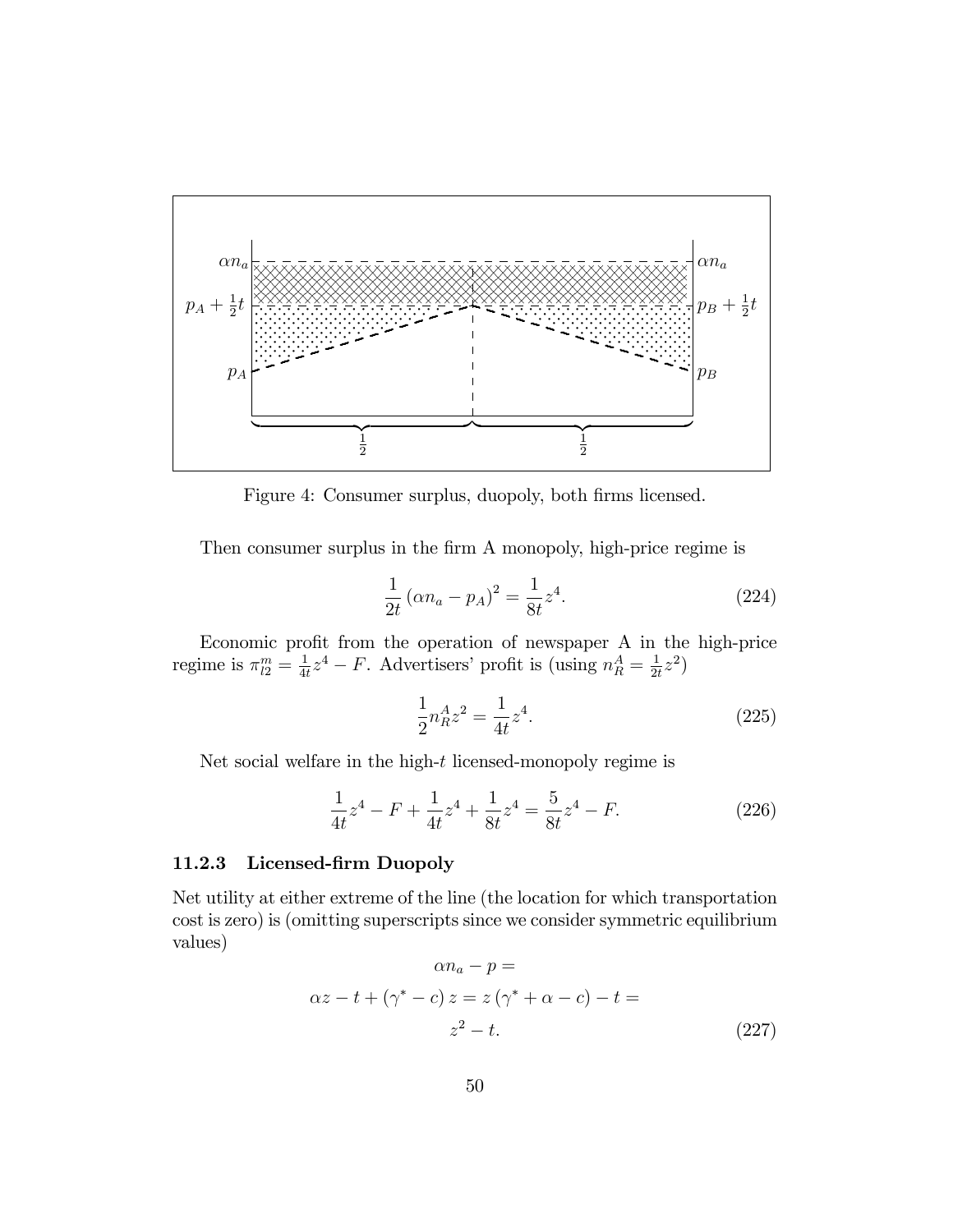Net utility at the center of the line (transportation cost  $\frac{1}{2}t$ ) is

$$
\alpha n_a - p - \frac{1}{2}t = z(\gamma^* + \alpha - c) - t - \frac{1}{2}t = z^2 - \frac{3}{2}t.
$$
 (228)

By the assumption that the market is covered, (121), we have assumed (228) is nonnegative.

Consumer surplus is the shaded area shown in Figure 4, one-half of which is

$$
\int_{x=0}^{1/2} \left[ \alpha n_a - (p+tx) \right] dx = \int_{x=0}^{1/2} \left[ (\alpha n_a - p) - tx \right] dx =
$$

$$
\left[ (\alpha n_a - p) x - \frac{1}{2} tx^2 \right]_{x=0}^{1/2} = (\alpha n_a - p) \left( \frac{1}{2} \right) - \frac{1}{2} t \left( \frac{1}{2} \right)^2.
$$
(229)

Total consumer surplus is twice (229),

$$
\alpha n_a - p - t \left(\frac{1}{2}\right)^2 = z^2 - t - \frac{1}{4}t = z^2 - \frac{5}{4}t.
$$
 (230)

From equation  $(11)$ , advertisers' profits are

$$
\frac{1}{2}\left(n_R^A + n_R^B\right)z^2,
$$

and in equilibrium for this model,  $n_R^A = n_R^B = \frac{1}{2}$  $\frac{1}{2}$ ; hence advertisers' equilibrium profits are

$$
\frac{1}{2}z^2,\tag{231}
$$

Equilibrium net social welfare is the sum of the profits generated by the two newspapers, advertisers' profits, and consumer surplus,

$$
2\left(\frac{1}{2}t - F\right) + \frac{1}{2}z^2 + z^2 - \frac{5}{4}t
$$
  

$$
2\left(\frac{1}{2}t - F\right) + \frac{1}{2}z^2 + z^2 - \frac{5}{4}t = \frac{3}{2}z^2 - \frac{1}{4}t - 2F.
$$
 (232)